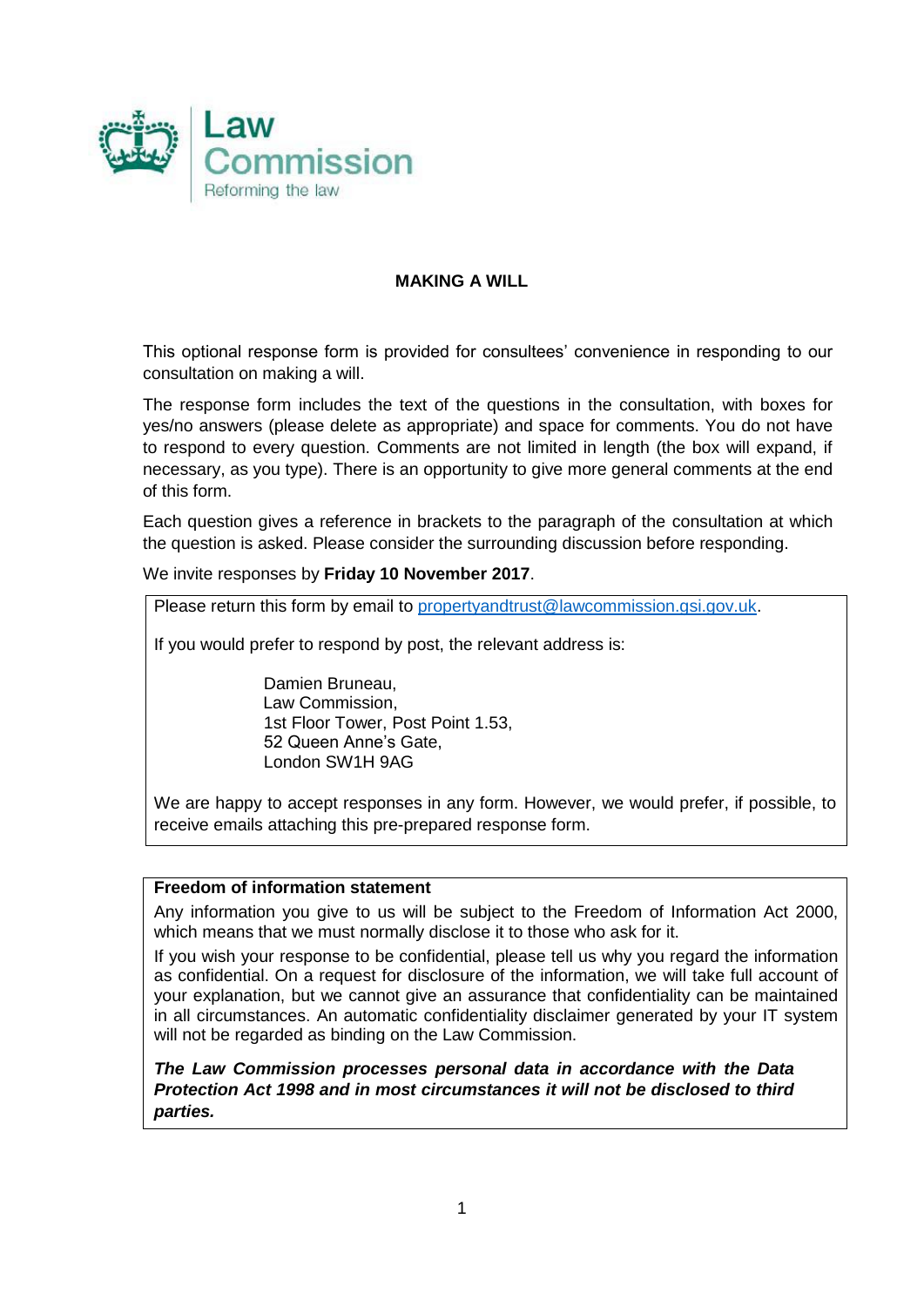### **YOUR DETAILS**

| Name:           | <b>T</b> Dumont                               |
|-----------------|-----------------------------------------------|
| Organisation:   | General Council of the Bar of England & Wales |
| Role:           | Vice-Chair, Law Reform Committee              |
| Postal address: |                                               |
| Telephone:      |                                               |
| Email:          |                                               |

### **CONFIDENTIALITY**

Do you wish to keep this response confidential?

If yes, please give reasons:

We do not seek confidentiality for any part of the Response other than the case example given in respect of Rectification in Answer to Question 50, which is an ongoing case.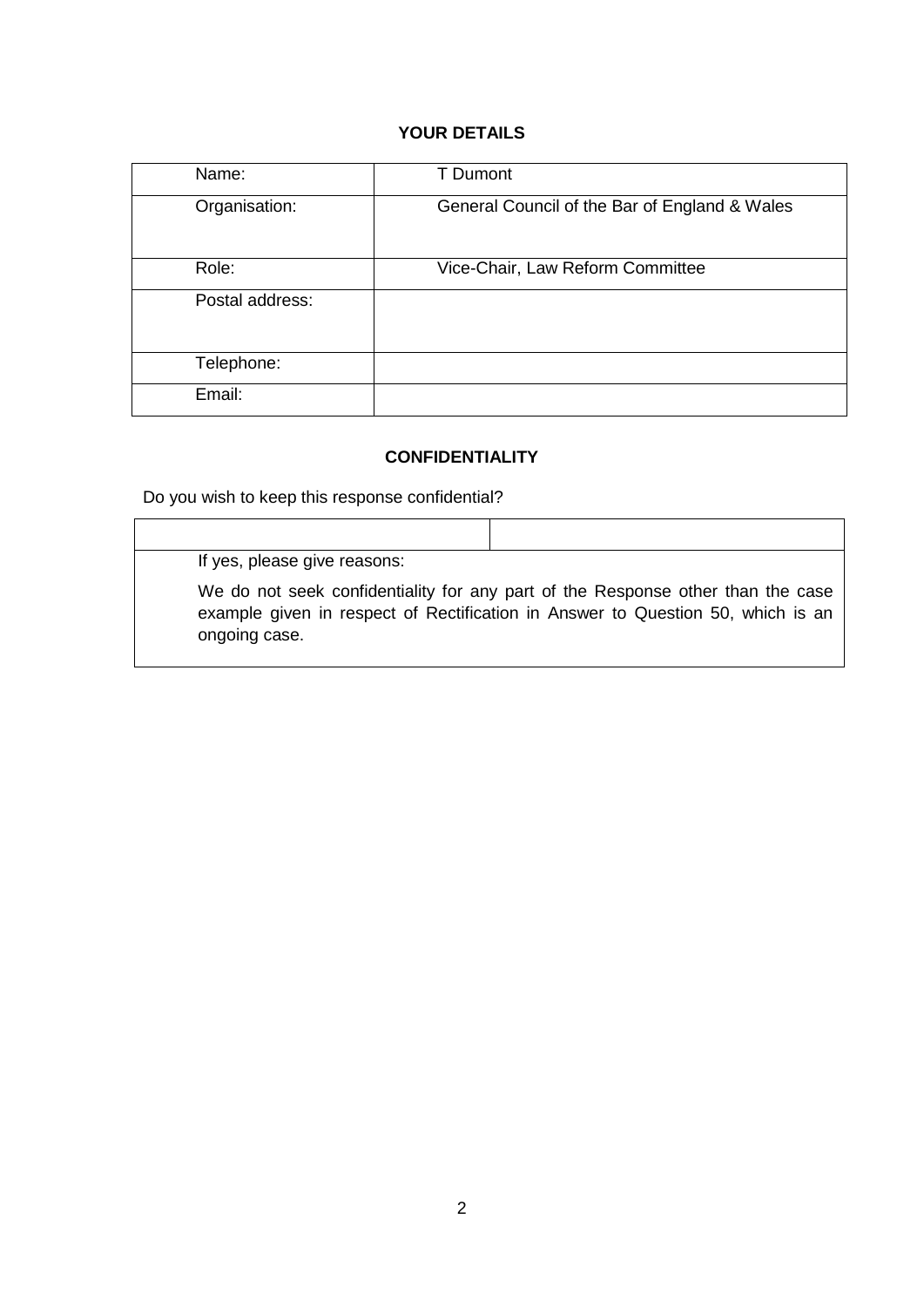In any new legislation on wills should the term "testator" be replaced by another term?

If so:

- (1) should the term that replaces "testator" be "will-maker"? or
- (2) should another term be used and, if so, what term? (paragraph 1.9)

| Yes:                                       | No:                                                                                                                                                  | Other: |
|--------------------------------------------|------------------------------------------------------------------------------------------------------------------------------------------------------|--------|
|                                            |                                                                                                                                                      |        |
| the people to ask about the use of jargon. | Our tentative response is no, though we acknowledge that lawyers are not                                                                             |        |
|                                            | We recognise that testator is a word outside the usual person's vocabulary,<br>but it has the advantage of being an accurate label.                  |        |
| "making" wills.                            | We also are concerned that will-maker sounds confusingly like will-writer,<br>which is the adopted name of non-solicitors who are in the business of |        |
|                                            |                                                                                                                                                      |        |
|                                            |                                                                                                                                                      |        |
|                                            |                                                                                                                                                      |        |

# **QUESTION 2**

We ask consultees to tell us about their experiences of the impact, financial and otherwise of the:

- (1) preparation, drafting and execution of wills; and
- (2) disputes over wills following the testator's death. (paragraph 1.36)
	- (1) The financial cost of making a will is normally very little in either cash terms or proportionate to the advantage to be gained. The market is very competitive, and prices are low, partly because the solicitor may hope to obtain the probate on death. Oddly enough, some unregulated will-writers can be scandalously expensive, making bold promises for the value of their wills.
	- (2) Disputes over wills post-death can be ruinously expensive and wretchedly ruinous to peace of mind too. We have experience of post-death disputes contributing to the death of one of the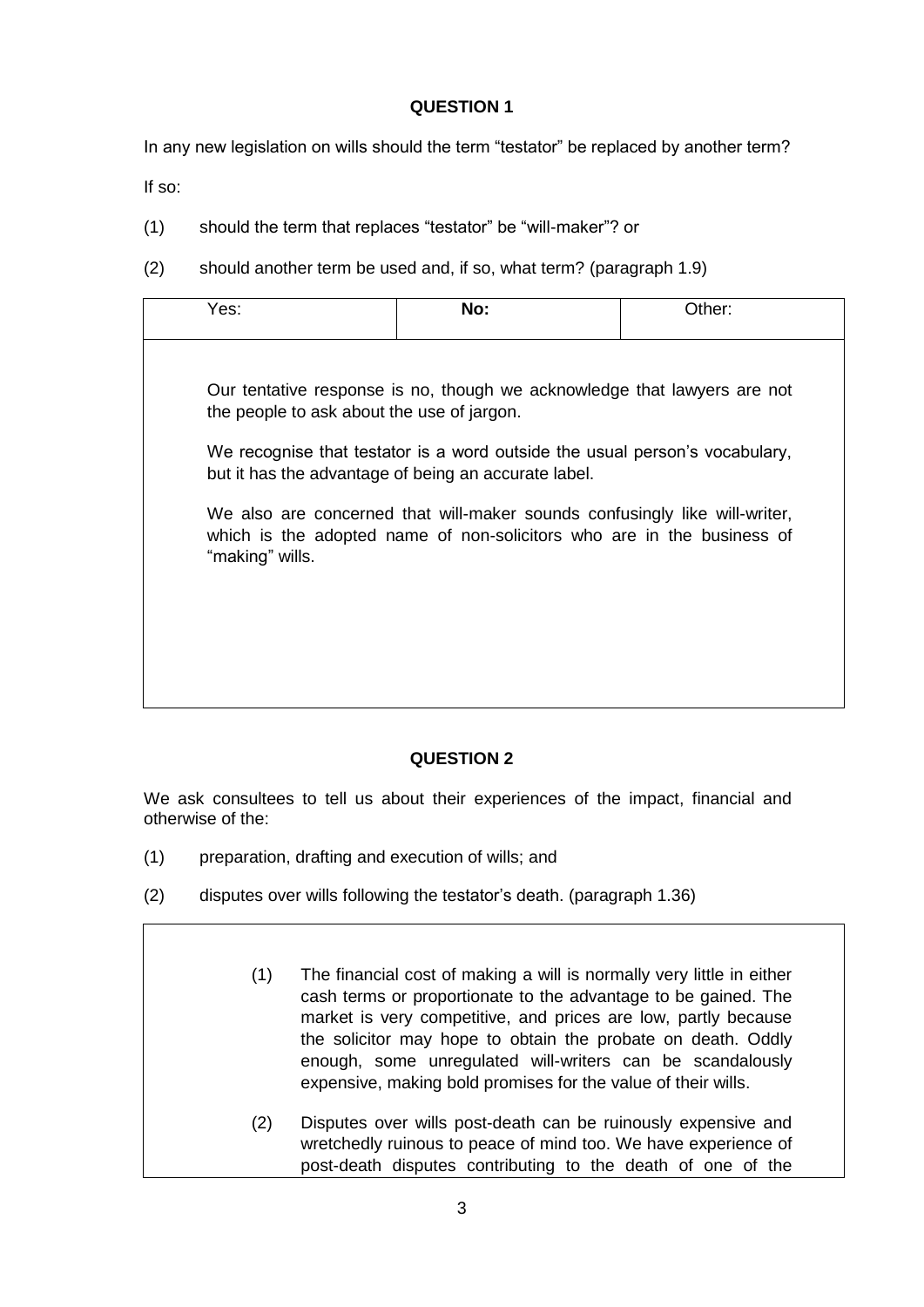#### disputants.

We suspect, however, that disputes over inheritances are things which are ingrained in society from early history. They will continue as long as society continues in its current form. They arise usually not through legal mistakes or complexities, but through broken promises, failed expectations, impaired relationships in later life, or deep-seated hatred/envy going back decades. The complexity of the law often reflects the importance of succession in society, but the difficulty of applying blanket rules to families which have very different issues.

# **QUESTION 3**

We provisionally propose

(1) that the test for mental capacity set out in the Mental Capacity Act 2005 should be adopted for testamentary capacity; and

(2) that the specific elements of capacity necessary to make a will should be outlined in the MCA Code of Practice.

Do consultees agree? (paragraph 2.73)

|  | No:                                                                                                                                                                                                                                                                                                                                                                                                                                                                      | Other: |
|--|--------------------------------------------------------------------------------------------------------------------------------------------------------------------------------------------------------------------------------------------------------------------------------------------------------------------------------------------------------------------------------------------------------------------------------------------------------------------------|--------|
|  | We see no need for this, and regard it as misconceived:                                                                                                                                                                                                                                                                                                                                                                                                                  |        |
|  | 1. There is no room for doubt (so no clarity needed) – the MCA does not<br>apply to Wills made by individuals. It only applies for the purposes of the<br>$MCA - e.g.$ to the exercise of the Court of Protection's (COP) function $-$<br>see: s. 1(1) MCA. That is also well settled at first instance, and we cannot<br>envisage that it will be overturned by the CA.                                                                                                 |        |
|  | 2. There is no room for conflict. If the COP decides that an individual has no<br>capacity to make the will, and the COP then makes a statutory will, it<br>cannot be challenged post-death for lack of capacity. If the COP decides<br>the individual has capacity, the individual will, no doubt, make the will.<br>Whether it is valid or not will be capable of challenge post-death, but in<br>practice the challenge will not succeed unless new evidence emerges. |        |
|  | 3. The MCA focuses on facilitating individuals to act where they have the<br>capacity to do so. It is a Mental Capacity Act, not a Mental Incapacity Act.<br>Its tests therefore need to be more focused on encouraging and<br>empowering, rather than preventing. But after the event, the decision is<br>much more binary $-$ did X have capacity to make that will at that time?                                                                                      |        |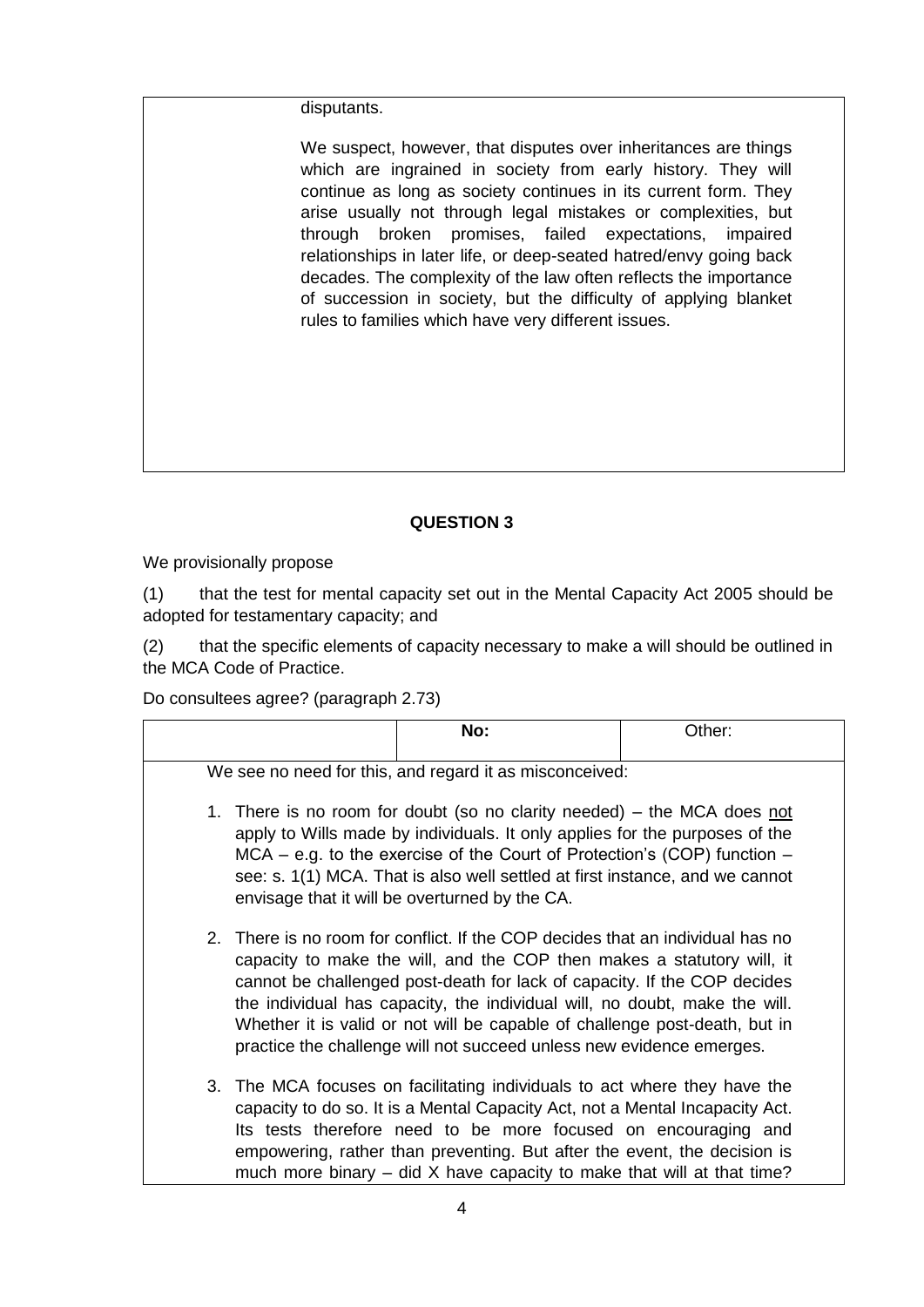Yes or No. The remarkable case of Sharpe v Adam illustrates this vividly. A severely disabled person is facilitated, with great care and support from a multi-professional team, to make a Will. The COP is not involved, no doubt absolutely correctly at that time. But post-death, a rigorous forensic investigation concludes that the testator did not have capacity. 4. Because of the MCA's focus, there is a real difficulty in applying s. 1(3) post-death: "a person is not to be taken to be unable to make a decision unless all practicable steps to help him do so have been taken without success". That would appear to mean that a will would have to be held valid, if insufficient steps had been taken to assist him. That must be the opposite of what ought to apply. 5. We regard it as a serious mistake to apply the MCA test to wills, which have already been made. 6. Nor do we see how embodying the Banks v Goodfellow test into the Code of Practice helps. If it is the wrong test, which is what the supremacy of the MCA would imply, how could it be used within the code of practice to prevent a testator from making his own will? But if it is the right test, why is it not retained?

# **QUESTION 4**

We invite consultees' views on whether, if the Mental Capacity Act 2005 is not adopted as the test for testamentary capacity, the *Banks v Goodfellow* test should be placed on a statutory footing. (paragraph 2.85)

Most of the justifications suggested in the Report do not, with respect, appear convincing to us:

- 1. We accept that the wording might be simpler (though are not wholly confident). The wording of the test is actually admirably simple and relatively straightforward, at least until the insane delusions question. It is also essentially a legal and not a psychiatric test, and current psychiatric thinking may change in the medium term.
- 2. The test does not indicate that only disorders/delusions deprive a person of capacity.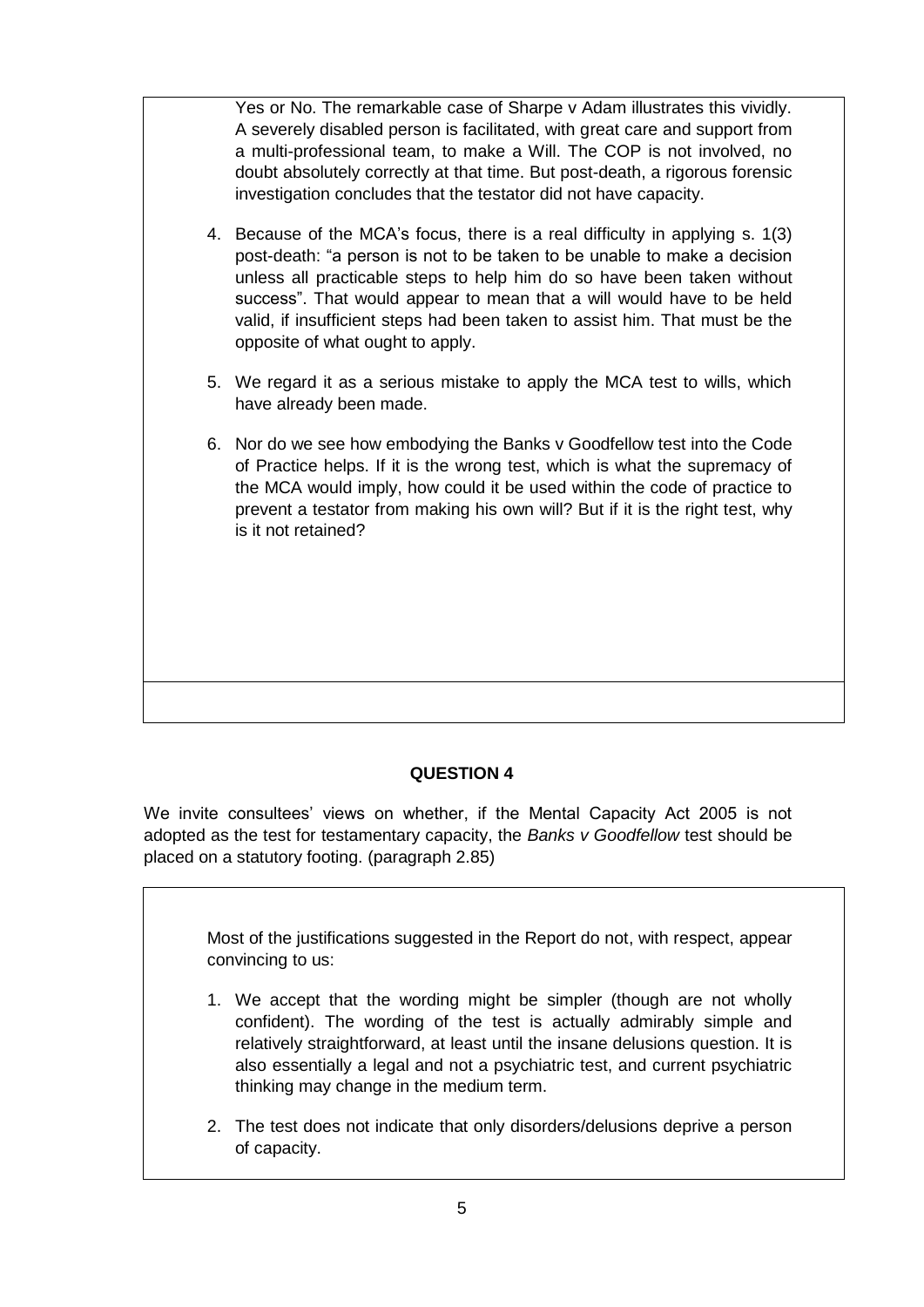- 3. The test is a 4-limbed test. No further clarity is needed, and it is not worth moving to a statutory definition simply for this.
- 4. The question about understanding vs capacity to understand is settled at Court of Appeal level (Hoff v Atherton), and no one would expect the Supreme Court ever to overturn it. It is settled. If a testator does not actually understand the will and its effects, then want of knowledge and approval applies.
- 5. It would not make the law more accessible, as suggested in 2.82, which is in the context of many people writing their own wills without legal assistance. We take the view that no such person has ever stopped to consider whether he or she has legal capacity to make his or her will, before doing so, let alone been confused by the finer wording of Banks v Goodfellow.

We invite consultees' views on whether any statutory version of the test in *Banks v Goodfellow* should provide:

- (1) a four limbed test of capacity, so that the relevance of the testator's delusions or disorder of the mind (or other cause of capacity) is not confined to understanding the claims on him or her;
- (2) that a testator's capacity may be affected by factors other than delusions or a disorder of the mind; and
- (3) clarification that the testator must have the capacity to understand, rather than actually understand, the relevant aspects of a will. (paragraph 2.85)

Yes. If (contrary to our view) the test is to be recast, then these 3 factors should all be included.

#### **QUESTION 6**

We provisionally propose that if a reformed version of the *Banks v Goodfellow* test is set out in statute it should be accompanied by a statutory presumption of capacity.

Do consultees agree? (paragraph 2.88)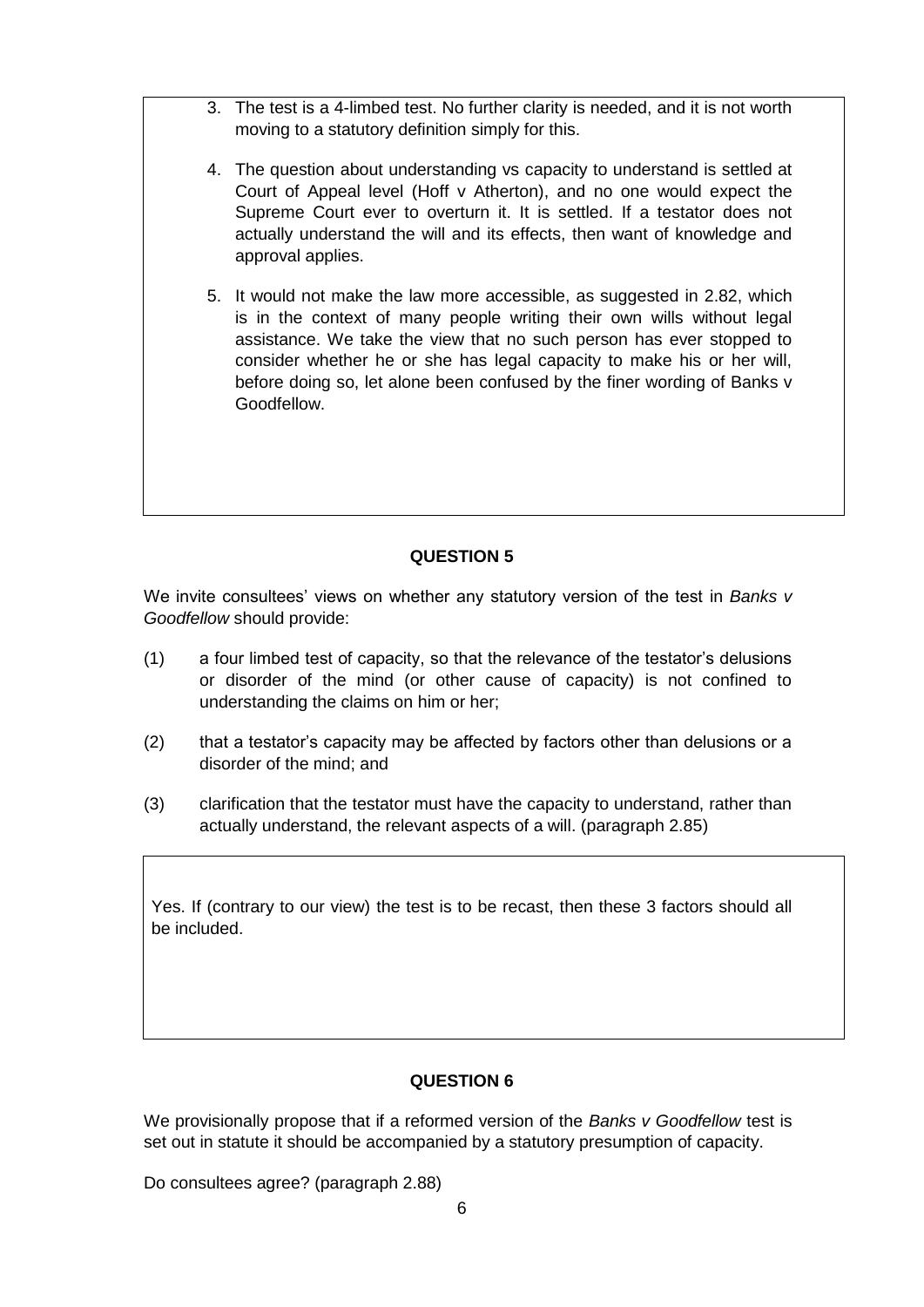|                                            | No:                                                                                                                                                                                                                                                                                                                                                                                                                                                                                                                                                                                                                                                                                                                                                                                                                                                                                                                  | Other: |
|--------------------------------------------|----------------------------------------------------------------------------------------------------------------------------------------------------------------------------------------------------------------------------------------------------------------------------------------------------------------------------------------------------------------------------------------------------------------------------------------------------------------------------------------------------------------------------------------------------------------------------------------------------------------------------------------------------------------------------------------------------------------------------------------------------------------------------------------------------------------------------------------------------------------------------------------------------------------------|--------|
| that the MCA's presumption pre-death does. | The current system works very sensibly and very well in practice. If there is<br>no clear evidence of incapacity around the time of the Will, then the burden of<br>proving incapacity is on the person challenging the Will. If there is such<br>evidence, then the burden in on the person trying to uphold the Will. But<br>these are only evidential burdens of proof. A statutory presumption post-<br>death may be a mockery. It is a perfectly sensible starting point pre-death,<br>since it respects an individual's rights. It is aimed at ensuring that his right to<br>act, his independence and recognition as a person, are not trodden underfoot<br>by the state in a discriminatory way. But once he is dead, and a will is under<br>challenge, then the testator will, of course, have made his will and exercised<br>fully his right to do so. A presumption post-death does not serve the purpose |        |

We provisionally propose that the rule in *Parker v Felgate* should be retained.

Do consultees agree? (paragraph 2.95)

| It is a useful, sensible and practical rule, which the courts have recognised<br>and confirmed recently. It also reflects exactly what happens – instructions<br>can often be given when capacity is clear, but failing fast. It is not always | straightforward to make the will there and then. The rule facilitates will-<br>making. Interestingly, the Rule does so in a way that we doubt the MCA<br>could permit, without specific amendment. | Yes: | Other: |
|------------------------------------------------------------------------------------------------------------------------------------------------------------------------------------------------------------------------------------------------|----------------------------------------------------------------------------------------------------------------------------------------------------------------------------------------------------|------|--------|
|                                                                                                                                                                                                                                                |                                                                                                                                                                                                    |      |        |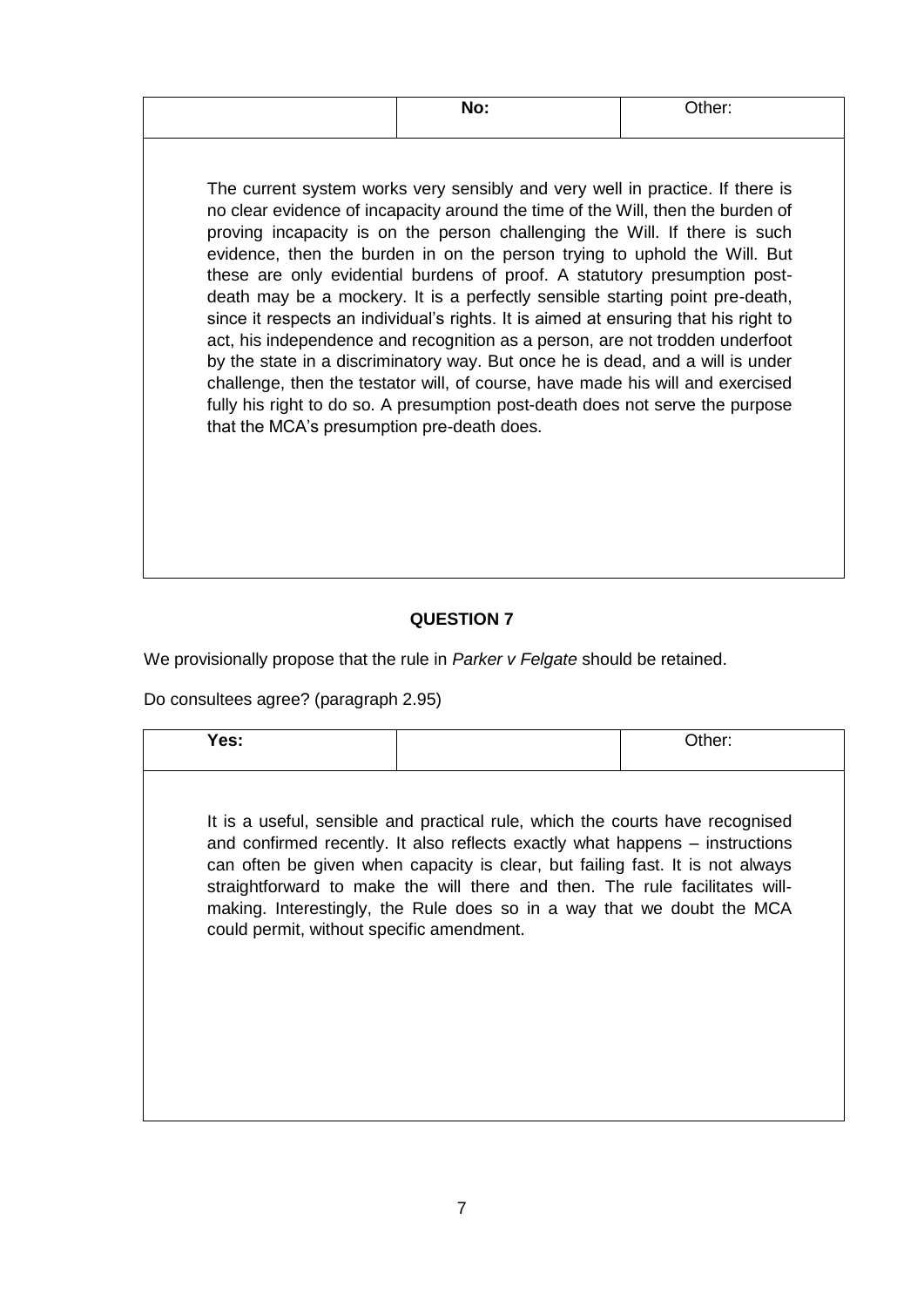We provisionally propose that:

- (1) a code of practice of testamentary capacity should be introduced to provide guidance on when, by whom and how a testator's capacity should be assessed.
- (2) that the code of practice should not be set out in statute but instead be issued under a power to do so contained in statute (which may be that contained in the MCA should the MCA test be adopted for testamentary capacity).

Do consultees agree? (paragraph 2.120)

|                                               | No:                                                                                                                                                                                                                                                                                                                                                                                                                                                                                                                                                                                                                                                                                                                                                                                                                                                                                       | Other: |
|-----------------------------------------------|-------------------------------------------------------------------------------------------------------------------------------------------------------------------------------------------------------------------------------------------------------------------------------------------------------------------------------------------------------------------------------------------------------------------------------------------------------------------------------------------------------------------------------------------------------------------------------------------------------------------------------------------------------------------------------------------------------------------------------------------------------------------------------------------------------------------------------------------------------------------------------------------|--------|
|                                               | Clearly s. 42(1)(a) MCA permits the LC to issue guidelines of this sort. We                                                                                                                                                                                                                                                                                                                                                                                                                                                                                                                                                                                                                                                                                                                                                                                                               |        |
| would be very reluctant to see him/her do so. | The Law Society and STEP already issue guidelines. I doubt whether the LC<br>would improve much on them, and once issued they would be more difficult<br>to adapt, that the Law Society's or STEP's guidelines.                                                                                                                                                                                                                                                                                                                                                                                                                                                                                                                                                                                                                                                                           |        |
| useful.                                       | It is in any event an extremely difficult issue. Were draft guidelines produced<br>by the LC, we could make a more sensible decision whether they were                                                                                                                                                                                                                                                                                                                                                                                                                                                                                                                                                                                                                                                                                                                                    |        |
|                                               | But the real difficulty is that the combined legal and medical nature of the<br>question of capacity means that it is not always entirely clear whether a<br>lawyer or a doctor is a better judge. The lawyer does not have the benefit of<br>medical insight, but the doctor will very rarely examine the testator on the<br>extent of his estate or the claims of various potential beneficiaries. If the<br>doctor does, it may be with the assistance of one of those beneficiaries or<br>without appreciating that the apparently plausible explanations given are<br>nonsense. Very interesting research has been carried out by Robert Hunter a<br>solicitor at Edmonds Marshall McMahon (when he was at Herbert Smith),<br>which tends to show that unexpected results can emerge from assessments<br>by both doctors and lawyers. His research ought to be carefully considered. |        |
|                                               | Nor do we regard the fact that the Golden Rule gives age as a factor which<br>triggers a duty to advise the obtaining of a medical certificate, as<br>discriminatory. The incidence of dementia undoubtedly increases with age.<br>But the Golden Rule does not prevent the solicitor making the will. It merely<br>requires him to advise the client to obtain a certificate, for good reason.                                                                                                                                                                                                                                                                                                                                                                                                                                                                                           |        |
|                                               | Experience suggests that great care should also be taken in opening up,<br>rather than narrowing down, the range of certificate providers. It is one thing<br>to say that in some cases an expert in geriatric psychiatry should be involved.<br>But far more dangerous to suggest that there are times when a social worker                                                                                                                                                                                                                                                                                                                                                                                                                                                                                                                                                              |        |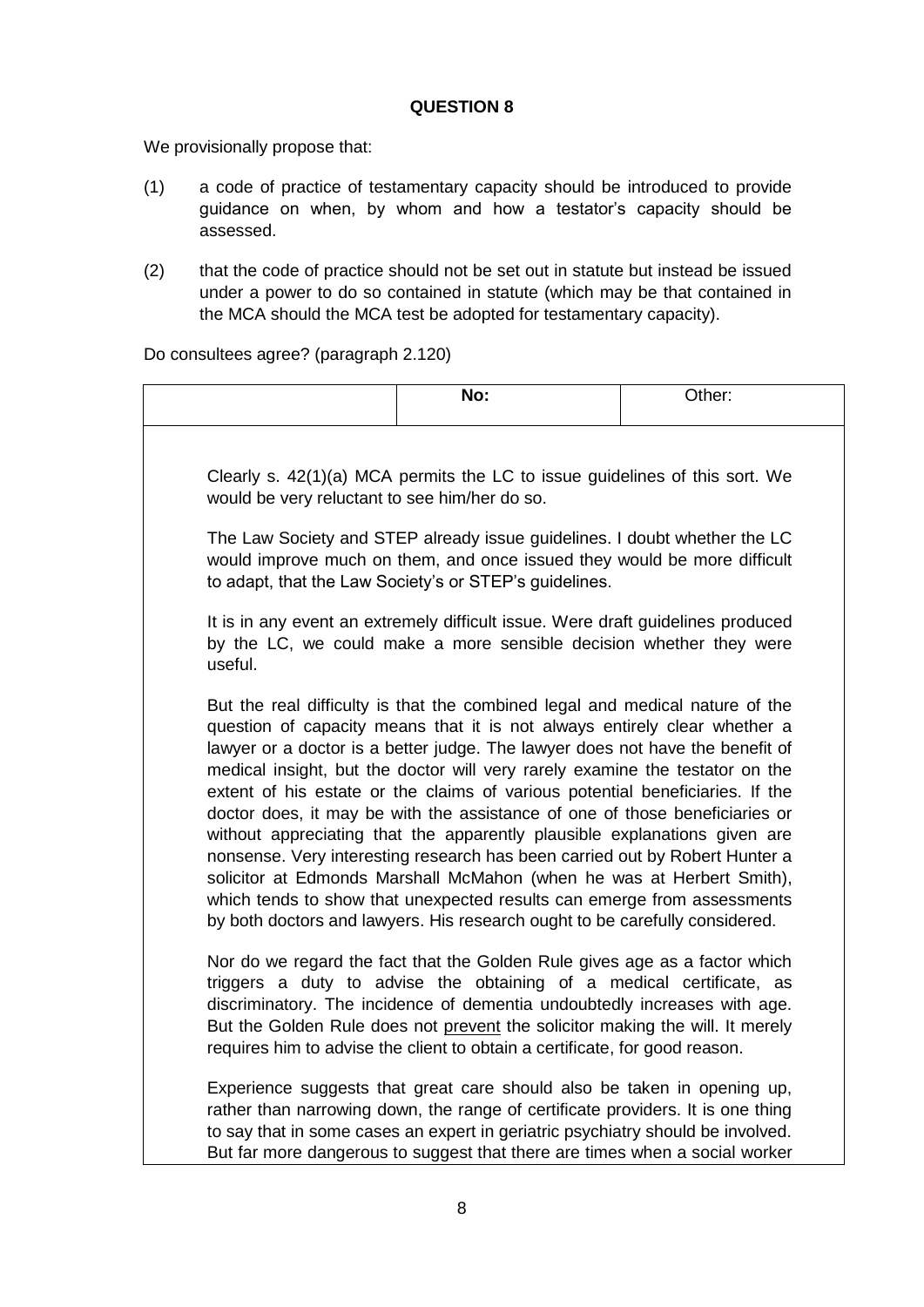should give an opinion.

# **QUESTION 9**

We provisionally propose that the code of practice should apply to those preparing a will, or providing an assessment of capacity, in their professional capacity.

Do consultees agree? (paragraph 2.120)

|                                                                                                                                                                                                                                                                                                        | No: | Other: |  |
|--------------------------------------------------------------------------------------------------------------------------------------------------------------------------------------------------------------------------------------------------------------------------------------------------------|-----|--------|--|
| s. 42(1)(a) MCA would not permit this. The professional will-preparer would not be<br>the person assessing capacity.                                                                                                                                                                                   |     |        |  |
| But nor do we consider that it helps. Solicitors already have guidelines. Unregulated<br>will-makers are just that, unregulated. If the public choose to use them, they can<br>hardly complain that they have not followed guidelines, and there would be no<br>sanction against them if they did not. |     |        |  |
| And why limit it to persons charging for their services (professional seems to narrow<br>a term – many will-writers are not professional)? If what is sought is protection for<br>testators, why not apply it to all persons making a will, save the testator him or<br>herself?                       |     |        |  |
| Such guidelines could complicate the process and result in wills not being made in<br>time or at all, when they should be.                                                                                                                                                                             |     |        |  |
|                                                                                                                                                                                                                                                                                                        |     |        |  |

# **QUESTION 10**

We invite consultee's views on the content of the code of practice. (paragraph 2.120)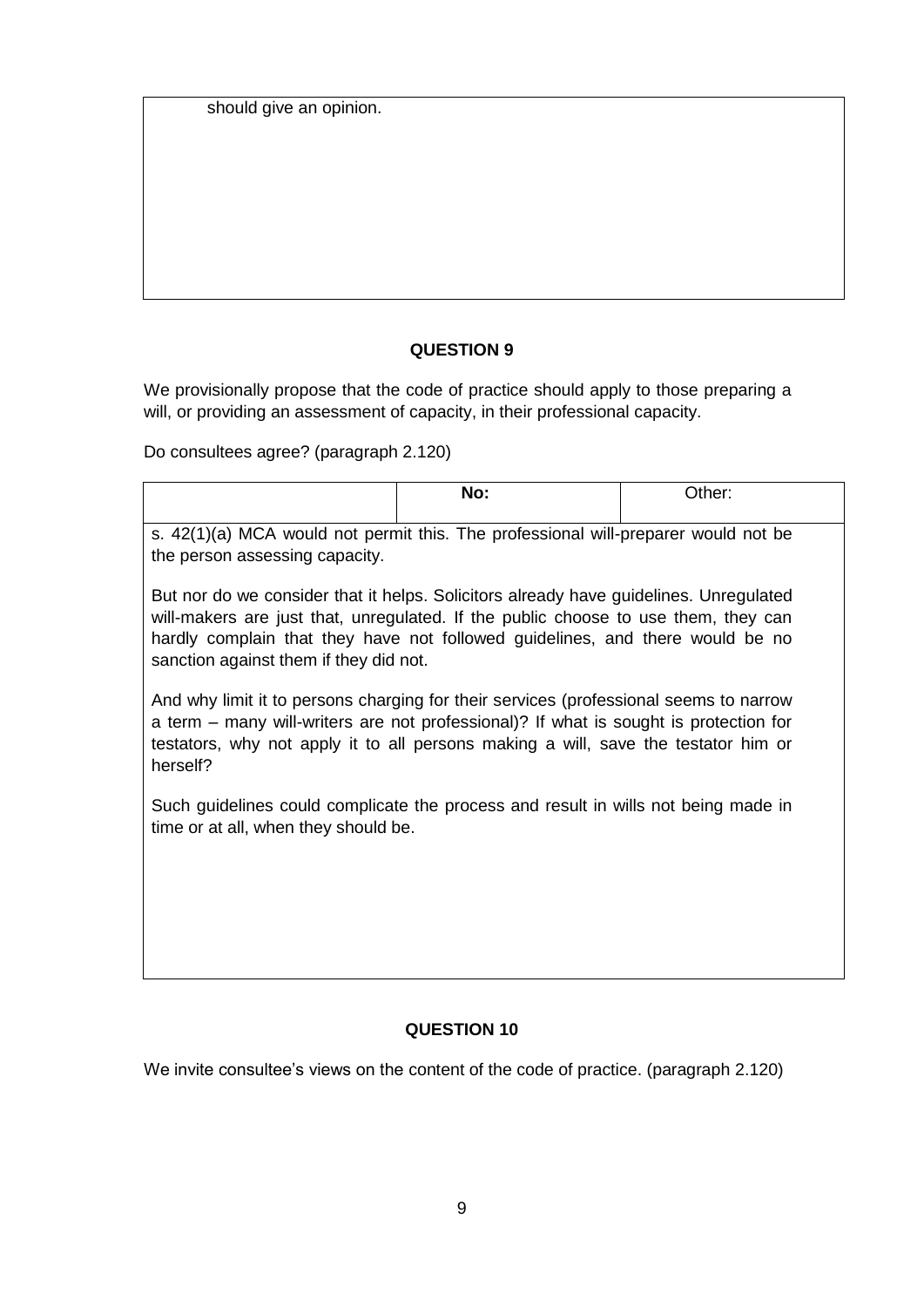We do not think we can contribute to this at this stage, in something of a vacuum, but would be happy to respond to a draft.

Oddly enough, the questions sketched out in para. 2.120 are just the sort of questions that a solicitor asks or should ask the client, but are unlikely to be questions that the doctor could confirm the truth of.

### **QUESTION 11**

In principle, a scheme could be enacted allowing testators to have their capacity certified by a third party. We provisionally propose that a certification scheme should not be enacted.

Do consultees agree? (paragraph 2.131)

| Yes:                                 |                                                                                                                                                                 | Other: |
|--------------------------------------|-----------------------------------------------------------------------------------------------------------------------------------------------------------------|--------|
|                                      |                                                                                                                                                                 |        |
| to allow them to do so.              | If a testator wants to do this, s/he can. They do not need a scheme enacted                                                                                     |        |
| was unreliable. It is not a panacea. | We also have experience of a testator doing just this, on the advice of his<br>solicitor, and everyone ultimately agreeing after the event that the certificate |        |
|                                      |                                                                                                                                                                 |        |

#### **QUESTION 12**

We take the view that reform is not required:

- (1) of the best interests rationale that underpins the exercise of the court's discretion to make a statutory will;
- (2) of the way in which that discretion is exercised; or
- (3) to restrict the circumstances in which a statutory will can be made.

Do consultees agree? (paragraph 3.38)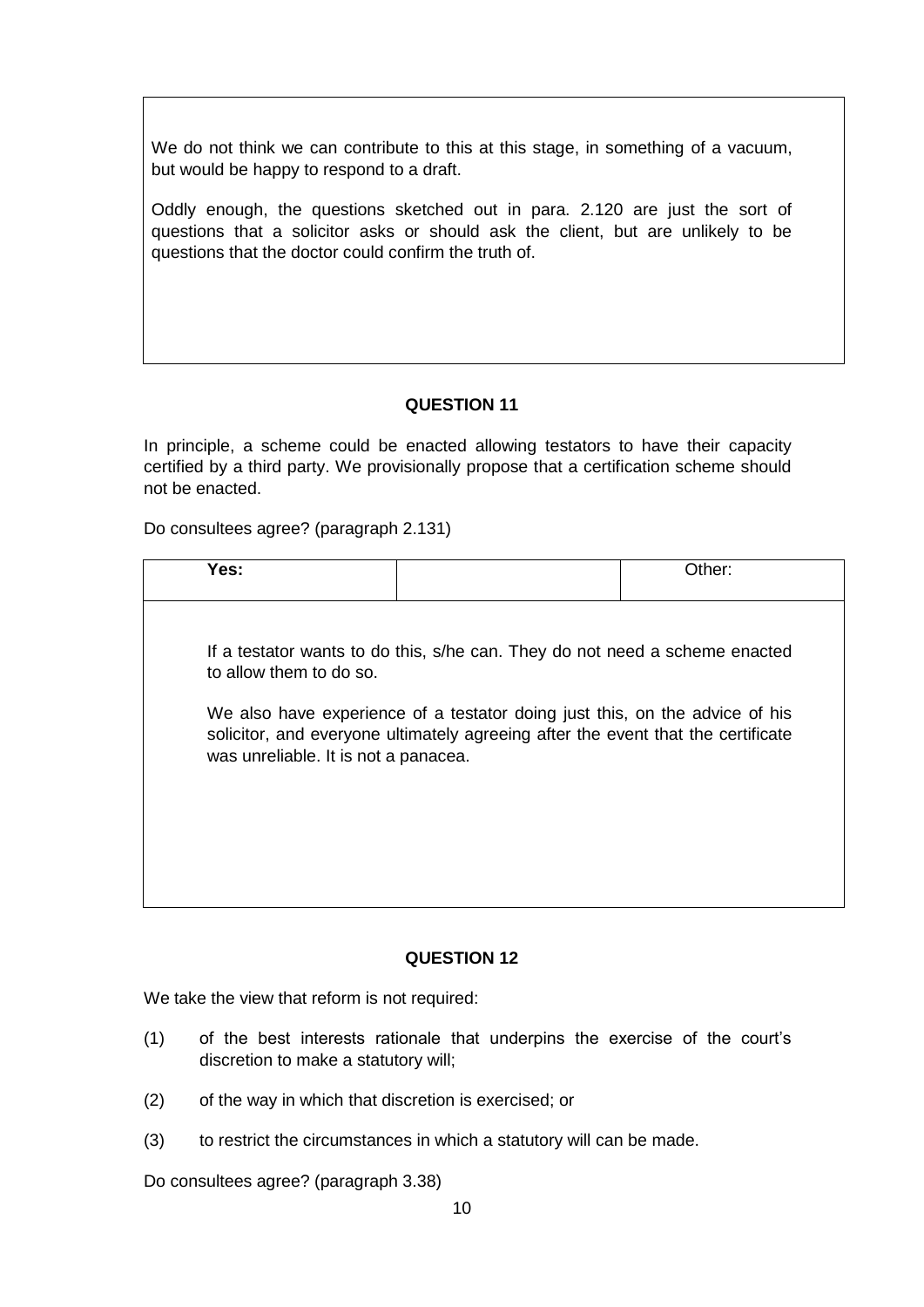|                                                                               | No:                                                                                                                                                                                                                                                                                                                                                                                                                                                                                    | Other: |
|-------------------------------------------------------------------------------|----------------------------------------------------------------------------------------------------------------------------------------------------------------------------------------------------------------------------------------------------------------------------------------------------------------------------------------------------------------------------------------------------------------------------------------------------------------------------------------|--------|
| will-making.                                                                  | The best interests rationale is completely unsatisfactory, in its application to                                                                                                                                                                                                                                                                                                                                                                                                       |        |
| shortcomings in both theory and practice.                                     | We are not convinced that this is the place to confront it, since we fear it will<br>open a can of worms. But there should be no doubt about its serious                                                                                                                                                                                                                                                                                                                               |        |
| and not CRPD compliant.                                                       | Best interests is a concept which we believe originated in relation to children.<br>It has potentially very useful and important application in relation to the care<br>and lifetime-issues of mentally disabled, though risks being discriminatory                                                                                                                                                                                                                                    |        |
| is far to broad an assumption.                                                | But it wholly fails to correspond to the will-making function of the COP. Best<br>interests gives one no clue at all how to formulate testamentary provision for<br>someone who has no capacity. And the courts have been hopeless in their<br>attempts to wrestle with this issue, resulting in a complete fudge. And in a<br>result which is probably not CRPD compliant, though the CRPD appears to<br>assume that the person without capacity can be involved in the process. That |        |
| unsatisfactory.                                                               | While we are convinced that the best interests test does not work and does<br>not help in the will-making context, we have no simple solution as to its<br>replacement. We suspect that Senior Judge Lush's approach in Re JC [2012]<br>was the most sensible. There has, however, been a series of High Court<br>authorities expressing varying degrees of differing view, which is wholly                                                                                            |        |
| the expenditure has been incurred.                                            | Oddly enough, the expense involved in an application means that it is almost<br>always in the best interests of the patient not to make an application for a<br>statutory will at all. That is because the application uses up the patient's<br>funds, without any corresponding benefit for the patient. But by the time of<br>the hearing and the COP's decision it is too late to take such a point, since                                                                          |        |
| an extraordinarily unhelpful way of framing the court's will-making decision. | We cannot, therefore, offer anything by way of solution. But 'best interests" is                                                                                                                                                                                                                                                                                                                                                                                                       |        |

Consultees are asked whether there are reforms that could usefully be made to the procedure governing statutory wills with the aim of reducing the cost and length of proceedings and, if so, what those are? (paragraph 3.41)

| Yes: | $2$ ther: |
|------|-----------|
|      |           |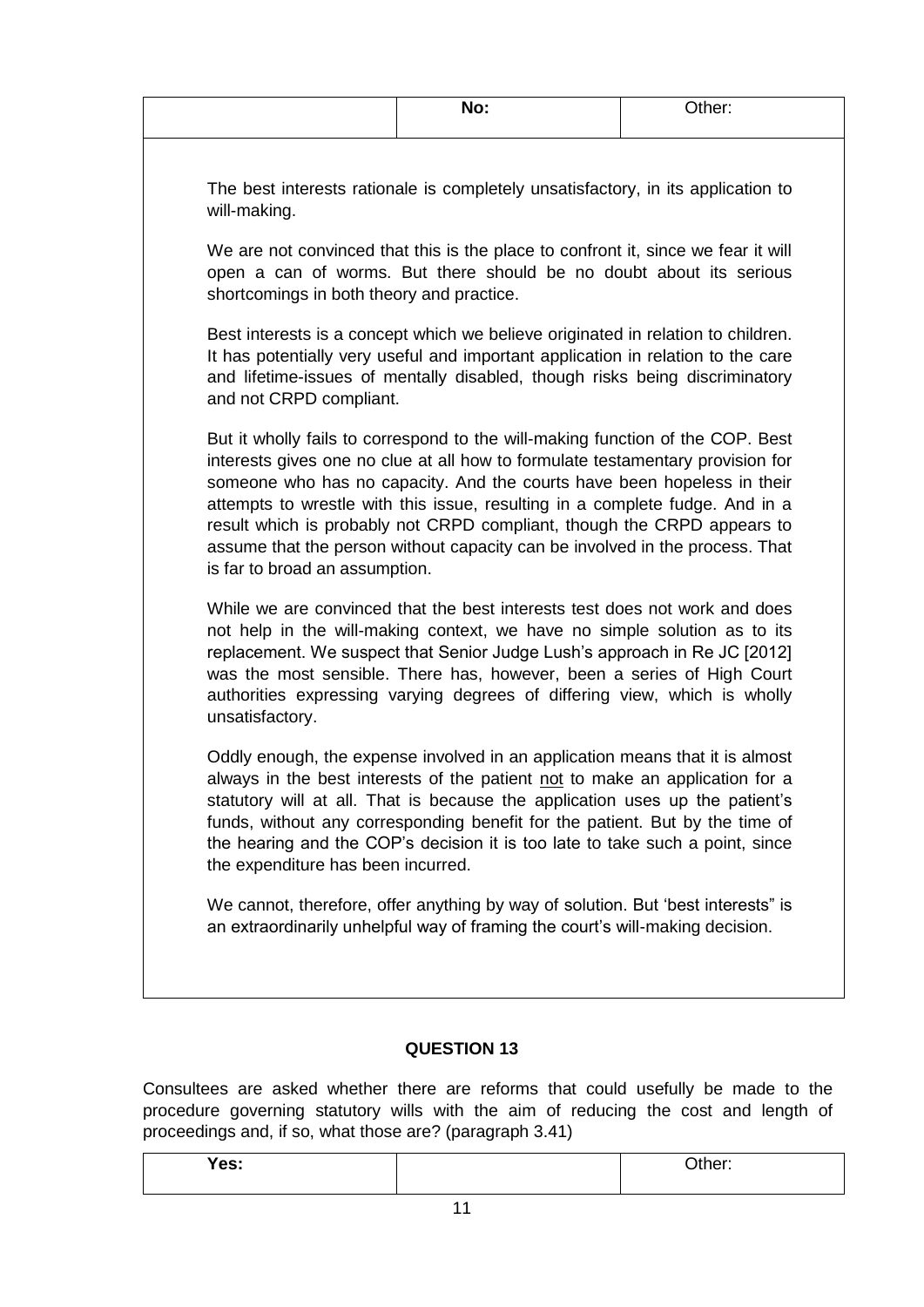We suggest that for estates below a threshold – say £325,000 – the application should be a paper one, with a right to have an oral re-hearing at the costs risk of the party that insists on it.

# **QUESTION 14**

Do consultees think that a supported will-making scheme is practical or desirable?

|                                          | No:                                                                                                                                                         | Other: |
|------------------------------------------|-------------------------------------------------------------------------------------------------------------------------------------------------------------|--------|
| form of non-legally qualified supporter. | There are a number of solicitors who do this very well. We consider that it<br>would be better if the person involved sought them out, than sought out some |        |
|                                          |                                                                                                                                                             |        |

If so, we ask for consultees' views on:

- (1) who should be able to act as supporters in a scheme of supported will-making?
- (2) should any such category include non-professionals as well as professionals?
- (3) should supporters be required to meet certain criteria in order to act as a supporter and, if so, what those criteria should be?
- (4) how should supporters be appointed?
- (5) what should be the overarching objective(s) of the supporter role?
- (6) how should guidance to supporters be provided?
- (7) what safeguards are necessary in a scheme of supported will-making? In particular:
- (a) should a supporter be prevented from benefitting under a will?
- (b) should a fiduciary relationship be created between a supporter and the person he or she is supporting? (paragraph 4.59)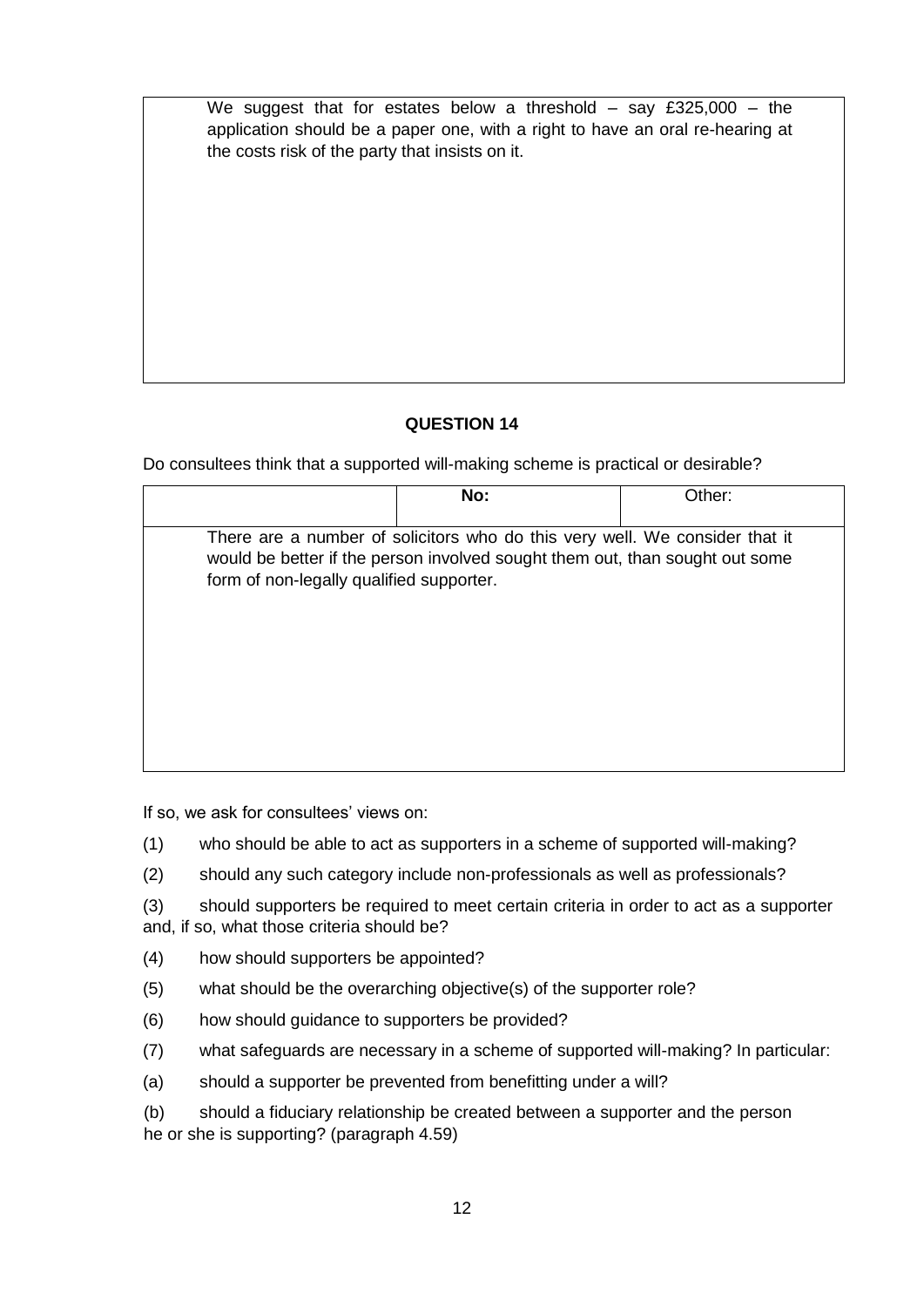We invite consultees' views on whether the current formality rules dissuade people from making wills. (paragraph 5.46)

Only very, very rarely. People make wills readily, at the drop of a hat it sometimes seems.

There are some cases where the will is not executed in time because of the complication of finding 2 witnesses. It does not prevent the preparation of a will, but it can sometimes frustrate the successful execution. There may be something to be said for permitting holograph wills, i.e. a will in the testator's own handwriting being accepted as valid, without witnesses, as in many other countries. The reference to formal notarial wills in France & Germany in para. 5.3 gives the impression that those countries have a higher degree of formality. That is not the full picture. In France, a will must either be a very formal notarial will, or be an informal holograph will which (from memory) must merely give the date and place of making it, as well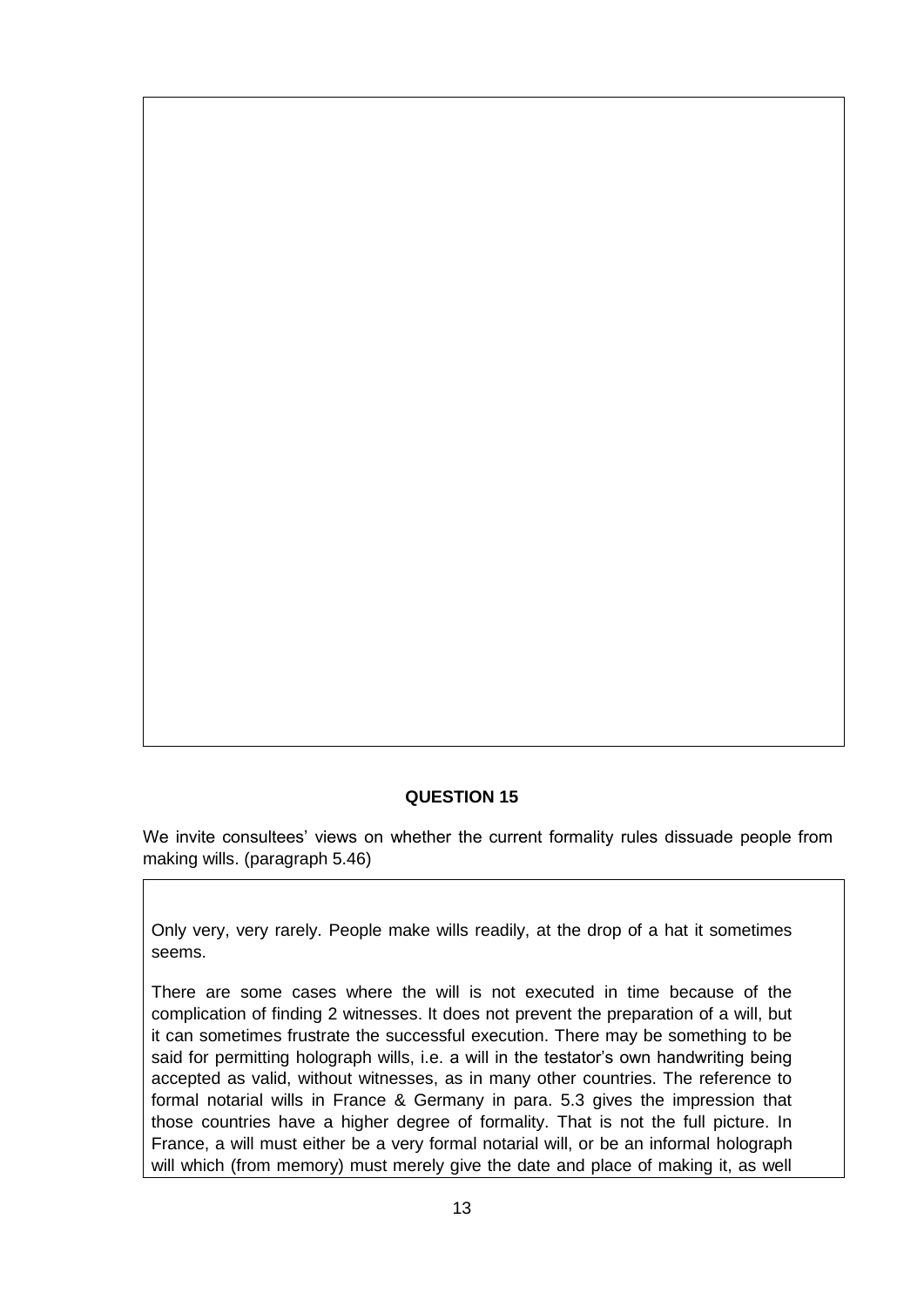as be signed, provided it is written out by the testator. (Many states or regions have surprisingly different rules: if memory serves, in Navarra a non-notarial nonholographic will is only valid if it has 6 witnesses.)

There are times when a home-made will will only have 1 witness. That is usually through misunderstanding the process.

### **QUESTION 16**

We invite consultees' views on what they see as being the main barriers to people making wills. (paragraph 5.46)

Old age, disability, solitary existence, unexpected death and lack of education. It is unclear what can be done, in terms of changing the law, to assist in these cases, save that the introduction of holographic wills may help in some.

# **QUESTION 17**

We provisionally propose that a person who signs a will on behalf of the testator should not be able to be a beneficiary under the will.

Do consultees agree? (paragraph 5.55)

| Yes:                                                  | No: | Other: |
|-------------------------------------------------------|-----|--------|
| Yes, for the reasons given in the consultation paper. |     |        |

# **QUESTION 18**

We provisionally propose that a gift made in a will to the spouse or civil partner of a person who signs a will on behalf of the testator, should be void, but the will should otherwise remain valid.

Do consultees agree? (paragraph 5.55)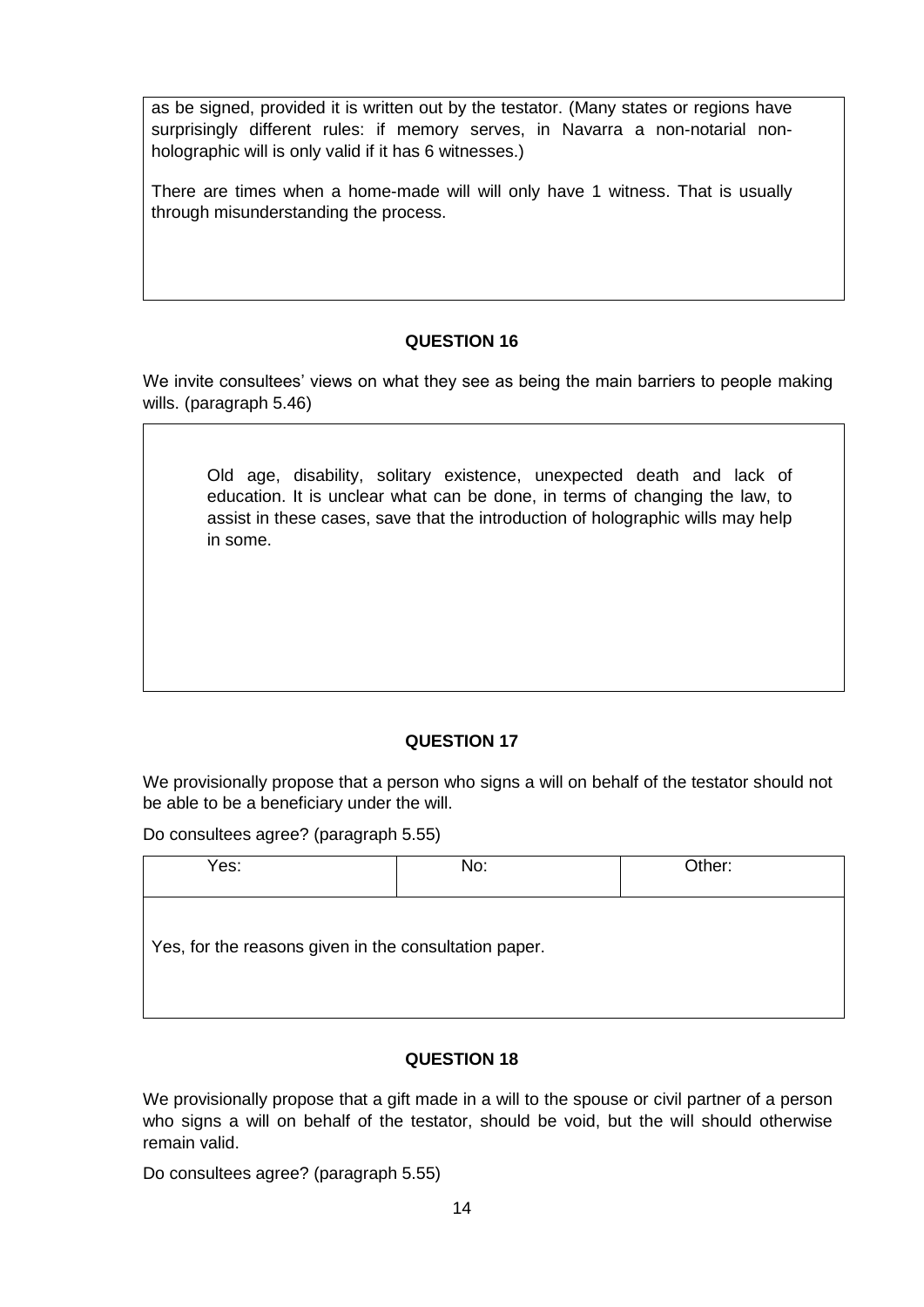| Yes:                                                  | No: | Other: |
|-------------------------------------------------------|-----|--------|
| Yes, for the reasons given in the consultation paper. |     |        |
|                                                       |     |        |

We provisionally propose that if the law is changed so that a gift to the cohabitee (or other family member) of a witness is void, then a gift to the cohabitee of a person who signs the will on behalf of the testator should be void.

Do consultees agree? (paragraph 5.55)

| Yes:                                                        | No: | Other: |  |
|-------------------------------------------------------------|-----|--------|--|
| Yes: there is no reason for different rules in these cases. |     |        |  |
|                                                             |     |        |  |
|                                                             |     |        |  |

# **QUESTION 20**

We provisionally propose that a gift in a will to the cohabitant of a witness should be void.

Do consultees agree? (paragraph 5.59)

| Yes:                                                  | No: | Other: |
|-------------------------------------------------------|-----|--------|
| Yes, for the reasons given in the consultation paper. |     |        |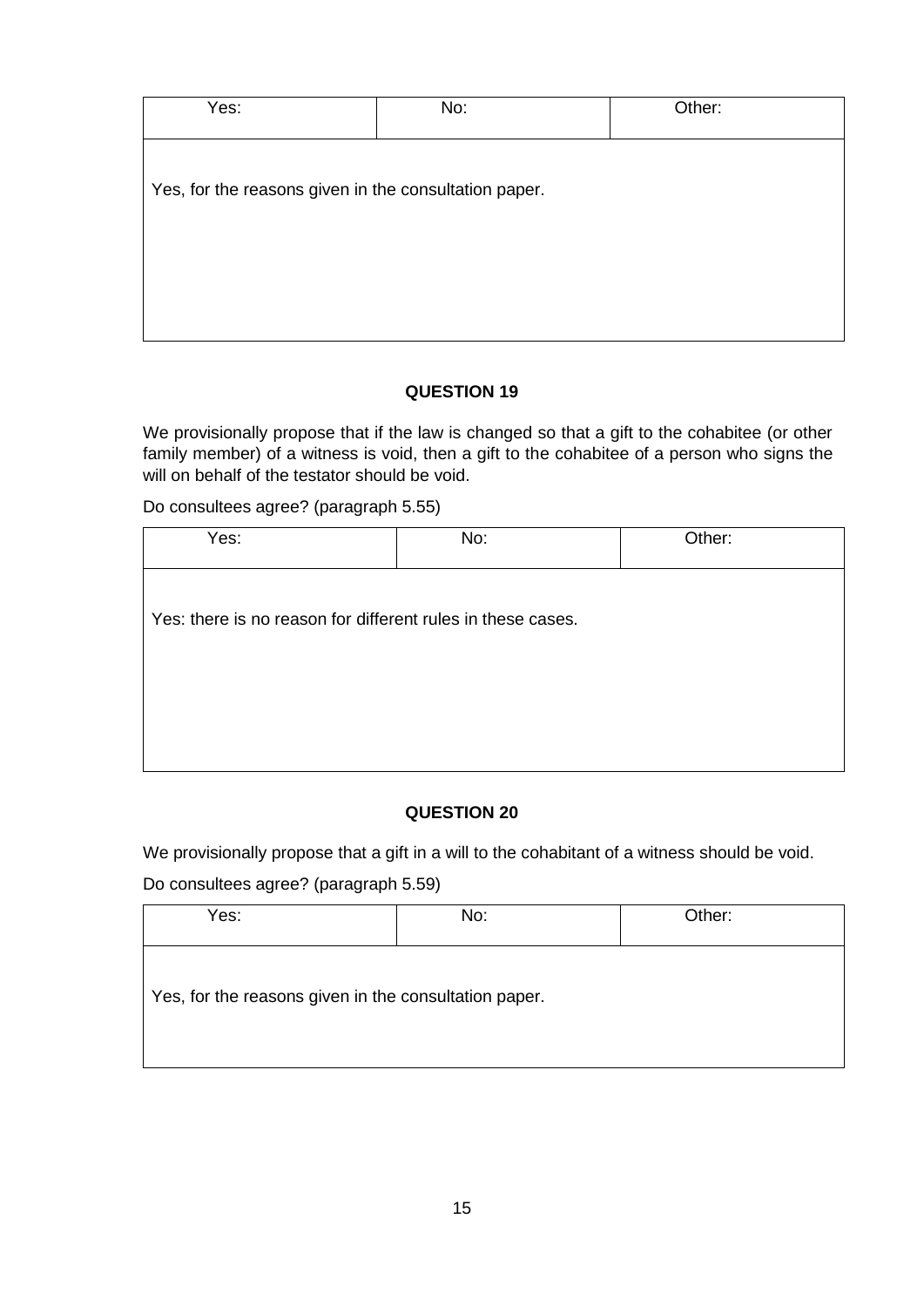We invite consultees' views on whether gifts in a will to the parent or sibling of a witness, or to other family members of the witness should be void. If so, who should those other family members be? (paragraph 5.59)

We do not think that gifts to the parents, siblings or other family members of a witness should be void. This would be a significant extension of the scope of the S.15 rule. The risk of fraud by the witness with the intention of benefitting family members must be significantly smaller than the risk of fraud where the benefit to the witness or his or her spouse. In our view there is an unquantifiable but significant risk that will cause more injustice than it saves.

If the rule is to be extended in this way, there should certainly be a power for the courts to save a gift to a family member of the witness in appropriate circumstances. However as noted below such a power may be difficult to operate in practice and may not effectively balance the different interests at play.

# **QUESTION 22**

We invite consultees' views on whether it should be possible, in defined circumstances, to save a gift to a witness that would otherwise be void. (paragraph 5.61)

If the S.15 rule is to be extended to cover the witness' family members, there should be a saving power. We also consider that there is a case even if there is no extension. The needs for two witnesses goes back so far that its origins are unclear, But if it is that it helps ensure that at least one witness may have survived to probate, then it may be ripe for relaxation, in specific circumstances, in an era when wills are made at much shorter intervals. The average time between a will being made and a person dying is currently approximately 9 months. And if there is to be a power to relax formalities, so that a single witness or no witnesses would not result in an invalid will, it is difficult to see why a power to save a gift to a witness should not be introduced.

This would be similar to the proposed dispensing power in relation to formalities. However it is important to recognise the difference between the functions of those powers. A power to dispense with formalities would allow the court to save an imperfectly executed will when it is satisfied that the document in question truly reflects the testator's testamentary intentions. It is easy to see how evidence might prove those intentions.

However a power to save gifts to a witness' family members would necessarily be harder to operate. It is easy to see how evidence other than from the witness may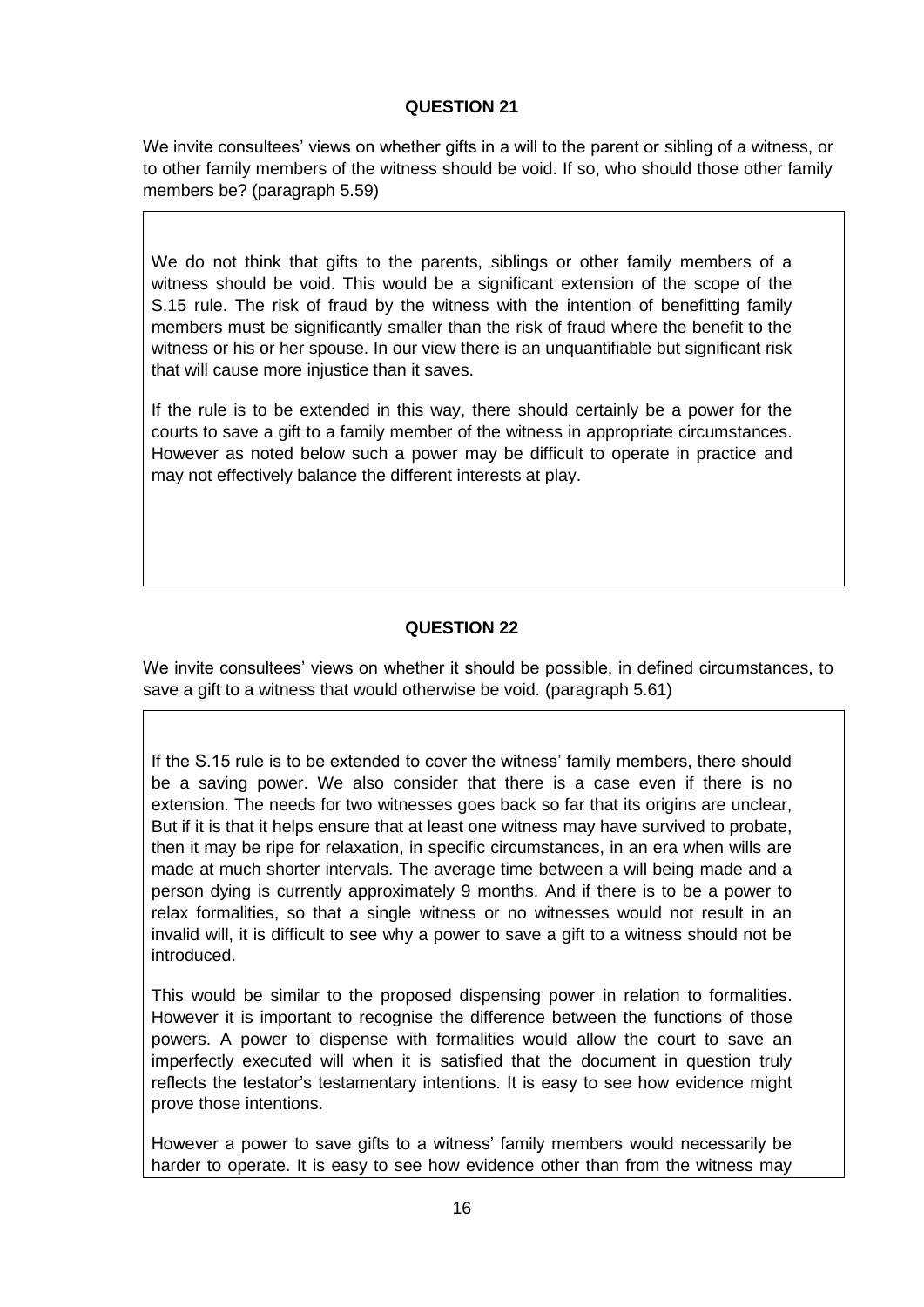demonstrate to the court's satisfaction that the testator signed the will. But what about safeguarding against undue influence? It has often been said that a party on whom such influence has been practised may genuinely intend and desire to act in the way that the influencer wants: the problem is with how that intention and desire have been produced.

If the court is only likely to exercise the saving power in cases where it is satisfied to the required standard that the testator both intended the gift to the witness' family member and that the intention was not tainted by the witness' undue influence, the evidential difficulties are obvious. Naturally, there will be clear cases either way. But what of the ordinary case where there is no particular evidence either way save for the witness' protestation that he or she has not acted improperly? Either the court should stick with the starting position that the gift is void, which risks frustrating the testator's intentions; or such gifts would be saved, meaning that the rule has achieved nothing. It would have achieved nothing because if there were positive evidence of undue influence, the gift would fail under the existing law anyway.

Nevertheless, there is something of a tension between presuming undue influence in the case of a witness, who may have a relatively small benefit, with no power to relax that, and not presuming it in other analogous cases (such as being involved in the preparation of the will – though it is our recommendation that that should raise a presumption).

A case may give a useful example of the potential for injustice. A testatrix wished to leave her estate equally between her three daughters. The family together prepared a will, on a pre-bought form. The witnesses were two of the husbands. The gift to those two would have failed. Two-thirds would have passed on intestacy and been divided three ways, so one daughter would have received 55% and each of the other 22%. That would have been bad enough. But a further codicil was executed, making a minor change. This time only one of the husbands witnessed. The other witness was a third party. That validated the gift to the daughter who husband had witnessed the will, but not the codicil. So now the split was 44%, 44% 11%. The two sisters who received 44% insisted on their rights. The Inheritance (Provision for Family & Dependents) Act 1975 was of no assistance. Rectification does not work either.

#### **QUESTION 23**

We provisionally propose that the reference to attestation in section 9(d)(i) of Wills Act 1837 be removed.

Do consultees agree? (paragraph 5.66)

| Yes: |                                                           | Other: |
|------|-----------------------------------------------------------|--------|
|      | Unquestionably. It is unclear what it, if anything, adds. |        |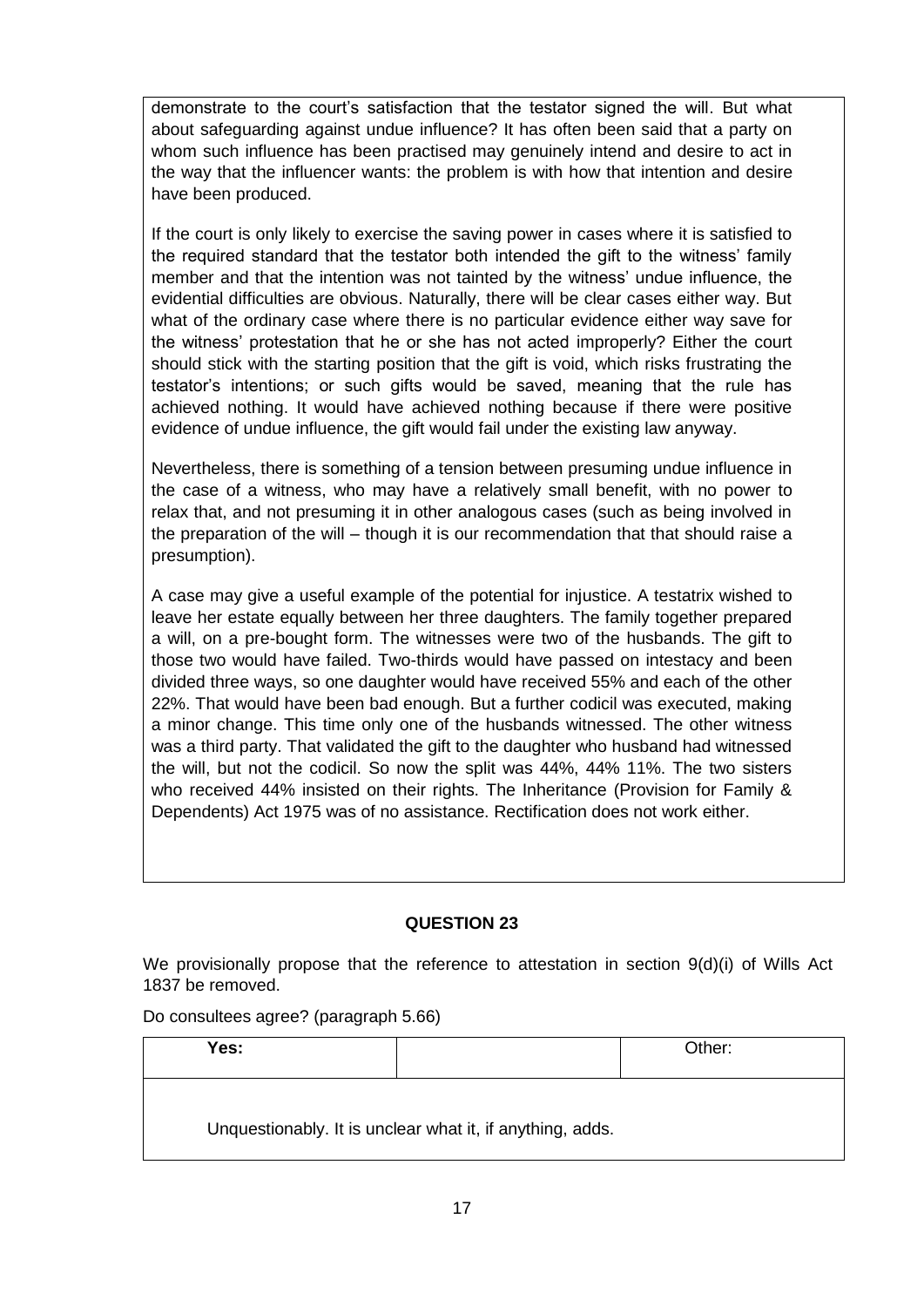If consultees do not agree that the attestation requirement should be removed, we invite their views as to whether attestation should:

(1) be defined to mean that the witness must sign the will and intend that his or her signature serve as clear evidence of the authenticity of the testator's signature; and

(2) apply in all cases, including those where the witness acknowledges his or her signature in the testator's presence. (paragraph 5.66)

# **QUESTION 25**

We provisionally propose that holograph wills are not recognised as a particular class of will in England and Wales.

Do consultees agree? (paragraph 5.74)

|                                    | No:                                                                                                                                                                                                                                         | Other: |
|------------------------------------|---------------------------------------------------------------------------------------------------------------------------------------------------------------------------------------------------------------------------------------------|--------|
|                                    |                                                                                                                                                                                                                                             |        |
|                                    | We know of no evidence that holograph wills do not work well abroad and are<br>a little surprised that they should be dismissed without any evidence-basis.                                                                                 |        |
| anything to fear in adopting them. | Given that they appear to be the most common type of will in Germany (and<br>Scotland has an even more relaxed form of will), it is unlikely that there is                                                                                  |        |
| civil law system of succession.    | The fact that such wills are to be found in civil law jurisdictions is not a factor<br>which argues against them being adopted in a common law jurisdiction.<br>Some 25 of the states of the USA permit holographic wills, without having a |        |
|                                    | Furthermore, many people from foreign jurisdictions are used to the concept<br>of holograph wills. If they make a holograph will in this country, it will be valid                                                                          |        |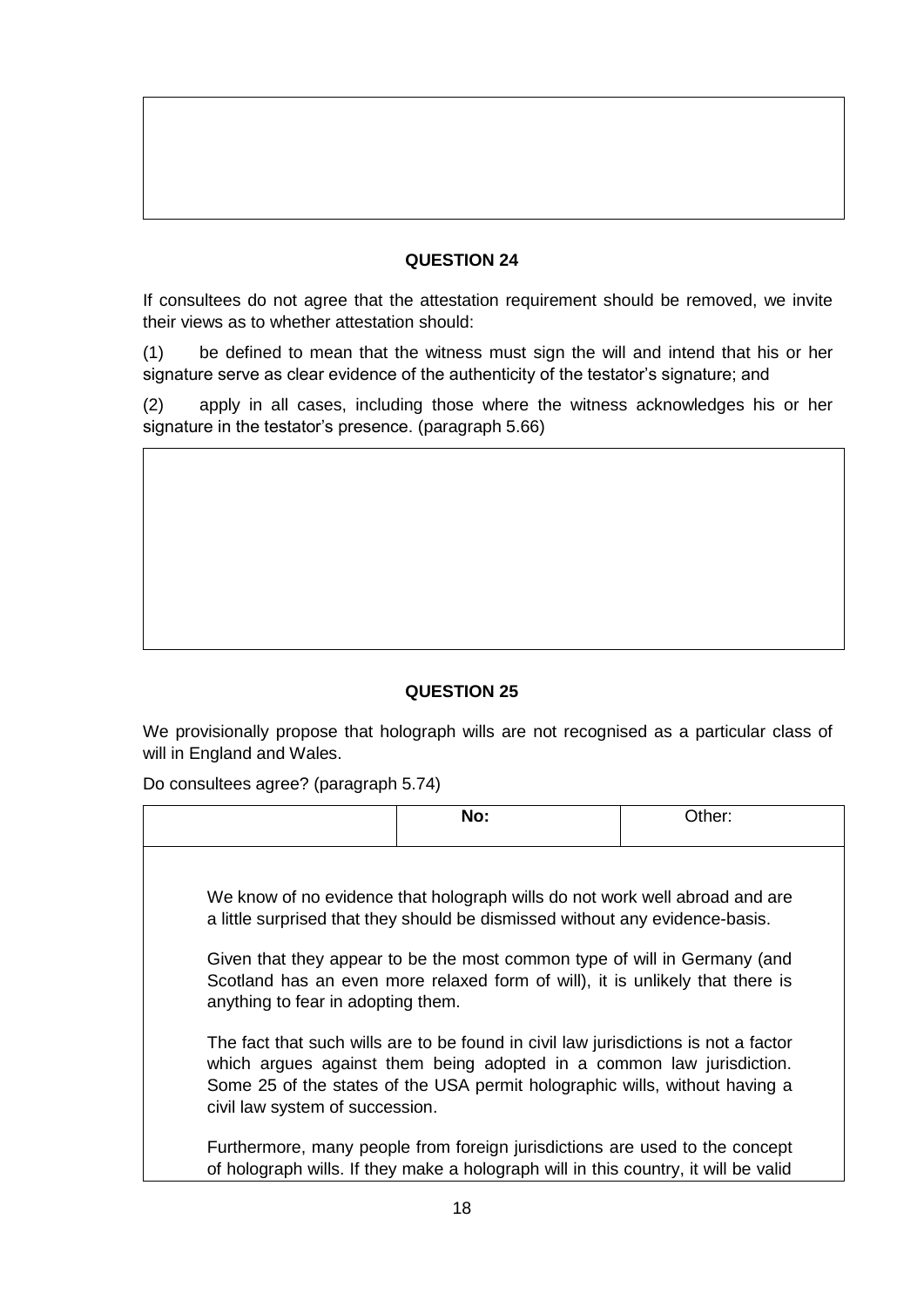if they retain their foreign citizenship.

It seems odd that the same opportunity is denied to UK citizens living in England & Wales, or Northern Ireland.

In fact, it is not wholly denied: if that person is in a country where holograph wills are recognised when he makes it, then it is, surprisingly, valid in England & Wales.

This would probably be most satisfactorily solved if holograph wills were valid in this country.

Nor is the requirement for two witnesses any real bastion against undue influence. Experience shows that the influencor will almost always supply the witnesses, who can be relied upon not to ask too many – or any - questions

# **QUESTION 26**

We provisionally propose that provision for privileged wills should be retained, but should be confined in its scope to:

(1) those serving in the British armed forces; and

(2) civilians who are subject to service discipline within schedule 15 of the Armed Forces Act 2006.

Do consultees agree? (paragraph 5.80)

| Yes: | No:                                                                                                                                                                                                                                                                                                                                                                                                                                                                          | Other: |
|------|------------------------------------------------------------------------------------------------------------------------------------------------------------------------------------------------------------------------------------------------------------------------------------------------------------------------------------------------------------------------------------------------------------------------------------------------------------------------------|--------|
|      | We have little knowledge of how prevalent e.g. the merchant shipping wills<br>are. We are aware of one case recently where such a will was upheld. If the<br>system is tightened, it will be inevitable that some people will not be aware<br>that it has been tightened. We are concerned that could leave people out in<br>the cold. If, as we think, holograph wills should be permitted, there may be<br>something for retaining this anomaly too, though anomaly it is. |        |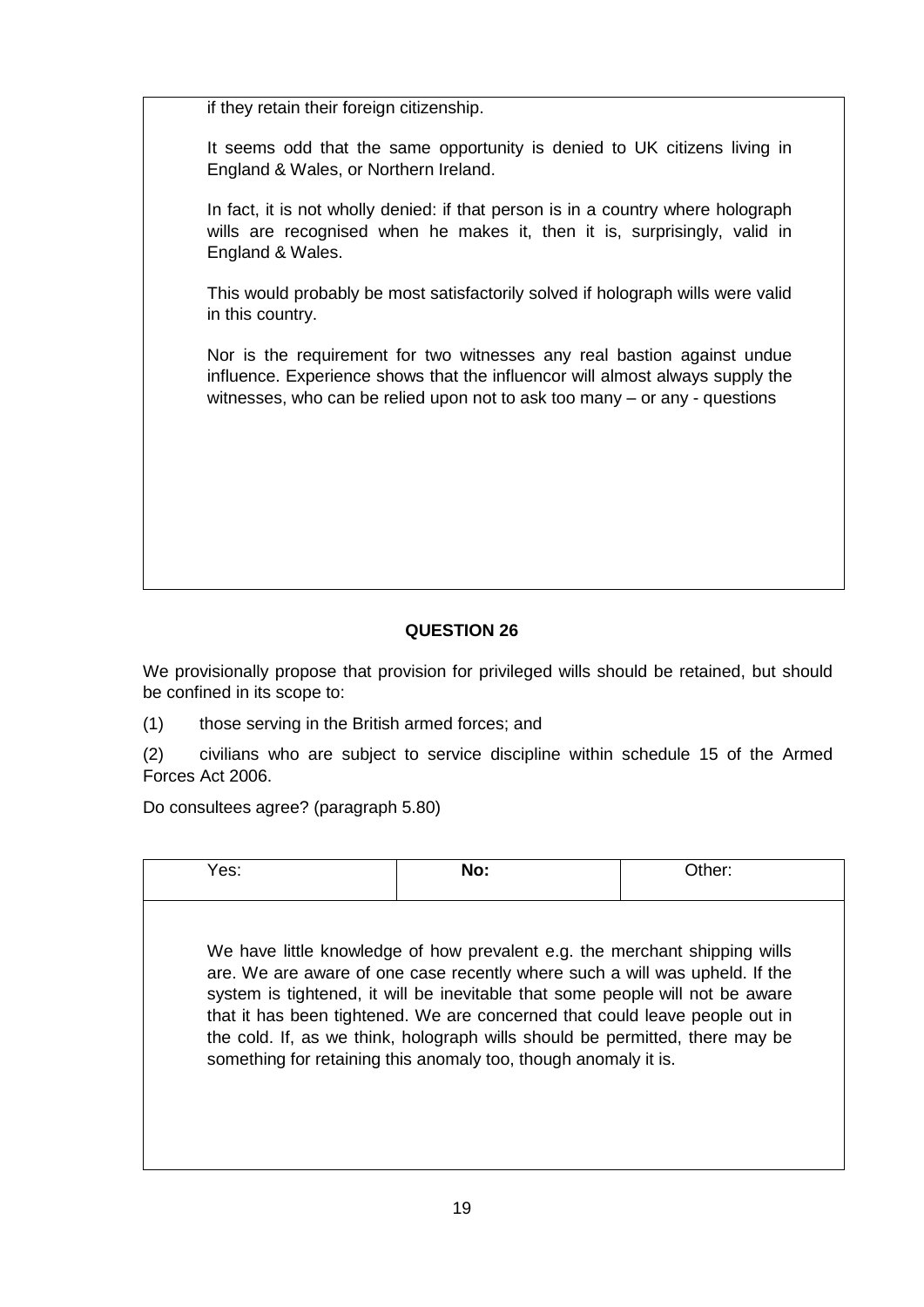We invite consultees to provide us with evidence of how common it is for a will to be invalid for non-compliance with formality requirements. (paragraph 5.90)

It is very common, in our experience. It is impossible to give percentage figures, since at the Bar we tend to see the cases which have gone wrong, or are outside the norm. We imagine that in any given year the number of wills invalid for non-compliance with formalities will run into the hundreds. We suspect far many more wills are invalid, than are found to be invalid. The presumption of due execution (a good and useful presumption) often masks invalidity. Channon v Perkins 2005 and Re Chapman 1999 are 2 relatively recent examples which spring to mind of the presumption of due execution overriding the convictions of the witnesses that they were not present together when the will was signed. Proofing the witnesses is a surprisingly successful way of overturning a will.

Solicitors make mistakes over formalities, but it is the homemade wills which seem to suffer the most. A stark example is Humblestone v Martin Tolhurst Partnership. There the will was prepared by solicitors and sent to the client to execute, with instructions how to do so. He instead delegated the witnessing to his wife, who arranged for her parents to witness a will her husband had not even signed. One might think that people who cannot help themselves, should not be assisted by flexibility in the law, but in that case the disappointed beneficiaries sued the solicitors' firm successfully for damages. That is not the right way to deal with a case of this sort. If it can be proved to a court's satisfaction what the testator intended to do, then those wishes should be carried out, not fall to be picked up by insurers – if any insurance is available.

# **QUESTION 28**

We provisionally propose that a power to dispense with the formalities necessary for a valid will be introduced in England and Wales.

We provisionally propose a power that would:

(1) be exercised by the court;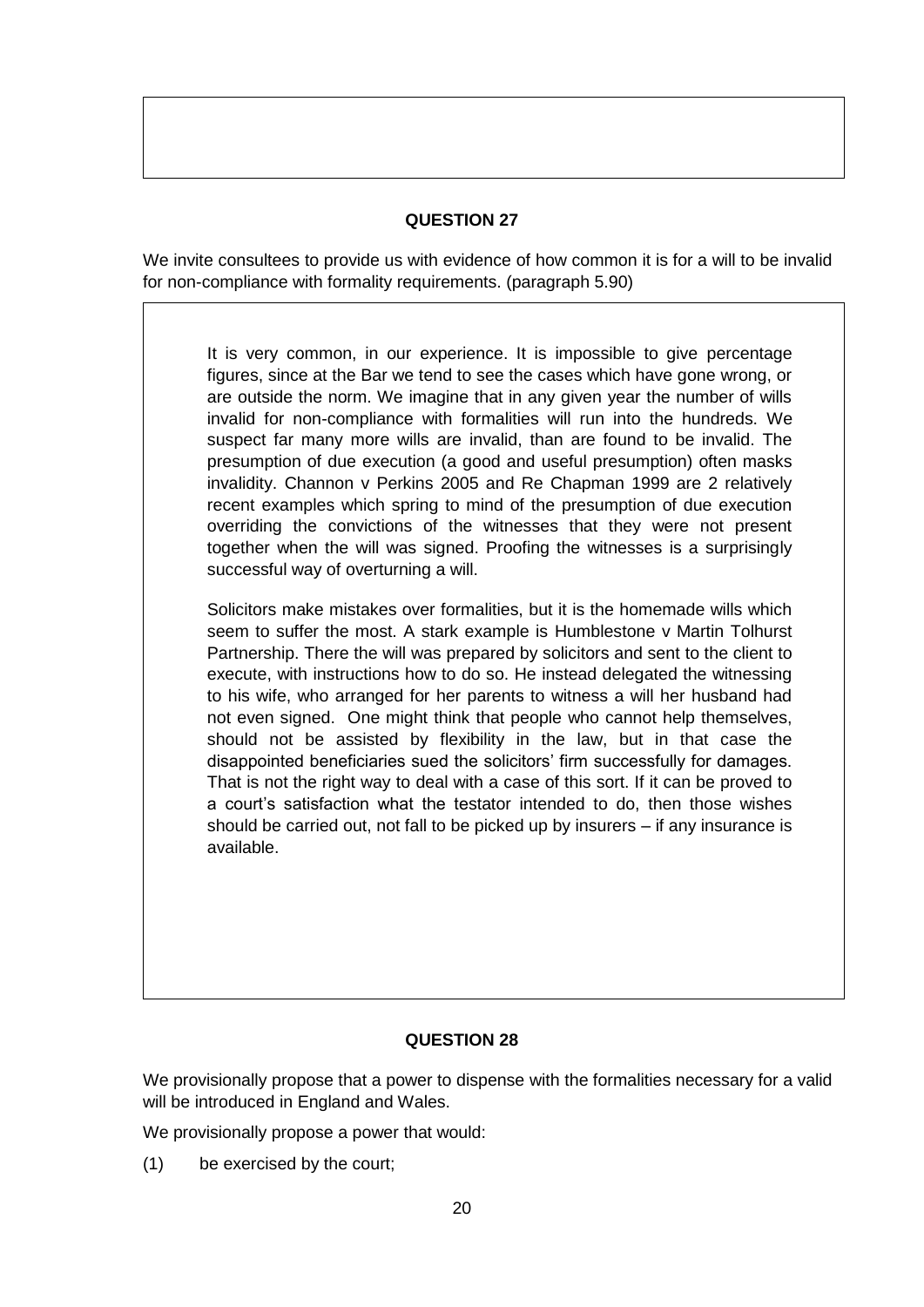- (2) apply to records demonstrating testamentary intention (including electronic documents, as well as sound and video recordings);
- (3) operate according to the ordinary civil standard of proof;
- (4) apply to records pre-dating the enactment of the power; and
- (5) allow courts to determine conclusively the date and place at which a record was made.

Do consultees agree? (paragraph 5.105)

| Yes: | No: | Other: |
|------|-----|--------|
|      |     |        |

We regard this as an extremely sensible and just proposal, which we wholeheartedly support. Sadly, far too often the testamentary wishes of the Testator are frustrated, and the Testator's family, friends or chosen charities deprived of their intended inheritance, even though it is absolutely clear what the Testator wanted. This reflects no credit on a legal system. Giving the court a power to dispense with technicalities would be a vast improvement.

# **QUESTION 29**

We provisionally propose that reform is not required:

- (1) of current systems for the voluntary registration or depositing of wills; or
- (2) to introduce a compulsory system of will registration.

Do consultees agree? (paragraph 5.119)

| Yes: | No:                                                                                                                                                                                                                                                                                                                                                                                                     | Other: |
|------|---------------------------------------------------------------------------------------------------------------------------------------------------------------------------------------------------------------------------------------------------------------------------------------------------------------------------------------------------------------------------------------------------------|--------|
|      | Certainty the Will Register has in the past few years developed a commercial                                                                                                                                                                                                                                                                                                                            |        |
|      | register (and search systems both within and outside the register) which are<br>already performing very well. There are some 7 million Wills registered with<br>them. They have overcome previous industry resistance to will-registration,<br>and provide a good national service. It is voluntary, but it is working on a<br>large enough scale. The Government already provides a voluntary service, |        |
|      | which has very low take-up. Were the Government to provide a compulsory<br>system, it could not fairly or properly prevent the use of Certainty's Will<br>Register, so would have to make registration compulsory at either the                                                                                                                                                                         |        |
|      | Government's system or Certainty's (presumably by making registration with<br>the Government system compulsory for wills not registered with a<br>commercial one). We doubt whether that would be an appropriate step to                                                                                                                                                                                |        |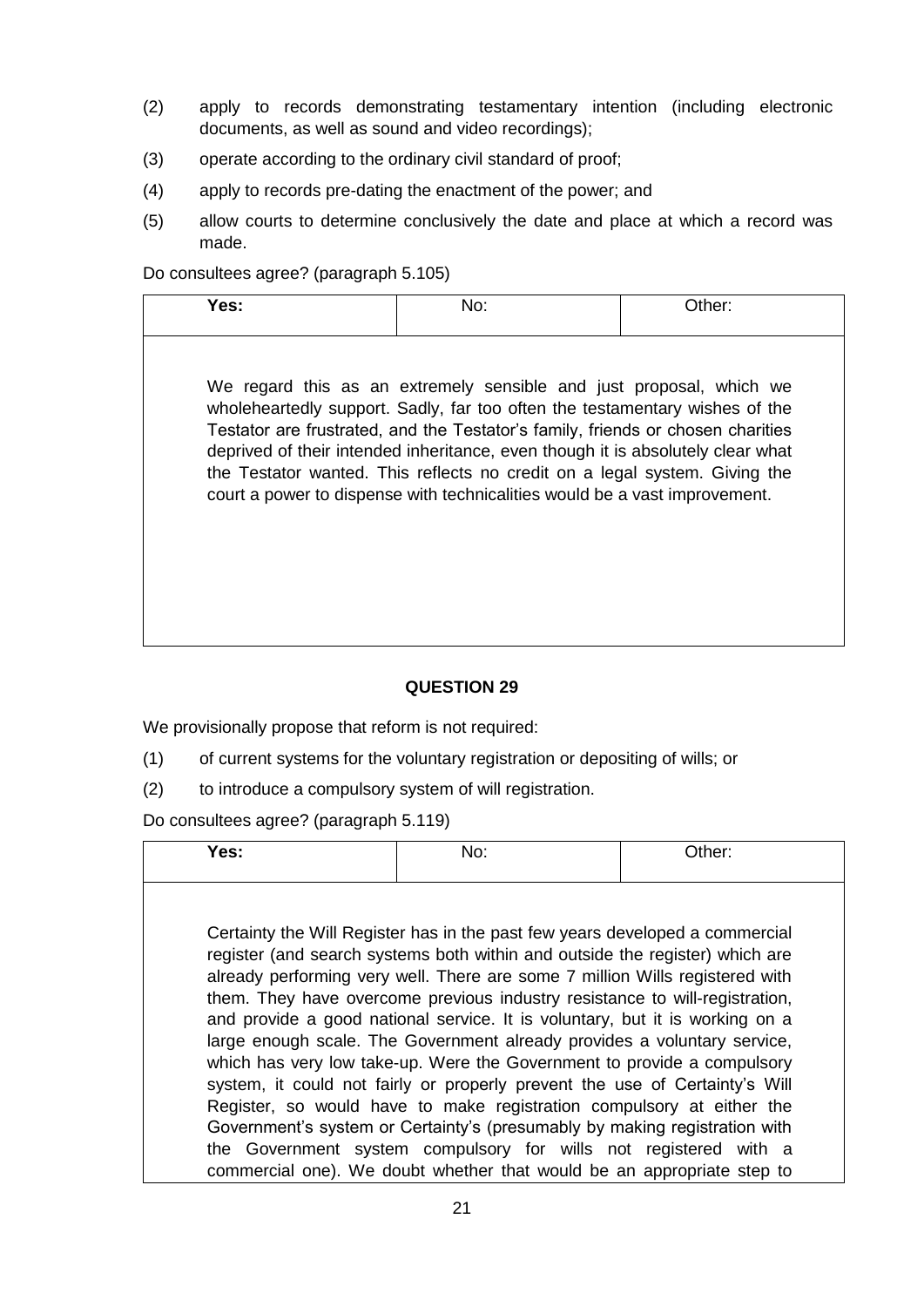take. It also would have the opposite effect to that intended. Rather than improving the chances of a will being admitted to probate, it would lessen the chances, since someone making a homemade will, or an incompetent solicitor or will-writer, might not be aware of the need for registration.

# **QUESTION 30**

We provisionally propose that:

- (1) an enabling power should be introduced that will allow electronically executed wills or fully electronic wills to be recognised as valid, to be enacted through secondary legislation;
- (2) the enabling power should be neutral as to the form that electronically executed or fully electronic wills should take, allowing this to be decided at the time of the enactment of the secondary legislation; and
- (3) such an enabling power should be exercised when a form of electronically executed will or fully electronic will, as the case may be, is available which provides sufficient protection for testators against the risks of fraud and undue influence.

Do consultees agree? (paragraph 6.43)

|                      | No:                                                                                                                                                                                                                                                                                                                                                                                                                                                                                                  | Other: |
|----------------------|------------------------------------------------------------------------------------------------------------------------------------------------------------------------------------------------------------------------------------------------------------------------------------------------------------------------------------------------------------------------------------------------------------------------------------------------------------------------------------------------------|--------|
|                      |                                                                                                                                                                                                                                                                                                                                                                                                                                                                                                      |        |
| not currently exist. | We do not believe that it is sensible for Parliament to legislate for<br>circumstances of which it is not currently aware, to meet a need which does                                                                                                                                                                                                                                                                                                                                                 |        |
| consideration.       | We consider that there are far too many unknowns and imponderables about<br>electronic wills, and that it is far too early to go down this road, even in such a<br>preliminary fashion. Paper is a particularly suitable medium for the writing<br>and preservation of a Will, and the authentication of it, too. We certainly see<br>no case for jumping into the unknown, and do not favour, nor see any case<br>for, authorising the Lord Chancellor to take such a significant step without full |        |
|                      |                                                                                                                                                                                                                                                                                                                                                                                                                                                                                                      |        |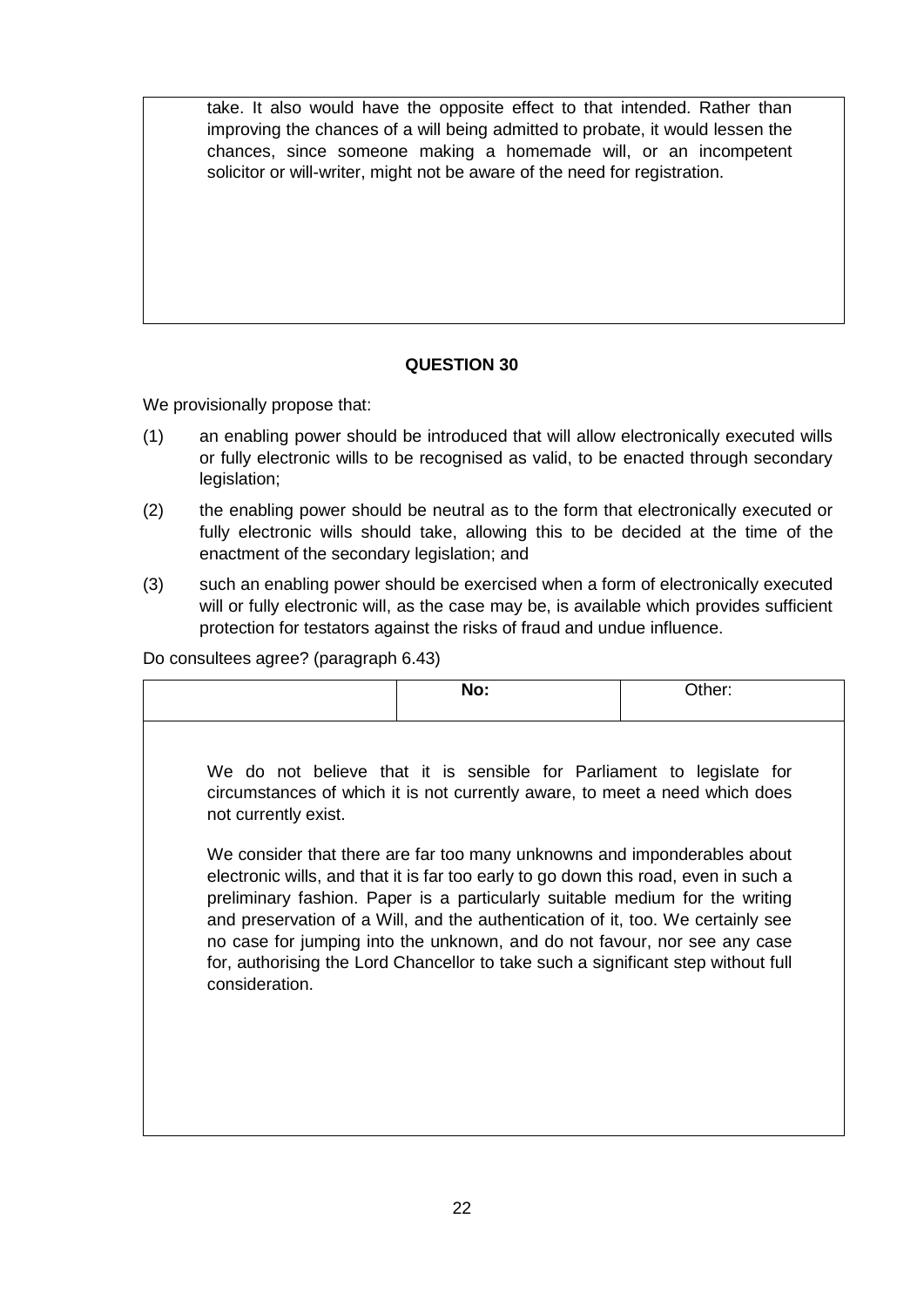We provisionally propose that electronic signatures should not be capable of fulfilling the ordinary formal requirement of signing a will that applies to both testators and witnesses (currently contained in section 9 of the Wills Act 1837).

Do consultees agree? (paragraph 6.45)

| Yes: | Other: |
|------|--------|
|      |        |
|      |        |
|      |        |
|      |        |
|      |        |

# **QUESTION 32**

We ask consultees to provide us with their comments on, or evidence about:

- (1) the extent of the demand for electronic wills; and
- (2) the security and infrastructure requirements necessary for using electronic signatures in the will-making context. (paragraph 6.87)
	- (1) Currently, there is absolutely no demand, of which we are aware, for electronic wills.
	- (2) These are beyond out competence, but we suspect they would be substantial.

# **QUESTION 33**

If electronic wills are introduced, it is unlikely that the requirement that there be a single original will would apply to electronic wills. Consequently, it may be difficult or impossible for testators who make wills electronically to revoke their wills by destruction.

(1) Do consultees think that a testator's losing the ability to revoke a will by destruction is an acceptable consequence of introducing electronic wills?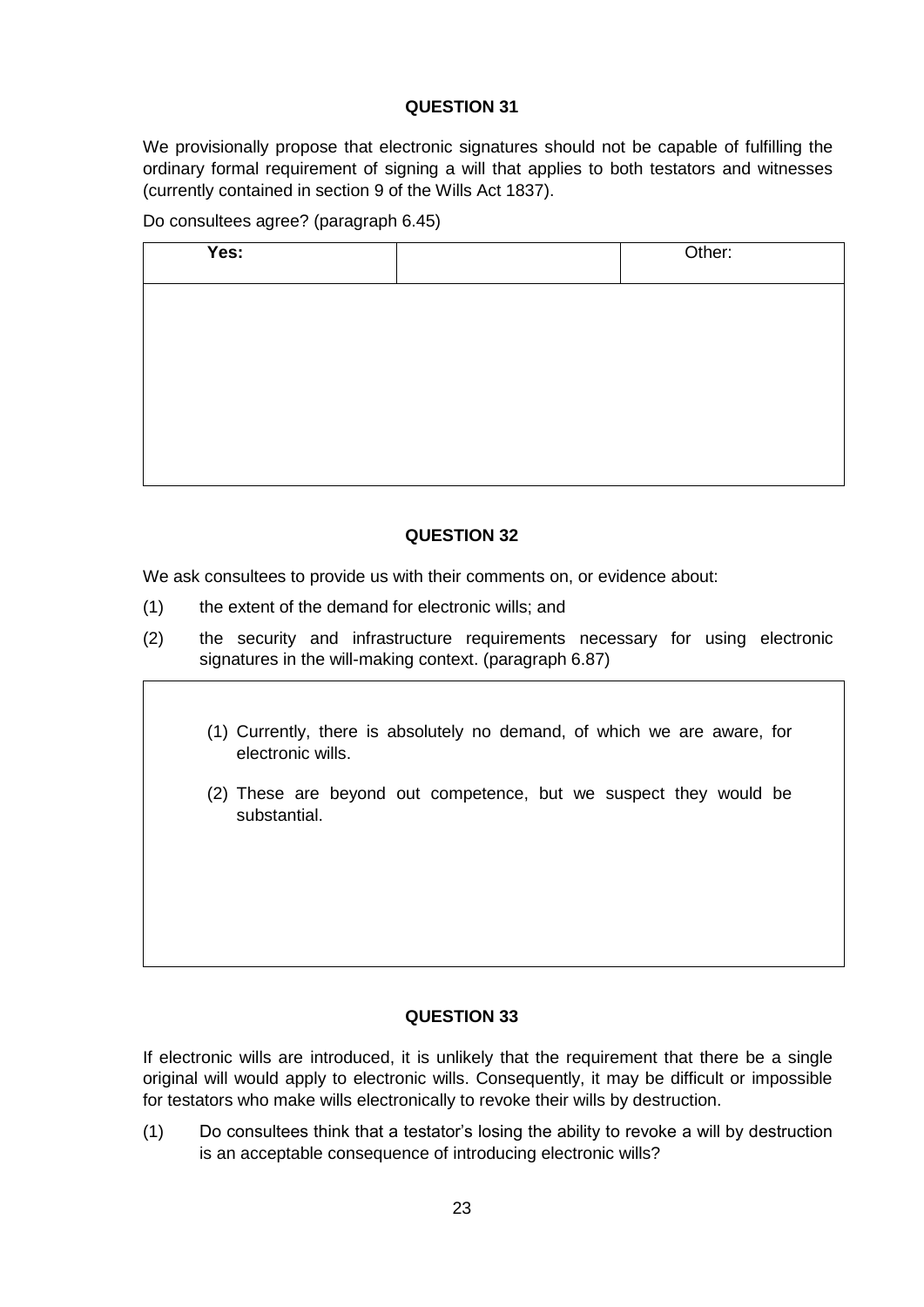(2) Are consultees aware of other serious consequences that would stem from there not being a single original copy of a will made electronically? (paragraph 6.97)

| (1) We suspect it is not an acceptable consequence. Most people would<br>think that by deleting the electronic will, or destroying the telephone, they<br>might have revoked the Will. A very simple method of revocation is a<br>distinct advantage of the paper process.<br>(2) We suspect it would potentially make it very difficult to know which<br>version was the actual original, when there might be differences. | Yes: | No: | Other: |
|-----------------------------------------------------------------------------------------------------------------------------------------------------------------------------------------------------------------------------------------------------------------------------------------------------------------------------------------------------------------------------------------------------------------------------|------|-----|--------|
|                                                                                                                                                                                                                                                                                                                                                                                                                             |      |     |        |

### **QUESTION 34**

We invite consultees' views as to whether an enabling power that provides for the introduction of fully electronic wills should include provision for video wills. (paragraph 6.106)

We disagree with an enabling power. If such power were to be included, we would not see any reason to exclude provision for video wills.

#### **QUESTION 35**

There is currently a rule relating to knowledge and approval that mirrors the rule in *Parker v Felgate*, which relates to capacity. The rule allows, by way of exception, that the proponent of a will may demonstrate that the testator knew and approved the contents of his or her will at the time when he or she instructed a professional to write the will, rather than the time at which the will was executed.

We provisionally propose to retain the rule.

Do consultees agree? (paragraph 7.76)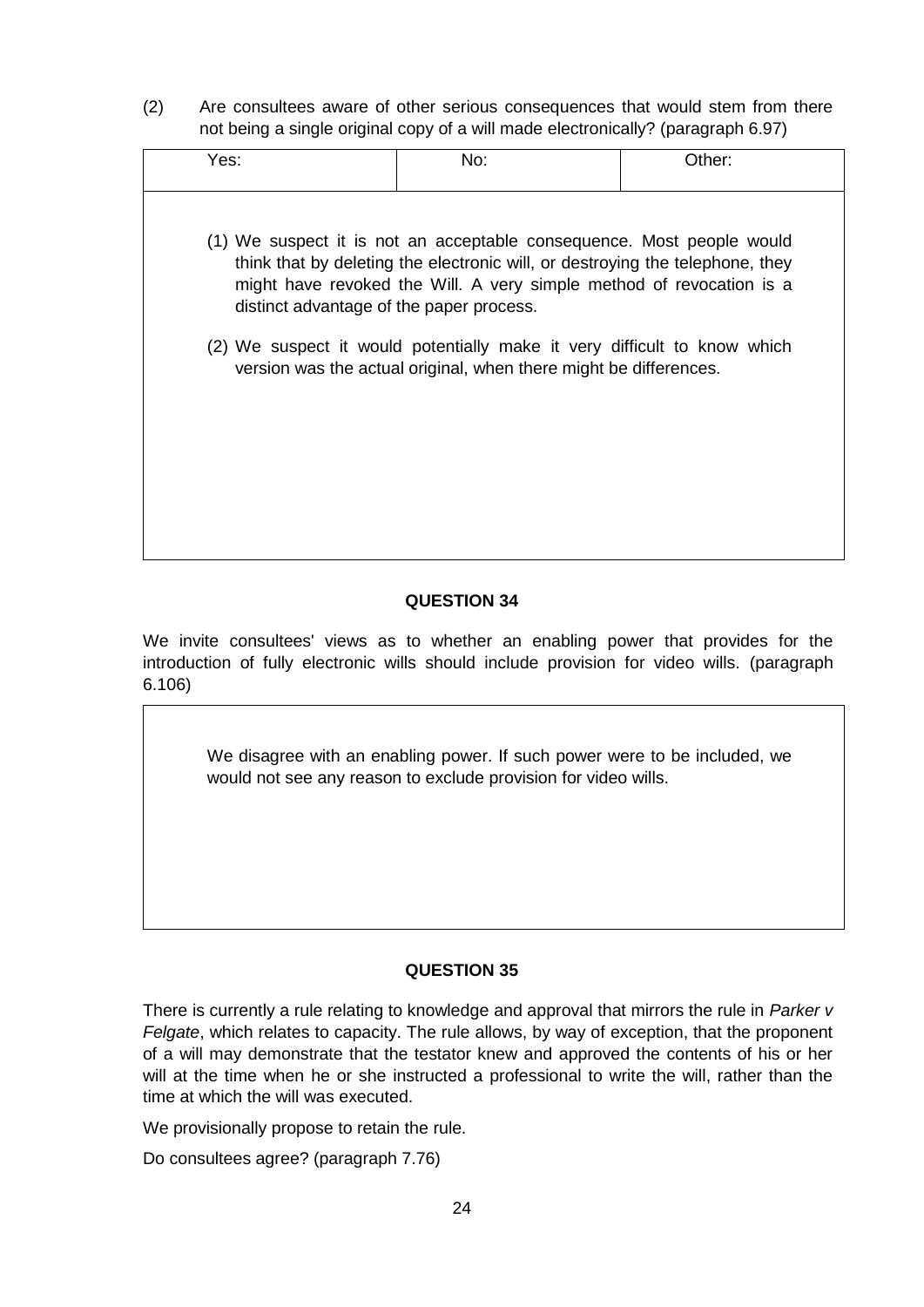| No: | Other: |
|-----|--------|
|     |        |
|     |        |
|     |        |
|     |        |
|     |        |
|     |        |

We provisionally propose that the general doctrine of undue influence should not be applied in the testamentary context.

Do consultees agree? (paragraph 7.105)

|                                           | No:                                                                                                                                                                                                                                                                                                                                                                                                                                                                                                                                                                                                                   | Other: |
|-------------------------------------------|-----------------------------------------------------------------------------------------------------------------------------------------------------------------------------------------------------------------------------------------------------------------------------------------------------------------------------------------------------------------------------------------------------------------------------------------------------------------------------------------------------------------------------------------------------------------------------------------------------------------------|--------|
| the normal event.                         | The only difficulty, it seems to us, with applying the general doctrine, is that the<br>presumption of undue influence (which is what is being applied) carries with it the<br>requirement for a transaction/gift the size or nature of which requires explanation.<br>But on death one's assets must pass somewhere. There is nothing which<br>corresponds to the surprise or shock that someone giving away all of his assets (or<br>his most valuable asset) during his lifetime, since that is exactly what a will does in                                                                                        |        |
| be needed over wording, of course).       | We consider, and the Law Commission appears to agree, that might be possible to<br>replace it with a slightly softer test, such that the burden of proof is shifted if the gift<br>is one which is unexpected or surprising in the context (though greater care would                                                                                                                                                                                                                                                                                                                                                 |        |
| and wills should be as close as possible. | We therefore regard it as feasible to apply the general law with that significant<br>modification. Once that adjustment is made, then the inter vivos undue influence<br>model fits perfectly happily with Wills, we believe. It is also consistent the general<br>approach of the Courts to unify the treatment of wills and other transactions rather<br>than pluralise it (see for example Marley v Rawlings in terms of the approach to<br>construction of wills – to be no different to the construction of contracts). We<br>consider that the doctrines of undue influence applicable to lifetime transactions |        |
|                                           | That harmonisation would avoid the blot on the law which currently exists, where a<br>lifetime transaction in favour of a rogue can easily be set aside, only for the asset<br>to pass back to the rogue under the will he has obtained, in relation to which the<br>much higher hurdle of undue influence for wills applies.                                                                                                                                                                                                                                                                                         |        |
|                                           | The current lack of an evidential presumption of undue influence in relation to Wills<br>is difficult to justify. The apparent justification for the requirement of proof rather<br>than presumption, is that a Will may only be set aside by reason of undue<br>influence where actual coercion is demonstrated. But it is because of the absence<br>of evidence from the testator in such cases, that the presumption is in fact most<br>needed in cases where the victim of the undue influence, the testator, is no longer<br>able to give evidence of it. Almost invariably the means by which the undue         |        |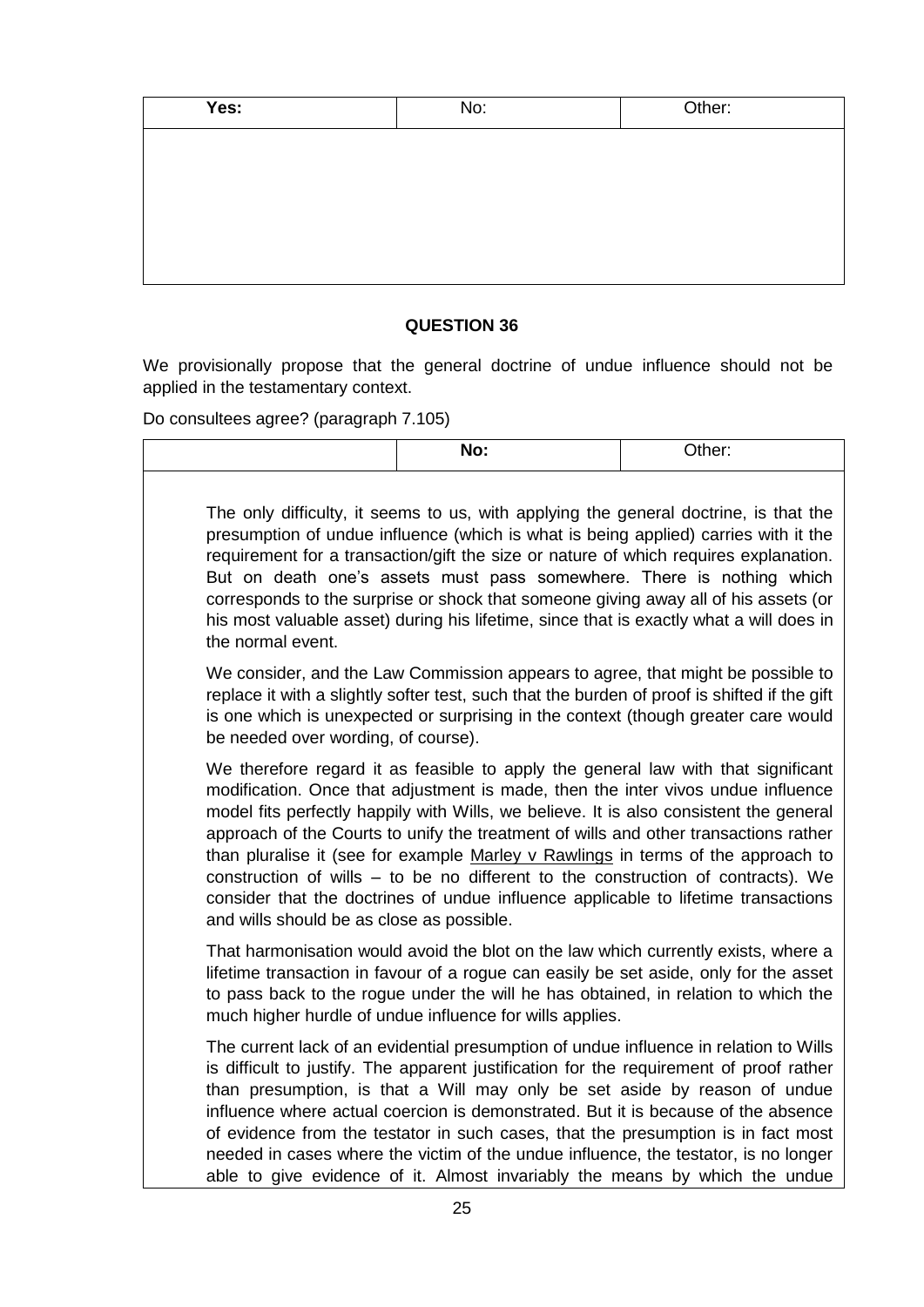influence is exercised will be unknown to the disappointed beneficiary, who has lost their inheritance by reason of it. It will happen behind closed doors. However, the surrounding circumstances may excite suspicion, sometimes to a very high degree, and yet short of cogent evidence of actual fraud, the perpetrator of the undue influence is beyond reproach.

It is difficult to justify the current distinction between undue influence and other challenges to wills based upon want of knowledge and approval or want of testamentary capacity. Both the latter will see, in certain circumstances, the evidential burden of proof switch to the person propounding the will (if reasonable doubt is raised as to capacity, or the circumstances of the making of the will excite suspicion in the case of knowledge and approval).

At present the different approaches produce anomalous results. Consider the case in which the party suspected of undue influence ("D") is closely involved in both the preparation and execution of a will and a gratuitous inter-vivos transfer or settlement of property by an elderly testator known to be suffering from dementia ("T"). In a challenge based upon capacity the evidential burden will be upon D. The test of capacity will be substantially the same for the will and the transfer, if the property transferred is T's most valuable asset (see Re Beaney). The circumstances may give rise to suspicion such that D must also discharge the burden of establishing that T knew and approved its contents. If D is someone in whom T reposed trust and confidence, perhaps falling within the class of persons where undue influence will be presumed, the inter-vivos transfer or settlement will be subject to the presumption of undue influence which in certain circumstances may carry considerable weight as to the outcome: see for example Re Smith [2014] EWHC 3926 (Ch). In those circumstances it is difficult to understand, let alone explain to a lay person, why the law should single out the undue influence claim for a separate legal test such as to render it, effectively, next to incapable of being alleged. All the other heads of claim will see the burden placed upon D.

Although it cannot be said necessarily that the outcome of a particular decided cases would necessarily be different if the presumption existed in the context of wills, there are numerous cases in which the presumption would have had a significant utility for the course of a case: see for example Hubbard v Scott.

It would also go against the grain of the comments in the case of In the estate of Fuld and elsewhere that essentially the law of capacity, knowledge and approval and undue influence in the case of wills are entwined and often merge into one another. That the evidential burden of proof should differ between the different heads of claim is an unnecessary anomaly.

#### **QUESTION 37**

We provisionally propose the creation of a statutory doctrine of testamentary undue influence.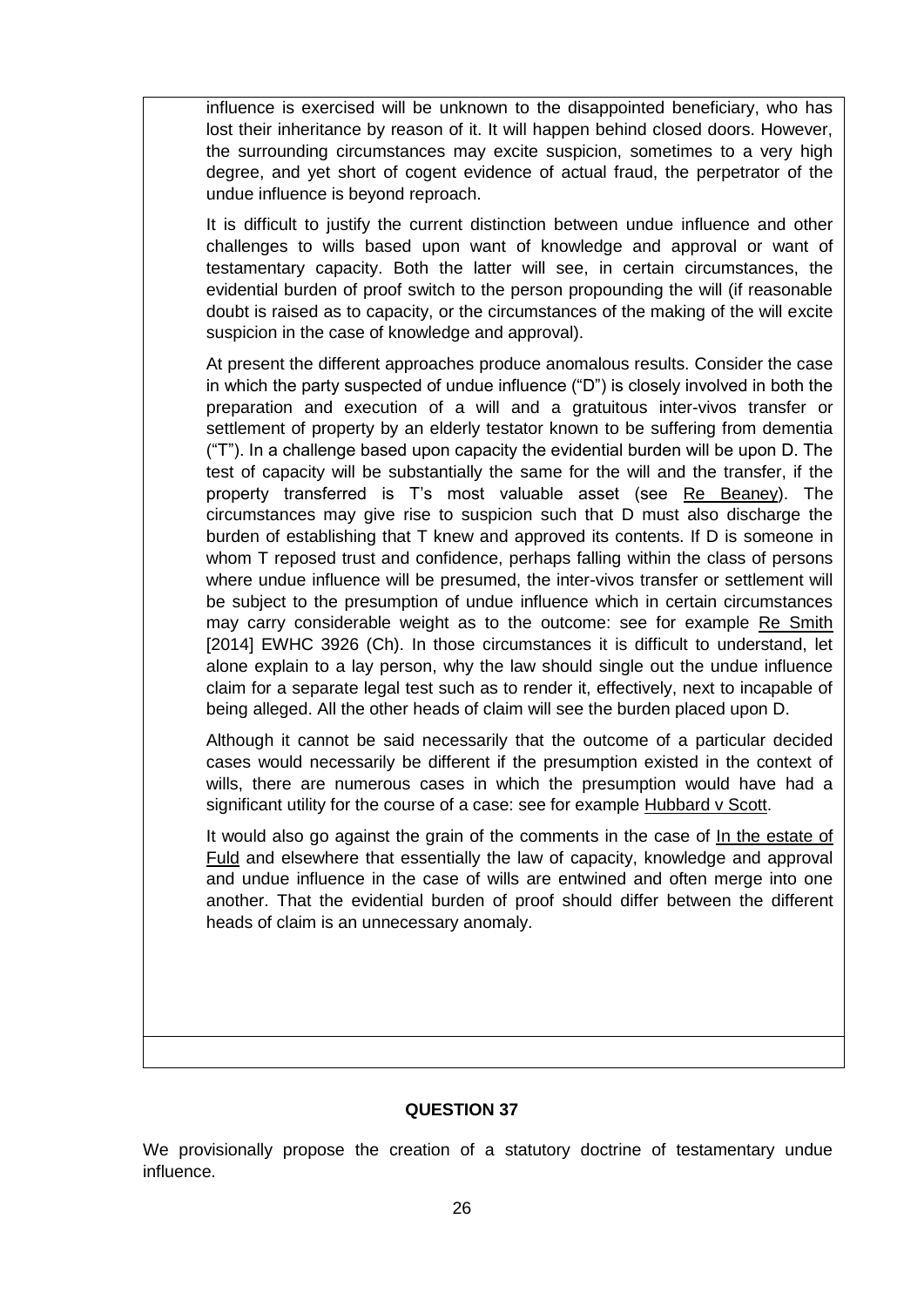Do consultees agree? (paragraph 7.129)

| $\sim$ $\sim$ $\sim$ $\sim$ $\sim$ $\sim$ |  |
|-------------------------------------------|--|
|                                           |  |

It follows from our answer to the above that we do not agree with the creation of a statutory doctrine, but favour adoption of the common law doctrine in relation to inter vivos transactions, coupled with a reformulation of the test of a testamentary gifts which calls for explanation.

It seems that the Law Commission shares the view of the need for a presumption of undue influence in testamentary cases, in that the recommended statutory code would include a statutory presumption in certain circumstances.

It is difficult to see in practice, therefore, the meaningful differences between the adoption of the new statutory code and simply bringing the law of undue influence in a testamentary context into line with that in a non-testamentary context. But if there are any, there would necessarily be some miss-match between a new and different statutory code and the current doctrine for lifetime transactions. That seems to us to be a real drawback, for which we can see no justification.

But if, contrary to our strong view, the inter vivos doctrine is not simply carried across, then we definitely favour a new statutory code against leaving things as they are. Leaving the status quo in place would be the worst outcome.

# **QUESTION 38**

We invite consultees' views on:

- (1) whether a statutory doctrine of testamentary undue influence, if adopted, should take the form of the structured or discretionary approach.
- (2) if a statutory doctrine were adopted whether a presumption of a relationship of influence would be raised in respect of testamentary gifts made by the testator to his or her spiritual advisor. (paragraph 7.129)

Our short answer is as follows: if the inter vivos model is not to be adopted, we favour a discretionary approach (but with the addition of certain specific relationships being identified as automatically raising the presumption). We fear that the structured approach, particularly given the fact that it must be presumed to be different and distinct from the inter vivos model, will risk being over-constrained by the courts.

We strongly believe that a careful reading of the parts of the Report which cover the structured approach and the discretionary approach, shows the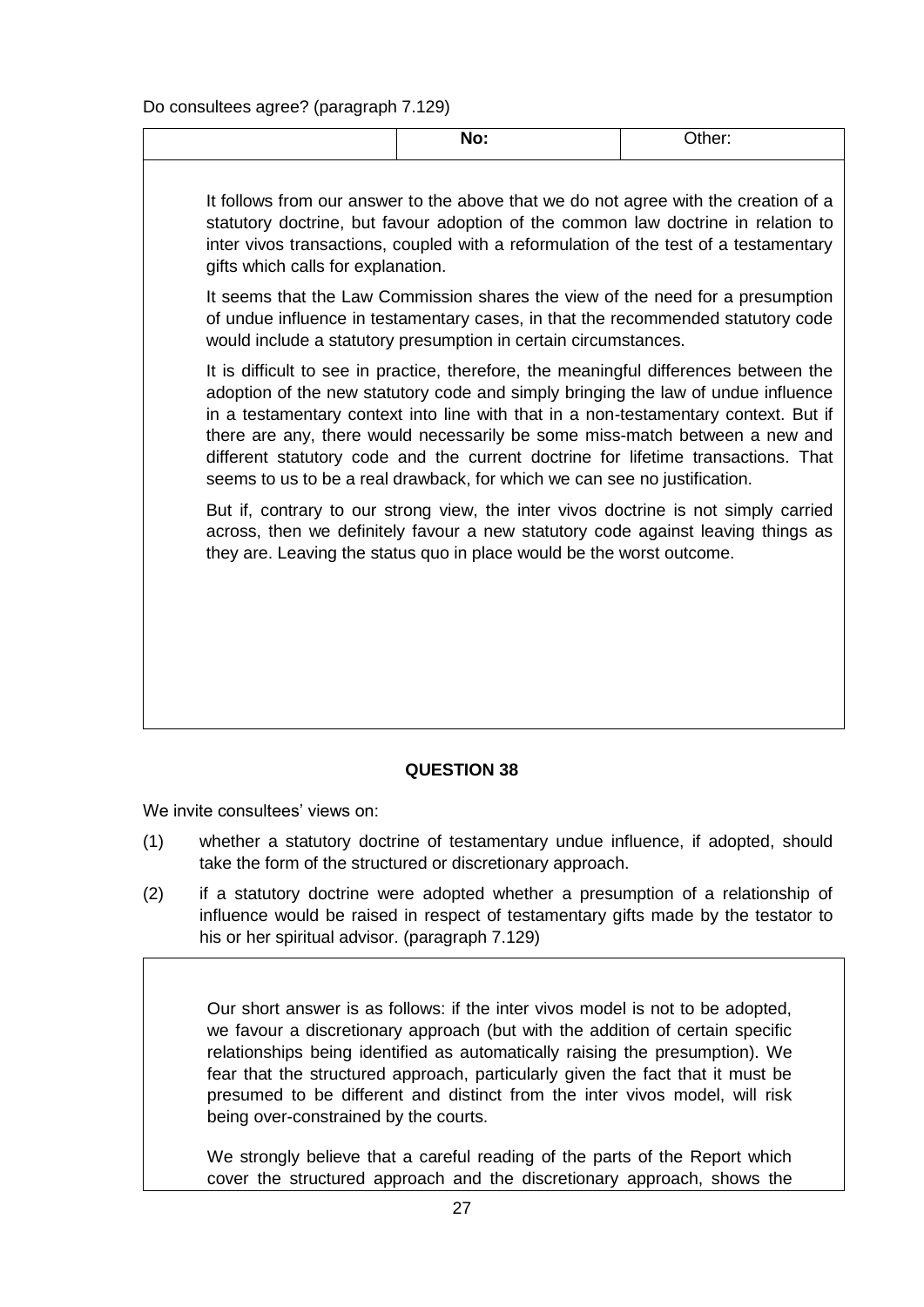dangers of trying to re-invent the wheel, which the Law Commission has fallen into by deciding not simply to adopt the inter vivos model.

Firstly, and starting at the end, we cannot see any reason at all to exclude spiritual advisors from the presumption. A glance at the great case of Allcard v Skinner shows that not only did the plaintiff hand over large sums to, but she had previously made a will in favour of, the Mother Superior. As Lindley LJ said there: *"But the influence of one mind over another is very subtle, and of all influences religious influence is the most dangerous and the most powerful, and to counteract it Courts of Equity have gone very far."*

On the facts, the plaintiff revoked the Will when she left the religious order, and lost her claim for assets transferred on the ground of laches. But the lesson to take from it is that it is not sensible to have a presumption that applies to the lifetime gifts, but not to the will. Nor do we believe that spiritual influence has lessened in the 130 years since Allcard's case.

We note the specific categories only include someone who prepares the will on a charging basis. So if the solicitor does not charge (as often they do not if benefitting too), he falls outside the presumption. We would not regard that as satisfactory.

We note that the specific categories do not include a person who is managing the testator's affairs, typically an attorney under an LPA. In inter vivos undue influence, this is a separate recognised category where undue influence is presumed, without further factual proof of position of influence. It is, of course, natural that an attorney under an LPA should consider willupdating. But if, as we assume, the attorney is intended to be within the presumption (as someone with a position of trust and confidence), it would be appropriate for that relationship to be specified. It is perhaps the most common position which is abused.

We also respectfully agree with Professor Kerridge that the person involved in the making of the Will ought to be within the presumption. It is quite true to say that there is no reason why one should not take one's relative, or the person who has told you they want to make a will, into a solicitor's office. But it is also our consistent experience that the person who does that is often doing it for their own advantage, and as part of a scheme which amounts to undue influence. Typically, the beneficiary will already have started assisting the testator at home. The solicitor may be one who does not know the testator, but has strong commercial links with the accompanying beneficiary. The beneficiary may sit in on the meeting, which the solicitor finds hard to resist. This must happen dozens of times a year, across the country. If the solicitor does his or her job properly, the presumption will be overridden. But it is exactly the sort of case which we believe needs a presumption.

If the person draws up the will him or herself, without using a solicitor, then on the Kerridge proposal, they will face the burden of proving that there was no undue influence. This we regard as the acid test of the proposed undue influence regime, since this is where the real problem lies. What is to be the Law Commission's response to it? There may be no great or obvious trust or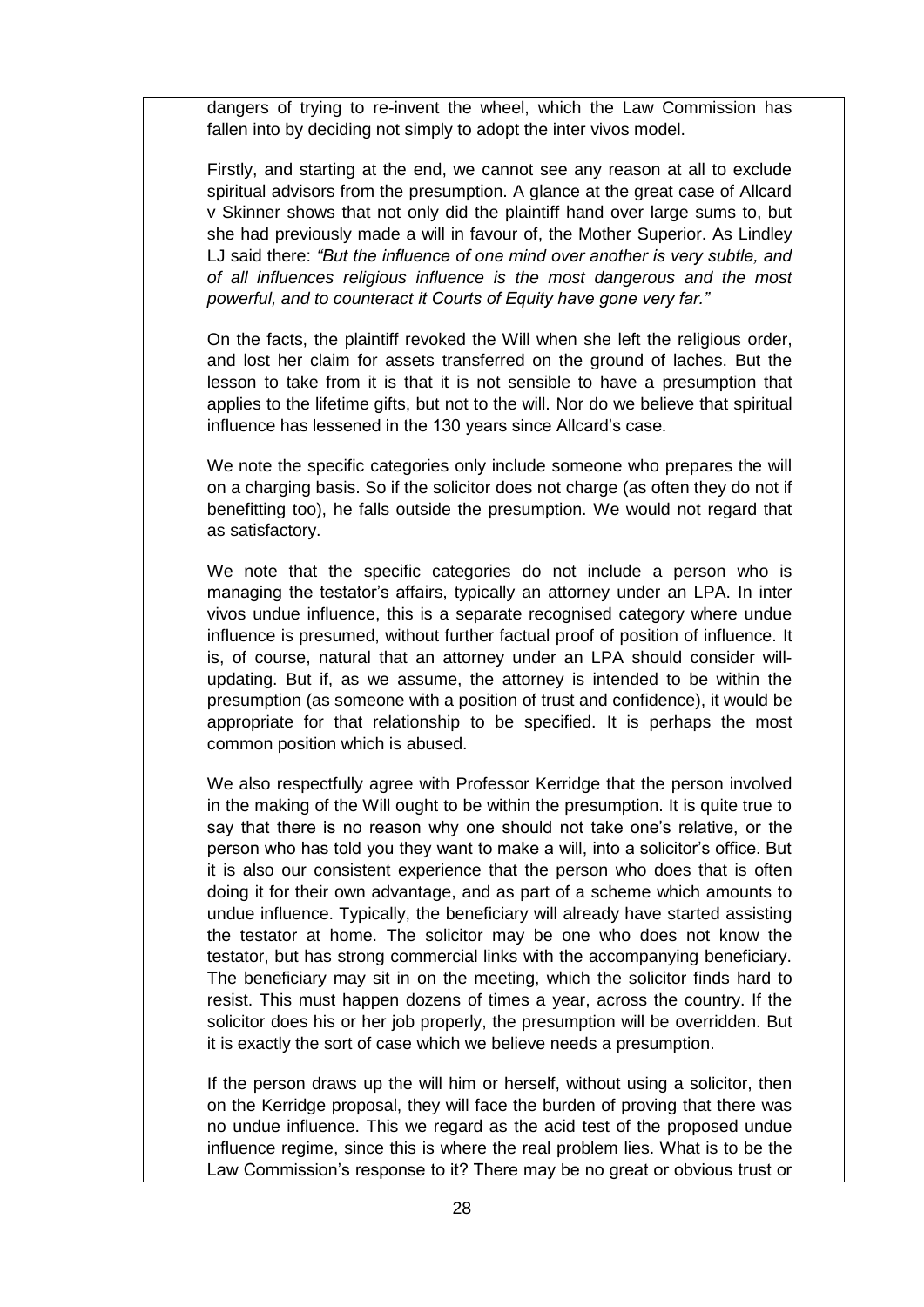influence. Typically it is a neighbour, or a jobbing builder working up and down the street, or one family member more grasping than the rest. But if they have taken it on themselves to prepare the Will they say the testator wanted, why should they not take on the burden of proving it is indeed what s/he wanted?

One of the problems lies in the fact that want of knowledge and approval has, in our view, been watered down too much by the Courts in recent years. A prime example of this is Hart v Dabbs. The will there was upheld, even though prepared by the residuary beneficiary, and signed with the operative parts covered up. The beneficiary was (as the judgment reveals) suspected of the murder of the testator. He avoided giving evidence probably so he could not be cross-examined on the murder. There was evidence in his favour adduced at the very last minute of his fiancée, which the judge, perhaps surprisingly, accepted. But the will was upheld largely because the testator could have had the opportunity to read the will the beneficiary had prepared. Not because of any real evidence that he had. That decision has been relied on in subsequent cases in the Court of Appeal such as Fuller v Strum.

If a structured approach were adopted, we are also convinced that the court ought to take into account the size and nature of the gift, particularly in the context of the relationship with the beneficiary and the previous testamentary wishes of the testator. We are not talking here about modest gifts, but about substantial ones (in proportion to the estate) where they will almost immediately strike one as astonishing. A typical scenario is an elderly solitary testator, without close family, who has a history of wills in favour of selected charities, but who then at the last ditch leaves his/her house to a neighbour, or someone who has started to do his/her shopping. No reason at all why they should not, if that is what they really want to do. But suspicions are naturally aroused: the normal approach would be to start with a modest legacy towards the start of such a relationship, increasing it to a larger legacy as it continues. Yet we have seen such a case where a gift worth millions of pounds is given to a woman, whose husband only came in for £3,000 legacy 6 months earlier under the second last will, in which she received nothing. The nature of the gift, in context, needs to go into the balance.

The nature of the gift is not included in 7.119. Oddly, however, it appears from 7.129 that the nature of the gift ought to be a consideration.

#### **QUESTION 39**

We ask consultees to tell us whether they believe that any reform is required to the costs rules applicable to contentious probate proceedings as a result of our proposed reform to the law of undue influence, and knowledge and approval. (paragraph 7.136)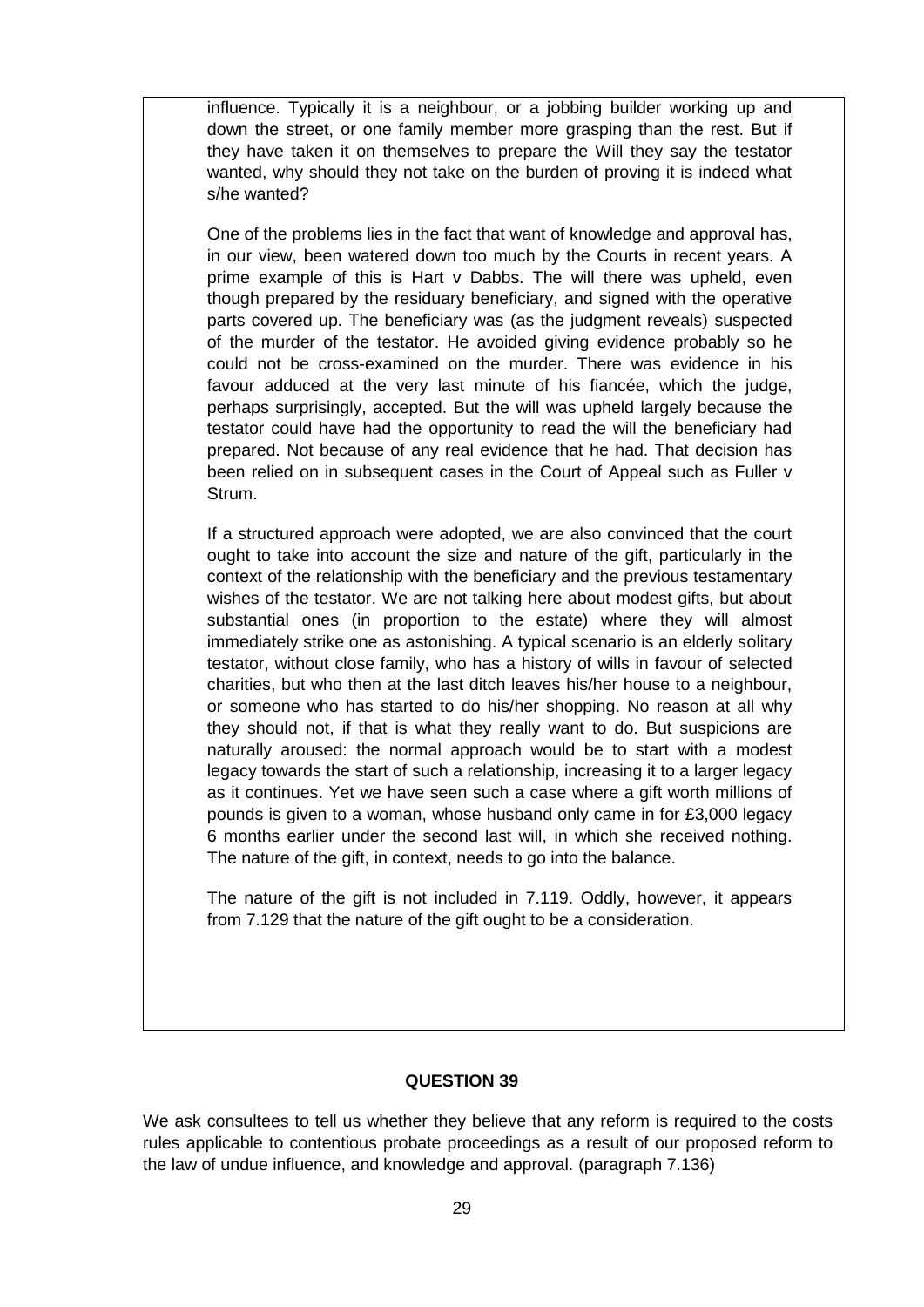Yes. If the presumption of undue influence arises, costs should not automatically follow the event, as they do today. The court should have a wider discretion to make alternative costs orders. Typically, they might follow the Kostic model, but should not be strapped too firmly into it. There will be occasions when the prima facie appearance of fraud is so strong, that if the will is upheld at trial, the losing party's costs ought to come out of the estate, at least up to the moment when witness statements are exchanged. Cowderoy v Cranfield is a fine example. A firm of solicitors had refused to act on the will, because of real concerns of undue influence. They had been sacked. Their advice to obtain a medical certificate rejected. Anyone turning up at trial would have expected the will to be declared invalid, but the evidence on the day convinced the judge. Oddly enough the relationship with the testatrix there (drinking companion of testatrix' son) would not have raised a presumption, but the general circumstances still looked very suspicious indeed. The current law on costs, applied in Cowderoy, is that the successful party "*should not bear the costs of clearing his name"*. If a presumption applies, we consider that option should be open to the judge. Nor do we consider it satisfactory to leave it to the judiciary to re-calibrate the costs approach. The "*clearing one's name*" argument would still have some apparent force, so the issue should be dealt with.

# **QUESTION 40**

We provisionally propose that the requirement of knowledge and approval should be confined to determining that the testator:

- (1) knows that he or she is making an will;
- (2) knows the terms of the will; and
- (3) intends those terms to be incorporated and given effect in the will.

Do consultees agree? (paragraph 7.149)

| Yes: | No:                                                                                                                                                                                                                                 | Other: |
|------|-------------------------------------------------------------------------------------------------------------------------------------------------------------------------------------------------------------------------------------|--------|
|      | We would agree with this, if Kerridge's suggestions were to be incorporated into<br>the undue influence proposals, as we support above. If they are not, then want of<br>knowledge and approval needs more teeth, rather than less. |        |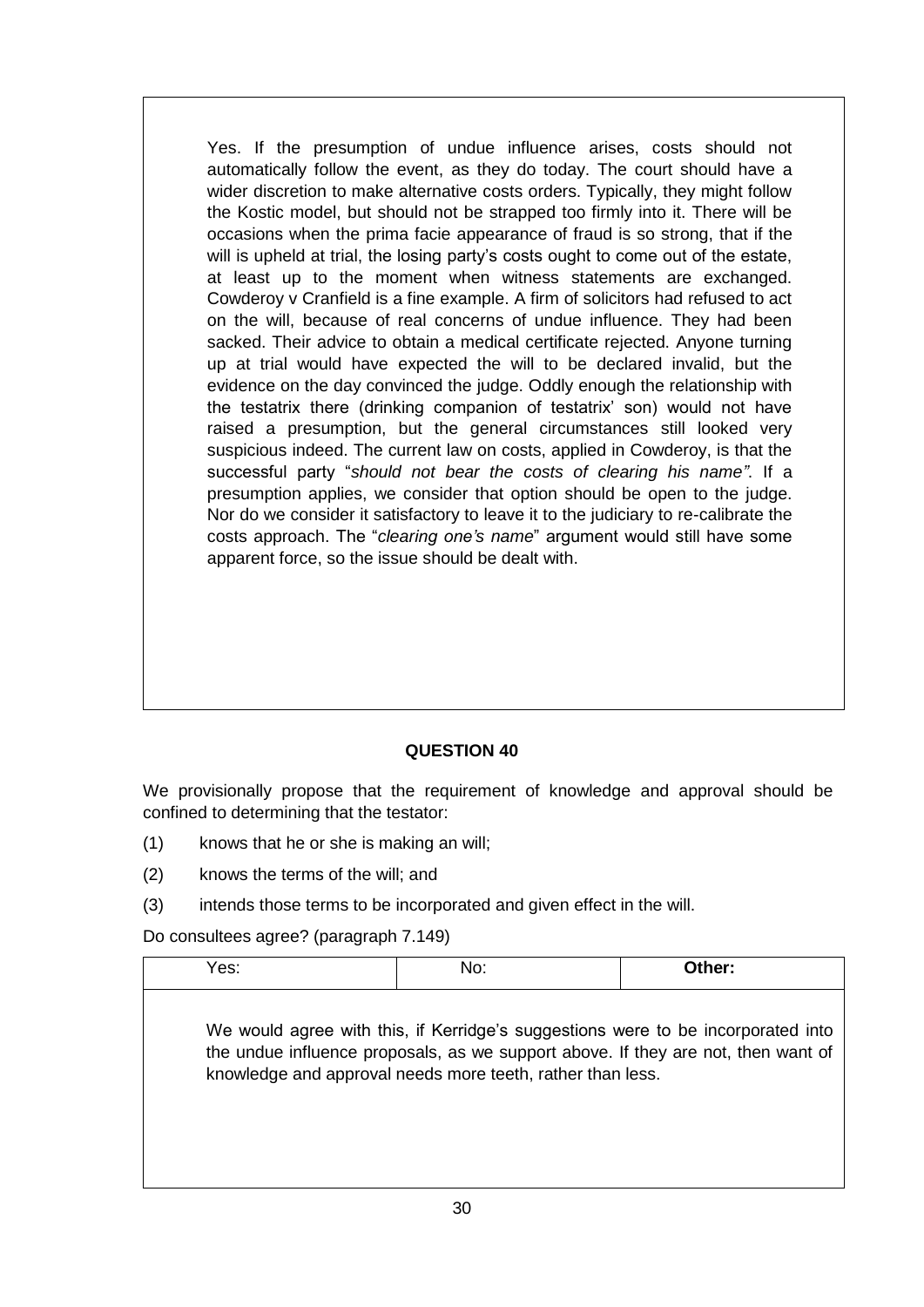We provisionally propose that the age of testamentary capacity be reduced from 18 to 16 years.

Do consultees agree? (paragraph 8.28)

| Yes:                                         | No:                                                                                                                                                            | Other: |
|----------------------------------------------|----------------------------------------------------------------------------------------------------------------------------------------------------------------|--------|
| determine what will happen to them on death. | Yes, though we do not recognise any real demand for such a change. We do,<br>however, consider that if a 16 or 17-year-old owns assets, s/he should be able to |        |

### **QUESTION 42**

Should the courts in England and Wales have the power to authorise underage testators to make wills?

| <b>Yes</b>                                          | No:                                                                                                                                                                                                                                                                                                                                                | Other: |
|-----------------------------------------------------|----------------------------------------------------------------------------------------------------------------------------------------------------------------------------------------------------------------------------------------------------------------------------------------------------------------------------------------------------|--------|
|                                                     | This seems to us a difficult issue for which there is little practical demand or need.<br>The 2 Australian cases would be covered by a reduction in age to 16.                                                                                                                                                                                     |        |
|                                                     | In theory, we readily there might be something to be said for such a court power,<br>though we acknowledge the practicalities are far from straightforward.                                                                                                                                                                                        |        |
|                                                     | On the other had, we recognise that there can be grave concerns about children<br>who receive personal injury awards being faced with the possibility that part of the<br>award may devolve on their death under 18 (under 16 if the law is changed) on a<br>parent who has abandoned the child or may be responsible for the injuries.            |        |
| to settle the child's assets on the child's behalf. | On balance, therefore, we consider that such a power is probably sensible. We do,<br>however consider that if a court has power to authorise the child to make a will,<br>then the court should also (a) be given power to make a will if not satisfied the<br>child has full understanding and (b) the court should be given an alternative power |        |

If so, who should be allowed to determine an underage testator's capacity at the time the will is executed? (paragraph 8.44)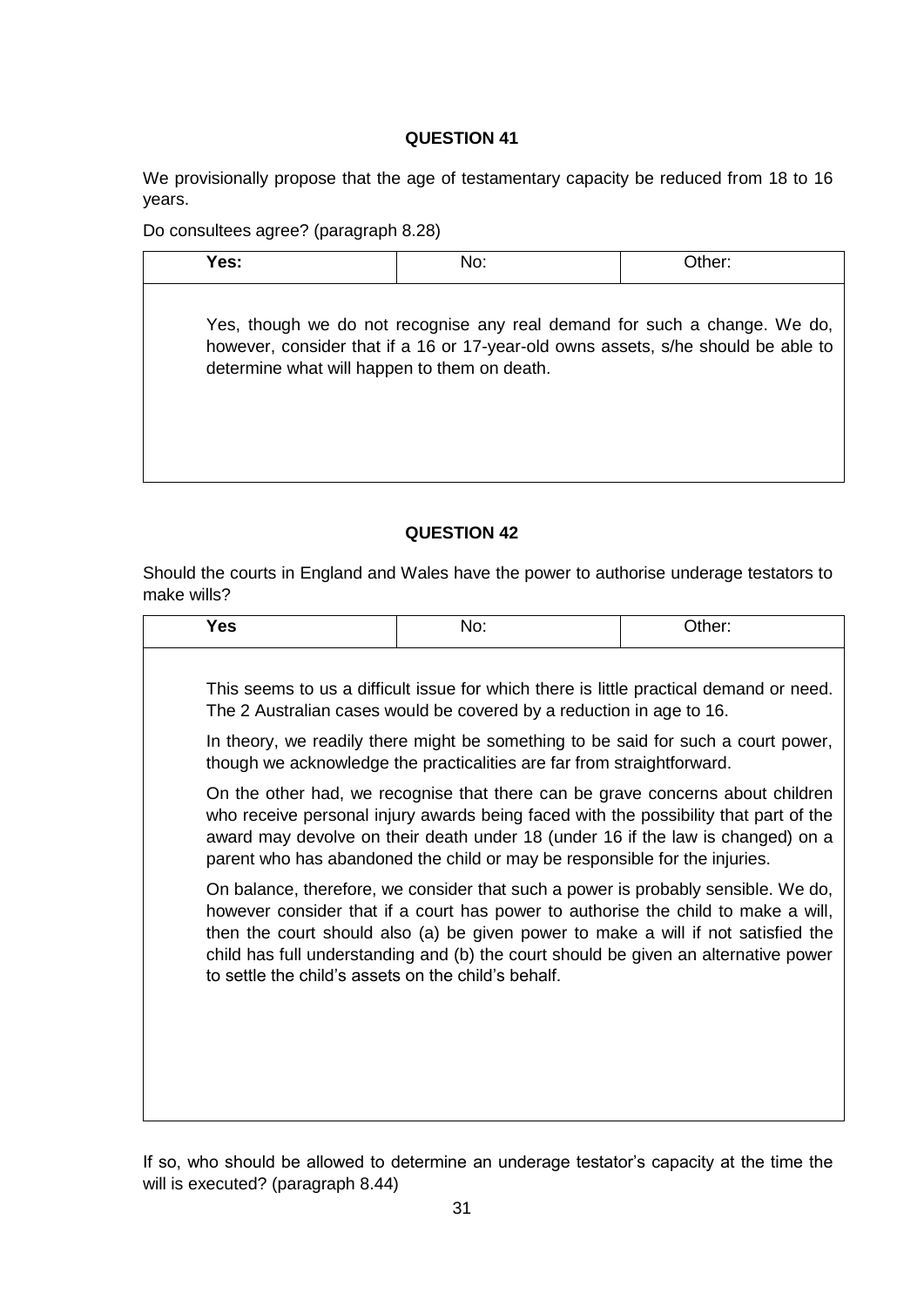We are surprised that it should be suggested that if the solicitor or other will-writer was to determine capacity, it would "force children to have wills professionally drawn up" as if that was some disadvantage. It would undoubtedly be cheaper and easier than the use of a court, and "allowing" a court to determine capacity would force the child to go to court, probably the last thing the child wants to do. By the time it gets to court, the child may even have reached the age of 16.

But we instinctively are not attracted by the idea that a solicitor can empower someone to make a will. Would the solicitor be liable to action if he got the decision wrong? It would probably be better if the child made the Will, and his or her capacity was assessed post-death, if need be, with the benefit of such evidence as could be provided – of which a solicitor's/psychiatrist's evidence might be just the thing.

On balance, therefore we consider that the court is probably the right place, in those very rare circumstances when the need will arise. But if it does arise, the court ought to be able to make a will for the child (or even settle the child's assets), if not satisfied that the child has capacity him or herself.

#### **QUESTION 43**

We provisionally propose that statute should not prescribe the order in which interpretation and rectification should be addressed by a court.

Do consultees agree? (paragraph 9.43)

| Yes:                                              |                                                                                                                                                                                                                                                                      | Other: |
|---------------------------------------------------|----------------------------------------------------------------------------------------------------------------------------------------------------------------------------------------------------------------------------------------------------------------------|--------|
| a paper consideration, and no trial was necessary | The courts currently interpret first, and only rectify if interpretation does not get to<br>the rectified answer. That works perfectly well in practice. Indeed in Parkinson v<br>Fawdon it saved time, trouble and costs, because the judge interpreted the will on |        |

#### **QUESTION 44**

Do consultees know of any cases in which the order of interpretation and rectification has caused problems in practice? If so, please explain the facts of the case and the nature of the problem. (paragraph 9.43)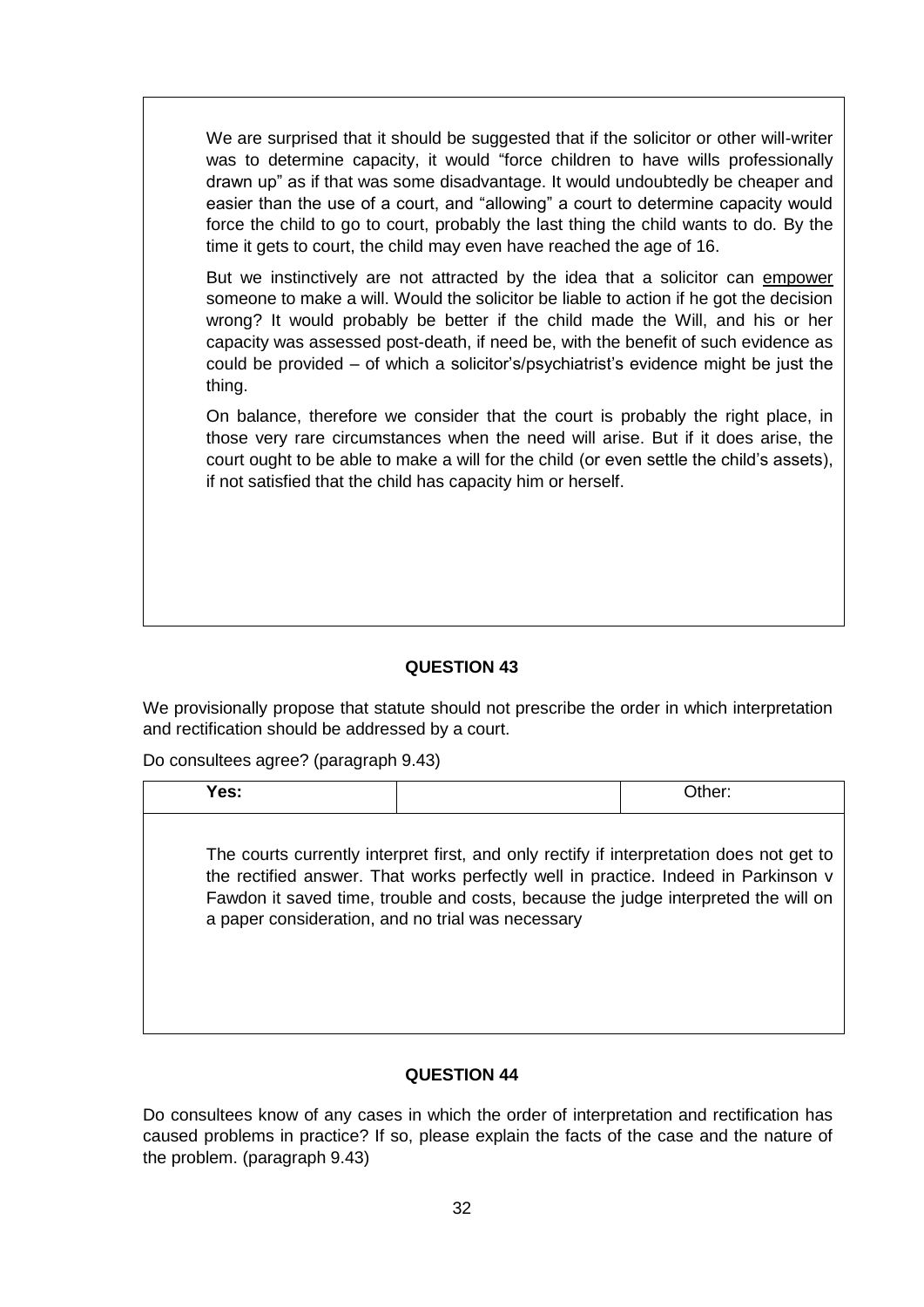No. None.

### **QUESTION 45**

We provisionally propose to replace sections 23 to 29 of the Wills Act 1837, modernising and clarifying the language of those sections while retaining their substantive effect.

Do consultees agree? (9.47)

| Yes:                       | No:                                                                                                                                                                    | Other: |
|----------------------------|------------------------------------------------------------------------------------------------------------------------------------------------------------------------|--------|
| considered by specialists. | This is a mild "No." The sections rarely operate, but their wording appears to have<br>stood the test of time. Their scope is technical, so are only ever likely to be |        |

# **QUESTION 46**

As regards sections 23 to 29 of the Wills Act 1837, we ask consultees whether in their view:

- (1) any of those provisions are obsolete;
- (2) any of those provisions require substantive alteration; and
- (3) if any provisions are obsolete or require substantive alteration, what changes are needed and why. (paragraph 9.47)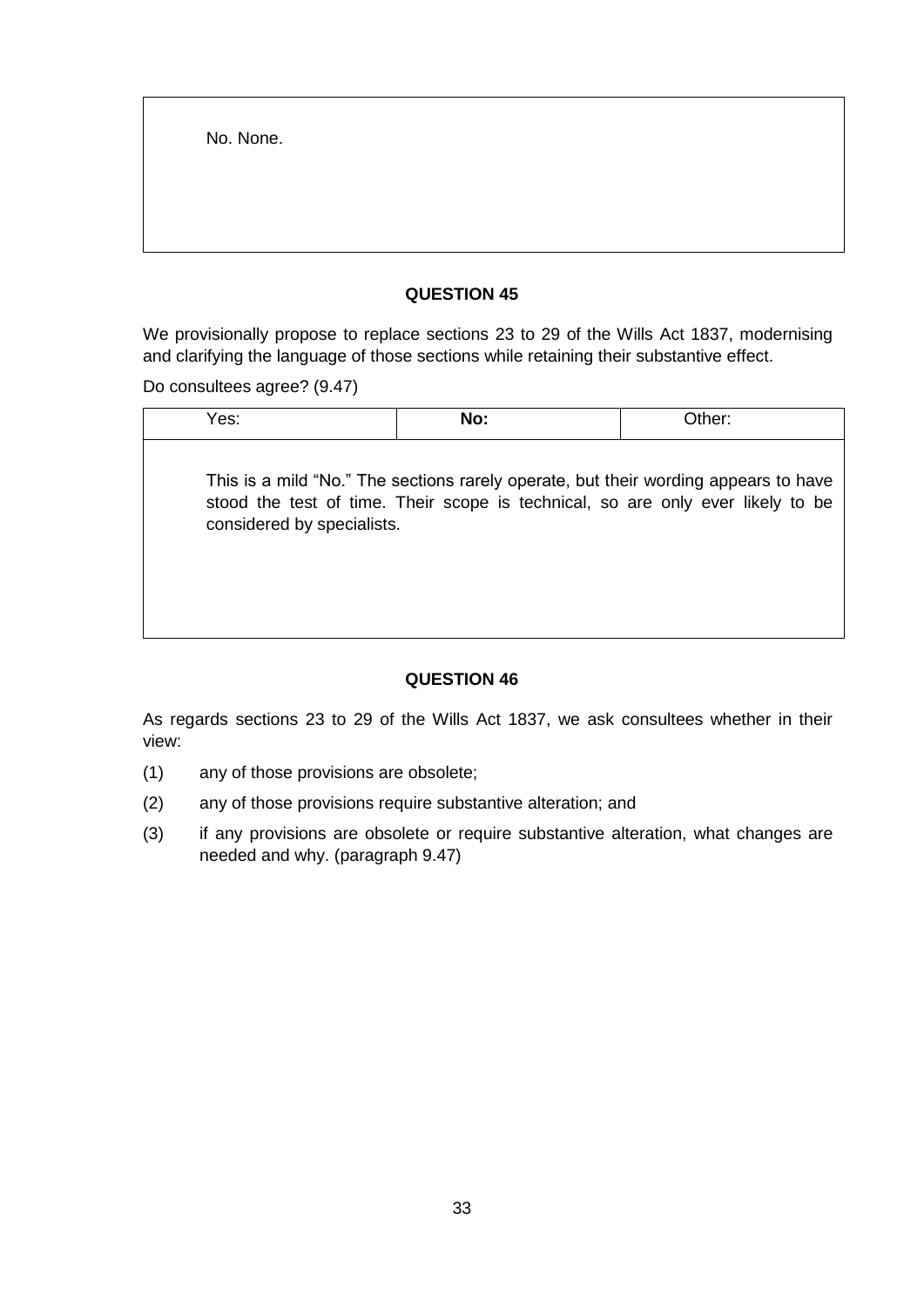- We suspect that s. 29 is obsolete, and a number of the sections (ss. 23, 25, 26, 28) are no longer referred to. But that may be because those sections have been in play for so long that the legal positions they set out are thought now to be part of the common law, and it is forgotten that they were introduced by statute in 1837. If the sections are revoked, where does that leave the legal position? Does that mean, for instance, that a failed specific devise will no longer pass as residue? That would not be helpful at all.
- A similar problem occurred in relation to mines, with TOLATA's repeal of s. 28(2) Law of Property Act 1925. The provision was thought to be of little current use (effectively allocating mining receipts between life tenant and capital). But its repeal has restored a default position where the 1925 clarification section is no longer in force, so we are back with pre-1925 law, which was thought then to need change because of its impenetrability. The Law Commission missed the opportunity to correct that at a later review "*The classification of other categories* [of receipts] *such as timber, minerals and intellectual property rights is less clear, but does not appear to cause wide-ranging problems in practice*" (Consultation Paper No 175, para. 5.13). We acknowledge that we did not give the Law Commission any assistance at that stage, because none of our members had then come across the problem. Simply because something may not be expected to cause wide-ranging problems in practice, does not mean it should be actioned.

We provisionally propose that section 30 of the Wills Act 1837 be repealed.

Do consultees agree? If not, please provide evidence of the practical use of section 30 of the Wills Act 1837. (paragraph 9.47)

|                   | No: | Other:                                                                                                                                                                                                                                                      |
|-------------------|-----|-------------------------------------------------------------------------------------------------------------------------------------------------------------------------------------------------------------------------------------------------------------|
| unattractive.     |     | We are not clear what will be the result if it is repealed Will a devise to trustees no<br>longer pass the fee? Will we have to go back to pre-1837 law to work out what<br>happened then, and apply it today? That is the logical result of repeal, and is |
| appropriate test. |     | We have no practical experience of its operation, but do not regard that as the                                                                                                                                                                             |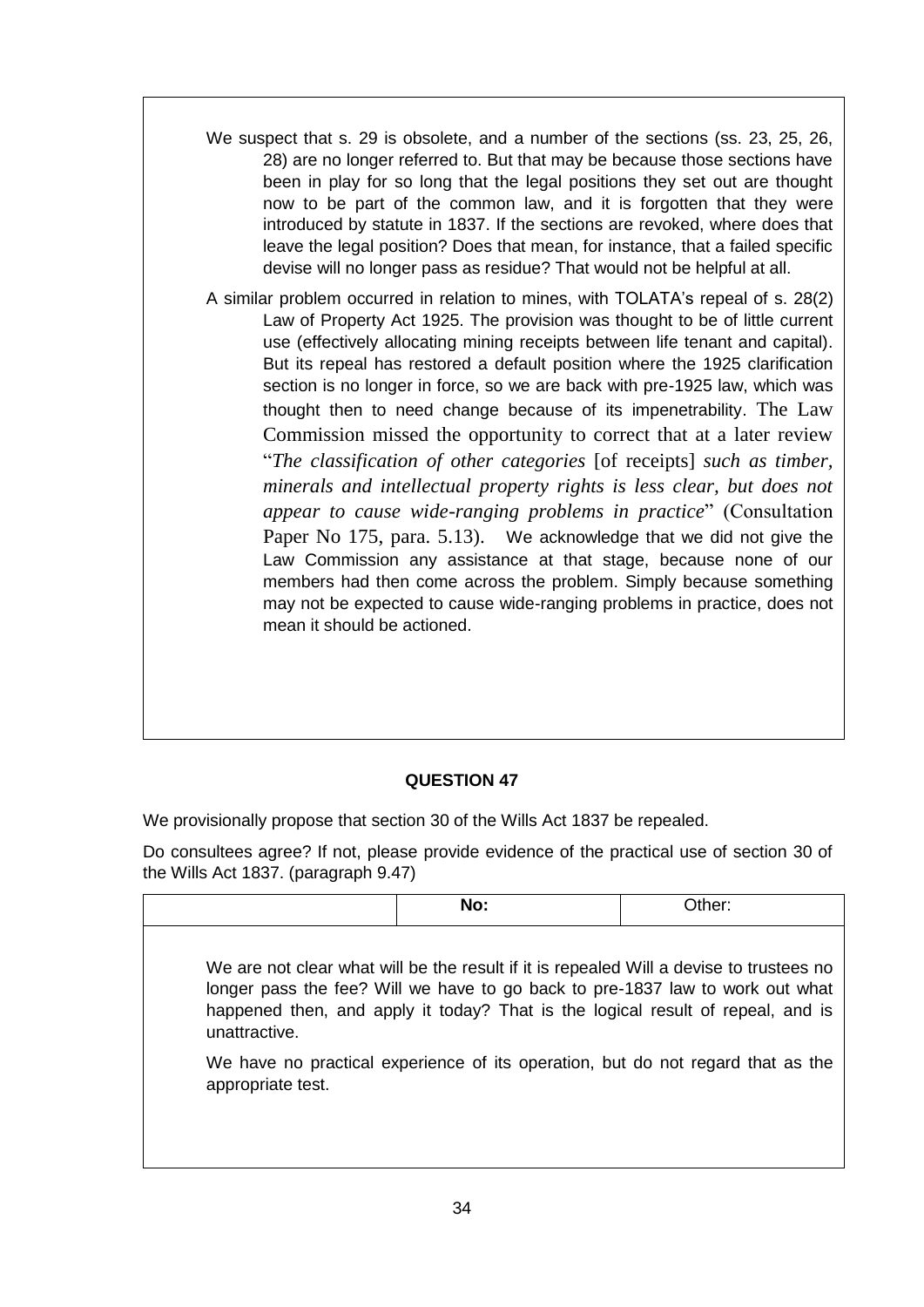We provisionally propose that section 31 of the Wills Act 1837 be repealed.

Do consultees agree? If not, please provide evidence of the practical use of section 31 of the Wills Act 1837. (paragraph 9.47)

Yes: **No:** Other: While it seems unlikely that repeal of this section would create difficulties, and the exact ambit of the section is obscure to us, we see no practical advantage in clearing it off the statute books.

# **QUESTION 49**

Do consultees think that there is a need for any new interpretative provisions in the law of wills?

If so, please state:

- (1) what problem the new provisions would address; and
- (2) why that problem is inadequately addressed under the current law.

Please also give an example of a case in which the problem has arisen where possible. (paragraph 9.55)

| Yes:                            | No:                                                                                                                                                                                                                                                                                                                 | Other: |
|---------------------------------|---------------------------------------------------------------------------------------------------------------------------------------------------------------------------------------------------------------------------------------------------------------------------------------------------------------------|--------|
|                                 | The meaning of geographical/national terms. It would be useful if they could be<br>interpreted loosely, in particular where otherwise there is no property which falls<br>within the specific gift at the date of the will or death.                                                                                |        |
| they need to change their will. | Typically, someone will use a term such as England, Britain, the UK, without<br>realising that it may not include Isle of Man or the Channel Islands. Or when they<br>move money to one of those locations from onshore, they do not appreciate that                                                                |        |
|                                 | One of our members has had experience of this twice in the past 10 years, where<br>what were the relatively clear intentions of the Testator are potentially frustrated.<br>There has been a recent case which approached the concept of the UK rather<br>more flexibly, but it is only one case at first instance. |        |
|                                 | This highlights the shortcomings of section 21 AJA 1982, which in our view is in<br>serious need of being made more fit for purpose. The words "bank accounts in                                                                                                                                                    |        |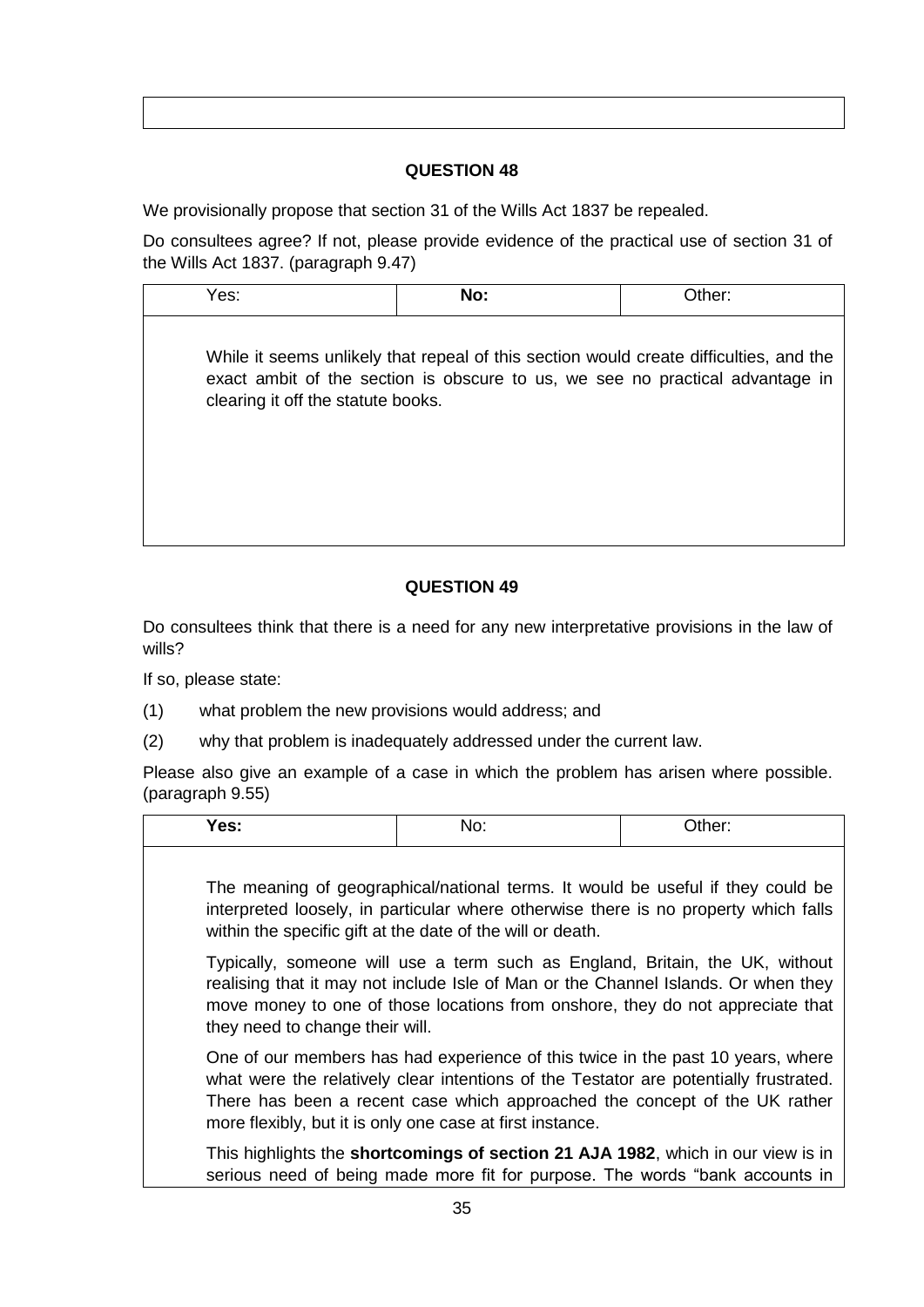United Kingdom" are not meaningless. They have a meaning, but it so happens that that meaning does not strictly include bank accounts in the Isle of Man. It may be that the testator had no bank accounts in the UK, but that does not that the words are meaningless in absolute terms. Nor is there anything patently ambiguous about the term "UK". It has a definite and certain meaning. Does the fact that there may be no bank accounts in UK, but are in IOM, give rise to a latent ambiguity? Arguably not. It tends to demonstrate that someone was mistaken about whether IOM was in the UK or not. So s. 21 cannot help. (But nor can s. 22 since the mistake is not within its ambit). It would be immeasurably more helpful if s. 21 was merely triggered by some doubt or uncertainty about the will's interpretation or effect. Cases where the testator's intentions are 100% clear on the file (though not on the Will) are unfortunately dogged with painful and unnecessary arguments about meaninglessness and amibiguity.

We do not consider that there is any need for concern about the technical meaning of words like bequest and devise. The specific meanings of each are lost now in time. A bequest of residue would never be construed to dispose only of personalty.

The example given in relation to shares is, however, a good one. It covers very similar ground to ademption, and a good new anti-ademption provision would sweep up these questions too. What is more difficult is to be confident that the "intentional approach" to interpretation would interpret a gift of 100 shares as a gift of 200 following a split, between will and death. S. 24 of the wills Act 1837 would probably override the intentional approach here.

# **QUESTION 50**

Do consultees think that the scope of rectification in the law of wills should be expanded?

If so, please state:

- (1) what problem the expanded doctrine of rectification would address; and
- (2) why that problem is inadequately addressed under the current law.

Please also give an example of a case in which a problem has arisen where possible. (paragraph 9.62)

| Yes: |                                                                                                                                                                                                                                       | Other: |
|------|---------------------------------------------------------------------------------------------------------------------------------------------------------------------------------------------------------------------------------------|--------|
|      | We regard this as a most important change that needs to be effected to the<br>law of wills, which will have the capacity to right more wrongs than any other<br>proposal (apart from the power to dispense with formalities). The Law |        |
|      | Commission would be losing an excellent opportunity, if it did not expand                                                                                                                                                             |        |
|      | the law of rectification now. It desperately needs expansion, though we would                                                                                                                                                         |        |
|      | not call it expansion. We would call it releasing the remedy from unnecessary                                                                                                                                                         |        |
|      | shackles which should never have been applied in the first place and which do not                                                                                                                                                     |        |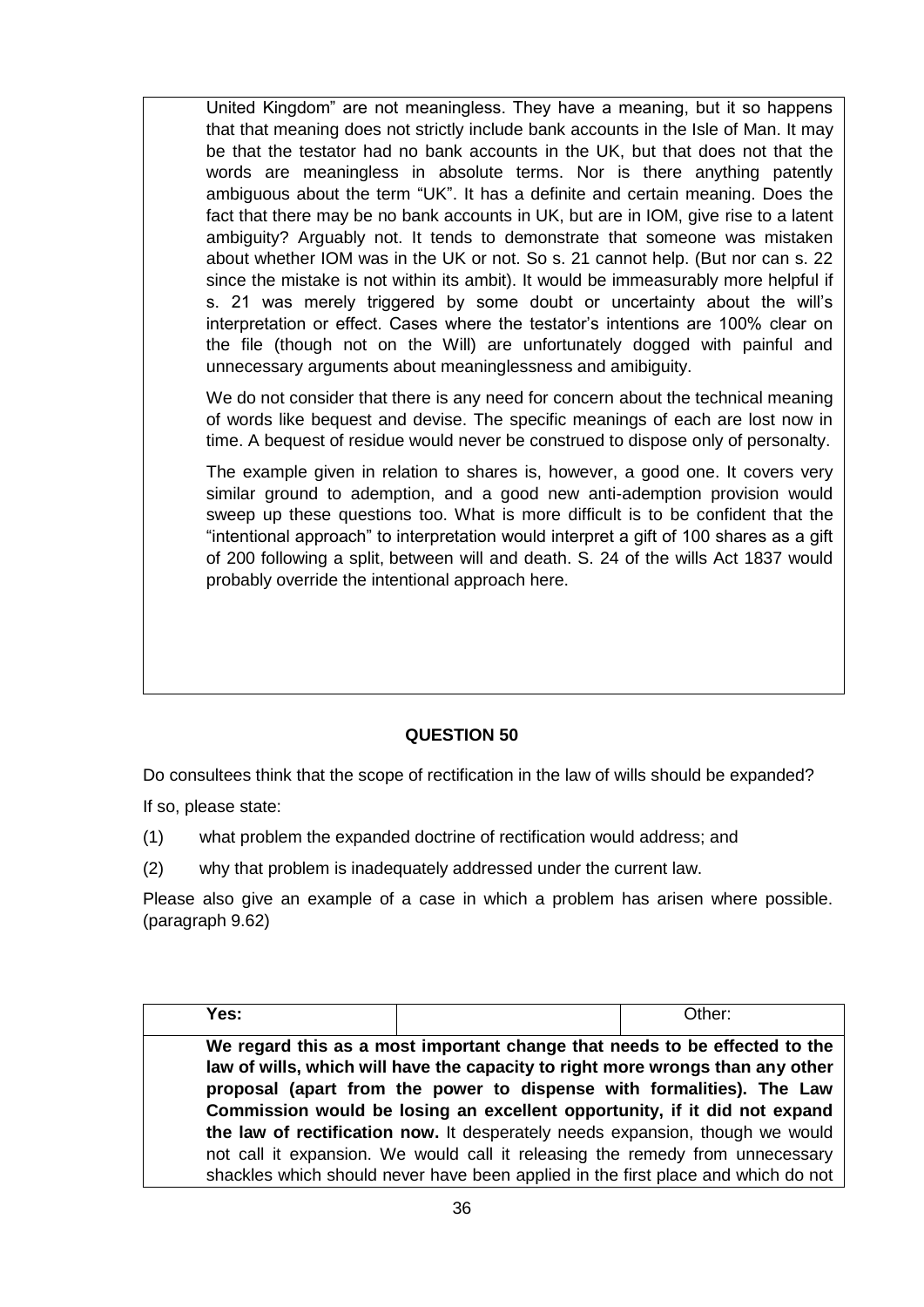apply to common law rectification.

The problem the expanded doctrine of rectification would address is the failure of s. 22 to allow the testator's true intentions to be given effect to by rectification, save when there has been a clerical error or a failure to understand instructions. That means, among other things, that professional errors and the testator's own errors cannot be corrected, even though there is perfectly clear evidence of them.

That problem is inadequately addressed under the current law, because of the artificial imposition on the remedy of rectification, as it applies to wills alone, of the requirement that the failure to give effect to the testator's intentions must have arisen from clerical error/failure to understand instructions.

We think it would be serious mistake to allow this great opportunity to pass by without correcting what is one of the greatest defects in the Law of Wills.

It is particularly important to do so, since Lord Neuberger in Marley v Rawlings raised the possibility that the common law remedy of rectification does apply to wills – he thought it did before the AJA 1982. Clarification, at the very least, is needed.

But the limits on will rectification are disappointing. They have a purely historic background, which is unnecessarily intricate to trace. There was no error, as suggested in para. 9.57. But the simple fact is that where mistakes have occurred in the will-making process, and the evidence clearly shows (as it must) that someone has lost out and someone has benefitted when they were not intended to benefit, we regard it as wholly unjust and indefensible that statute only allows a remedy if there is a clerical error or a failure to understand instructions.

There have been examples of this in reported cases, but far more in cases which have not gone to court because it is quite obvious that s. 22 cannot apply, although is also quite obvious that that a mistake has occurred.

Nor is it satisfactory to say that the person responsible for the mistake's insurance company will pay up. The mistake may be the testator's, in communicating his wishes. The will-maker may be uninsured. Walker v Medlicott (below) shows an insured solicitor may not be found liable. But even if insured, how is it either logical or fair to place on his insurance policy a mistake which is a professional error, but not one which is a clerical error? Someone has received a complete windfall, while a solicitor has to make up a loss to the disappointed beneficiary, at a huge increase to his premiums. There is no justice in that. We are wholly unconvinced about the suggestion in para. 9.60 that the "*appropriate"* action is a negligence one, not a rectification one. Why? That omits to take into account the fact that one person is walking off with a benefit he was never intended to receive. Take Marley v Rawlings as an example: if the Court of Appeal decision had stood, and there had been no rectification, the solicitor who had made a very simple error (made surprisingly often) of presenting the wrong will to each of the husband and wife to execute, would have had to pay out large sums via insurers, who would then have increased their premiums till the money was recovered, while the very children who had turned their backs on their parents during their parents lives, such that the parents had decided to exclude them from benefit altogether, would take their parents entire estate. We do not regard that as "appropriate". It is a state of affairs which serves to protect – for no apparent reason - the wholly unintended inheritance to the undeserving, at the solicitor's expense.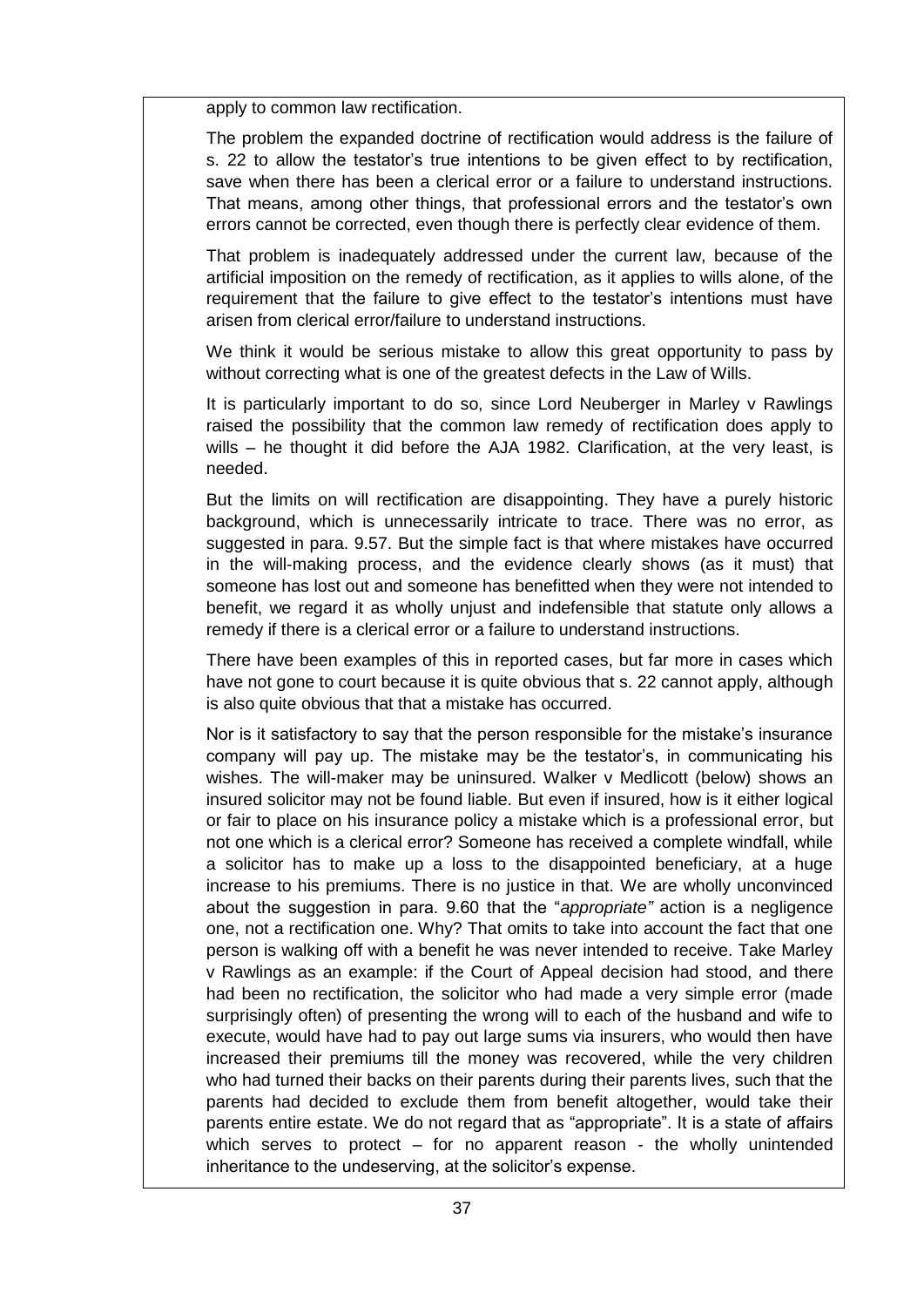Nor can we see any current justification for the fact that a clerical mistake allows rectification, but not a "professional" one? There may be an obscure historic reason. It may be that in 1982 it was feared that floodgates would open. But experience has shown that it can be very difficult to distinguish between clerical and professional errors. Indeed the courts have probably stretched the word "clerical" about as far as it can go, if not further. It is an unnecessary, arbitrary and often unclear distinction.

We are also wholly unconvinced by the argument at para. 9.61, that if the term "failure to understand instructions" was expanded then there would be a "*second bite at the estate-planning cherry"*. This is apparently a quote from an article by in Current Issues on Succession Law. While we have not been able to access this article, we cannot accept this argument. For a start, it seems either to ignore or be wholly unaware that there is always, post-death, a second bite at the estate planning cherry, authorised and facilitated by Parliament, in s. 142 Inheritance Tax Act 1984 (and an identical provision for CGT). When that second-bite is not possible, because one or more relevant beneficiaries are under the age of 18, the court is accustomed to approving will-variations on their behalf. Given that Parliament and the Courts already encourage and enable second bites at the cherry, we cannot understand (a) why the author of the article would regard that as a bad or undesirable thing, and (b) why s/he thinks that a court application for rectification will enable any second bite at the cherry, which cannot now already be achieved much more cheaply by a simple deed of variation under s. 142. Rectification principally exists to cater for non-consensual changes to the terms of the will, where parties are not acting in concert, but insisting on their rights on the actual wording of other will, when cogent evidence shows that that was not the testator's intentions at all.

The last sentence of 9.61 states that "Rectification should not be a means to protect testators from unwise estate planning decisions". We see no scope for it to be so used, and believe that this must arise from a misunderstanding. Rectification always is used to correct the wording of a document so it corresponds with the intention of the party or parties as to what ought to have been in the document. It is not used to make a different document, which the party or parties would have preferred. The law reports abound with instances where the court will not give common law rectification of an estate-planning document such as a settlement, which would bring about the result the party or parties wished, but did not actually intend: see e.g. Allnutt v Wilding 2007 CA. There is absolutely no reason to suppose the courts would approach wills any differently.

As for examples of occasions when the narrow scope of rectification has caused injustice: our members have had many. Here is a current one. **Please do not publicise it.** The will gives the Deceased's partnership interest in the family farming business to his daughter, who farmed with him. The attendance note reads something like "land & partnership to daughter". The land is very valuable. But it was not a partnership asset, so is not included in the express words used in the Will. Without it the daughter cannot farm. There is clear evidence that the deceased thought his residue was of very little value, effectively the money in a personal bank account which was not specifically left. He left residue to other relatives. If there was a clerical error in either reading the attendance note or omitting the word "land" from the will, it is rectifiable. If the error was that the solicitor thought that the farm was an asset of the partnership (which it was not) it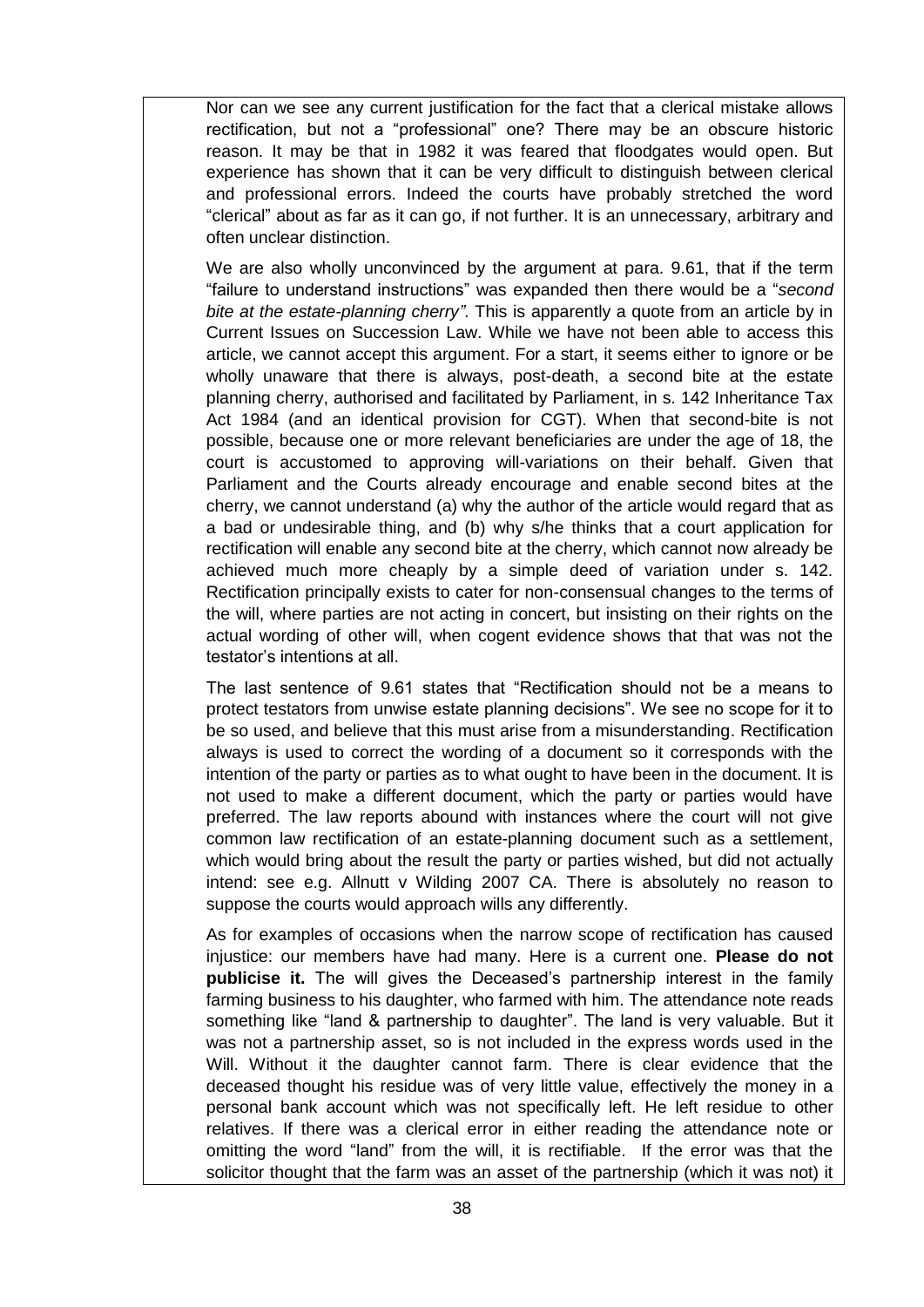is not rectifiable. The solicitor is no longer with the firm. He may not even remember. Nor is there any adequate solution, if rectification does not run. Although the solicitors' firm is probably on the hook, they only pay out cash. The farm goes to the other side of the family. As a complete windfall. The intended beneficiary is left with a cash pay-out and the hope that she may cut a deal with the unjustly enriched relatives, that allows her to stay at the farm, and the solicitor has to pay much increased premiums (which, depending on claims record, may drive him out of business).

Walker v Medlicott is another fine example of the shortcomings of s. 22. The testatrix told 8 people before she made the will, and 9 after it, that she had left her home to her favourite nephew, Bob. She told him after the visit to make the will: "Well, Bob, I've signed it, the house is yours". In the solicitor's will file, there was a handwritten note, saying – "House and contents to Bobbie". The judge held that there was no failure to understand instructions: the judge took the view that the testatrix simply cannot have told the solicitor in the meeting that she wanted her house to go to Bob. That was a professional negligence claim, which failed. But on the facts, rectification would not have succeeded either. That was despite the evidence of the testatrix's intention being absolutely bomb-proof. She fully meant to give her house to Bob, and thought she had. But she hadn't. Despite it being entirely clear afterwards what she had wanted, the court was powerless to correct the will so that it effected what she wanted. And the court was not even able to recompense Bob for the inheritance he had lost.

The law allows rectification of massive commercial contracts. Trusts and settlements are fully rectifiable. We find it impossible to understand how the current fetter on the power to rectify wills can be justified.

# **QUESTION 51**

We provisionally propose that the Mental Capacity Act should be amended to provide that disposal of property by an attorney, where the donor lacks testamentary capacity, does not adeem a gift.

Do consultees agree? (paragraph 10.42)

| Yes:                         | No:                                                                                                                                                                                                                                                                                                                                                                                                           | Other: |
|------------------------------|---------------------------------------------------------------------------------------------------------------------------------------------------------------------------------------------------------------------------------------------------------------------------------------------------------------------------------------------------------------------------------------------------------------|--------|
| attorneys acting under LPAs. | We agree that the Deputyship exclusion from ademption should apply also to                                                                                                                                                                                                                                                                                                                                    |        |
|                              | We are not convinced that it is helpful to add the extra caveat that the donor must<br>lack capacity. If the donor has capacity he can, and probably will, dispose of the<br>property himself. The main risk of this sort of ademption arises from the over-<br>enthusiastic attorney, who does not consult a solicitor about the succession<br>repercussions, and who often stands to gain by the ademption. |        |
|                              | It is no comfort to say that the attorney will be able to establish lack of capacity,<br>$since - on this premise - it is not in his interests to do so. And even if the attempt$<br>is not financially interested, why should the lack of capacity itself be determinative?<br>In reality the critical question is whether the donor knew that the transaction was                                           |        |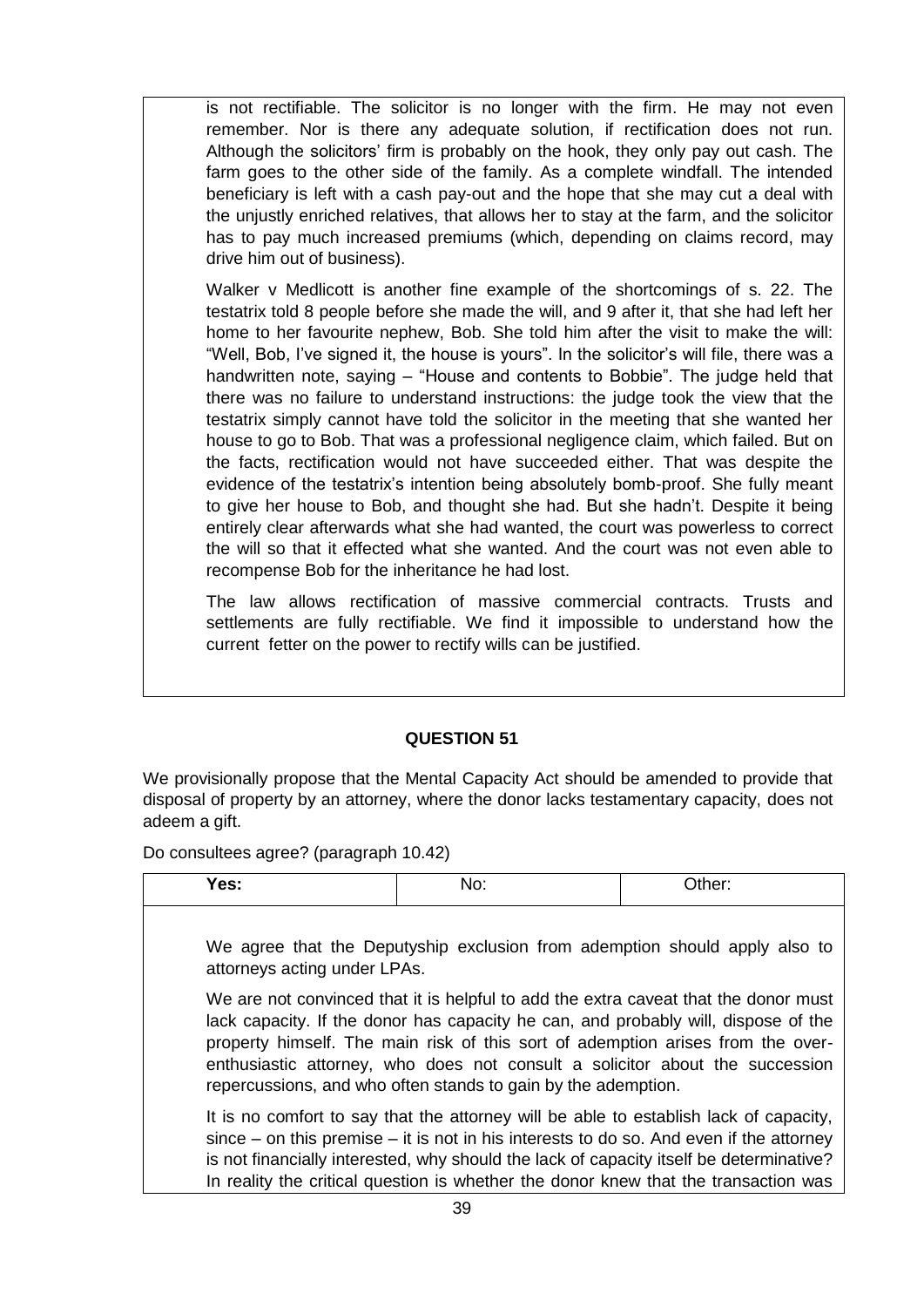going through. That is not the same question. The other critical question is whether the donor intended to adeem/destroy the gift. Generally speaking that is very unlikely. We would tend to favour ademption applying whenever an LPA is used. As a general rule, they are only used on big decisions when the donor has become incapable. It would be possible to make an exception – so that ademption applied if it could be proved that the donor had capacity and knew of the gift.

#### **QUESTION 52**

We provisionally propose that a specific gift should not adeem where, at the time of the testator's death, the subject matter of that gift:

- (1) has been sold but the transaction has not been completed; or
- (2) is the subject of an option to purchase.

In those circumstances, the beneficiary of the specific gift that would otherwise have adeemed will inherit the proceeds of the sale.

Do consultees agree? (paragraph 10.52)

| es: |  |
|-----|--|
|-----|--|

We regard this, with respect, as making a lot of sense. Ademption in these two cases currently applies, we suspect for two related reasons: [1] the law used to regard the doctrine of conversion as of huge importance. Land subject to a sale contract was deemed to be converted into cash. That may be a lawyer's interpretation, but it would not be a layman's. And even a solicitor advising might only tell the client once the sale was complete to revisit his/her will. [2] It also goes back to the dichotomy between the rules of succession relating to land and to personalty. The personalty devolved on the heir at law, and personalty on the next of kin. That made the distinction between land and personalty of particular importance. If the deceased had contracted to sell, then it was easy to see that there was no land to preserve for the heir at law, so the proceeds should be divided between the family more fairly. This is all long in the past. Excluding ademption would get us closer to the testator's intentions. We do not consider that anyone sells land in order to defeat their expectations of their heirs.

#### **QUESTION 53**

We provisionally propose that, except where a contrary intention appears from the will, a gift of shares will not be subject to ademption where the subject of the gift has changed form due to dealings of the company which the testator has not brought about.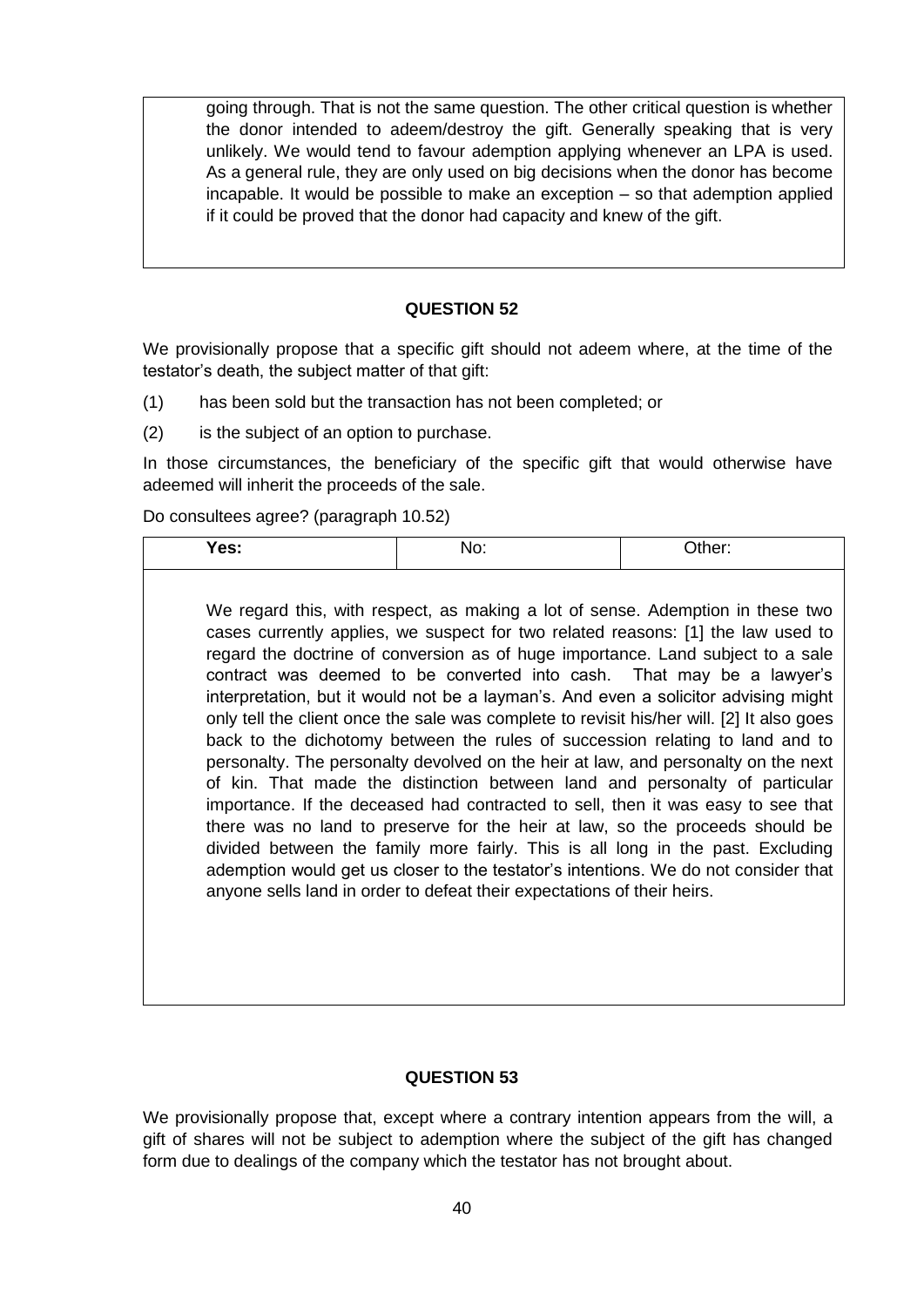Do consultees agree? (paragraph 10.61)

| Yes:                                  | No:                                                                            | Other: |
|---------------------------------------|--------------------------------------------------------------------------------|--------|
| changed but are traceable, see below. | We also suggest that there should be an exclusion too where bank accounts have |        |

# **QUESTION 54**

We provisionally propose that a beneficiary be entitled to the value of a specific gift that has been destroyed where the destruction of the property concerned and the testator's death occur simultaneously.

Do consultees agree? (paragraph 10.64)

| Yes:                                           | No:                                                                                                                                                                                                                                                                                                                                                                                                                                                                                                                                                                                                                                                                                                                                                                                                                                                                                                                                                                                                                                            | Other: |  |
|------------------------------------------------|------------------------------------------------------------------------------------------------------------------------------------------------------------------------------------------------------------------------------------------------------------------------------------------------------------------------------------------------------------------------------------------------------------------------------------------------------------------------------------------------------------------------------------------------------------------------------------------------------------------------------------------------------------------------------------------------------------------------------------------------------------------------------------------------------------------------------------------------------------------------------------------------------------------------------------------------------------------------------------------------------------------------------------------------|--------|--|
| that effect.                                   | This is a difficult question. We can certainly see that there is great merit in the<br>legatee being entitled to the insurance proceeds relating to that asset. We are not<br>sure that that is the status of the law at present. If it is not, it should be and even if<br>it is, clarification would be welcome. We would support a legislative provision to                                                                                                                                                                                                                                                                                                                                                                                                                                                                                                                                                                                                                                                                                 |        |  |
| broken (whether retrievably or irretrievably). | But if the asset is destroyed uninsured, we consider that the loss should probably<br>lie where it falls. This proposal seems to us not to represent anything to do with<br>ademption, but some form of statutory compensation. It is far from clear to us that<br>it is logical, workable or responds to any perceived injustice. Specific items<br>capable of being destroyed are usually given not for the value they have, but so<br>the recipient can enjoy the ownership as the testator has done. And it should not<br>be assumed that residue will be sufficient to fund the compensation without<br>injustice. The article destroyed may have a disproportionate value, unknown to the<br>deceased (as in the recent case of the £9m Chinese vase where the testatrix kept<br>her umbrellas, given as a legacy and happily not broken before auction, in an<br>estate worth far less). And what is meant by destruction? If the deceased suffers a<br>fatal heart attack and drops the vase at the same time, is it destroyed or just |        |  |
|                                                | Nor are we convinced that the 1975 Act is of any value here. The residuary<br>beneficiary who loses out may not be among the class of claimants under the Act.                                                                                                                                                                                                                                                                                                                                                                                                                                                                                                                                                                                                                                                                                                                                                                                                                                                                                 |        |  |
| during incapacity.                             | And why does it only apply to an event occurring at the same time as death? For<br>instance, if the deceased lacked capacity it should equally apply to any destruction                                                                                                                                                                                                                                                                                                                                                                                                                                                                                                                                                                                                                                                                                                                                                                                                                                                                        |        |  |
|                                                | We rather take the view that paragraph 10.70 argues the case against "ademption"<br>in this context quite well, by highlighting [i] intractable valuation issues, [ii] the<br>question whether the deceased would have changed his/her will, had s/he lived?                                                                                                                                                                                                                                                                                                                                                                                                                                                                                                                                                                                                                                                                                                                                                                                   |        |  |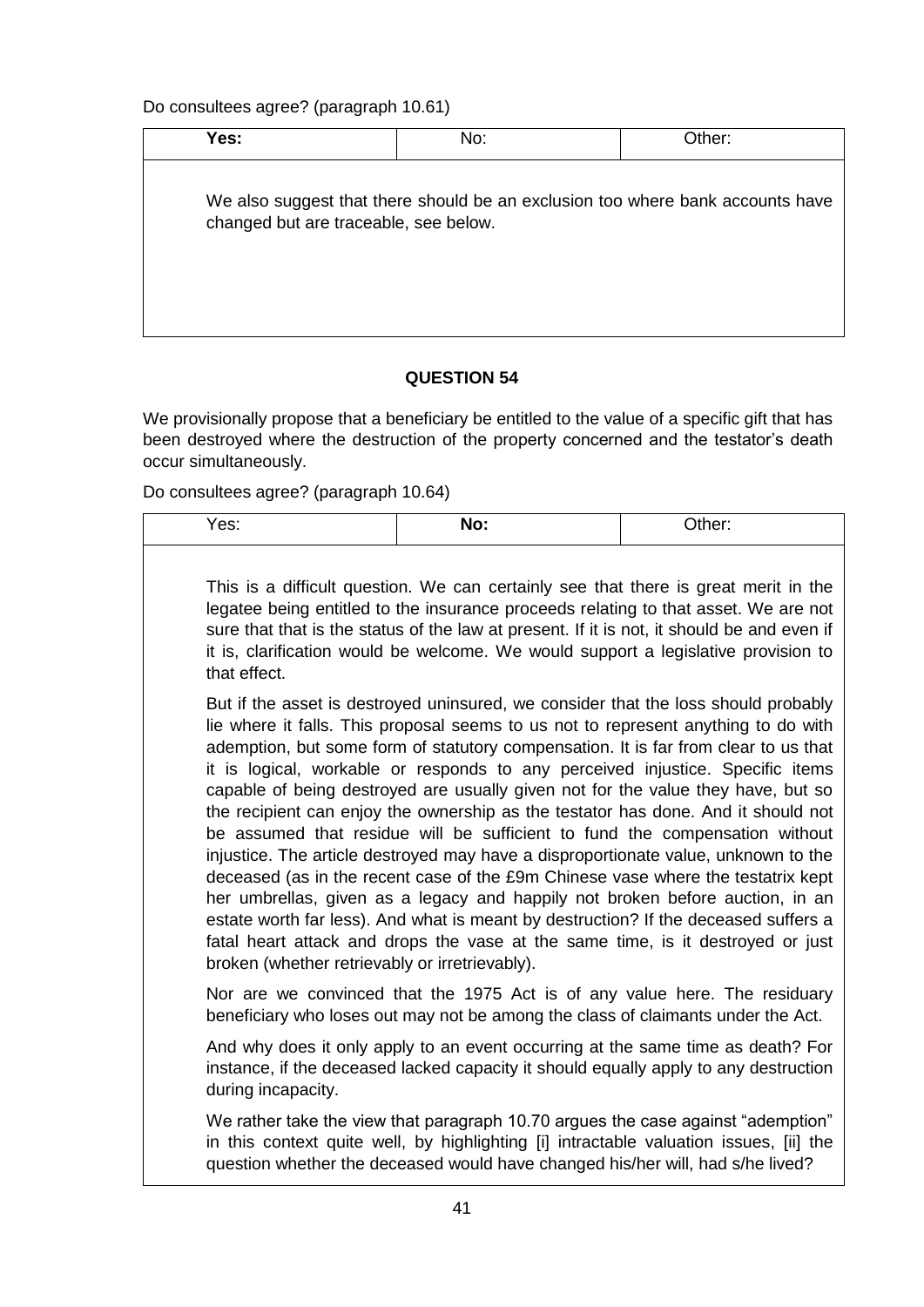We invite consultees' views about whether there are further specific instances in which the effects of the doctrine of ademption should be mitigated. (paragraph 10.64)

We also suggest that there should be an exclusion too where bank accounts have changed but are traceable. This problem arose in Re Dorman 1994, where David Neuberger QC ruled ademption did not apply to the change of a bank account at the same branch. That is a helpful authority, but only goes so far. Where the funds are moved to a different branch or bank (see Neuberger's distinction of the Scots case of Ballantyne), it would not apply. It seems to us that where the fund is still identifiable, but its situation is changed for purely pragmatic reasons, then the law should be more flexible and ademption softened.

This is a frequent cause of injustice. People sometimes like to give specific assets in their wills. They may be proud of what is in a bank account, and like to think that it will pass to some beloved relative, as they add funds to it. They may not be prepared to give a simple legacy, since they want to protect other assets passing to other beneficiaries, so make the legacy of a specific fund ("savings at Z Bank to X, house to Y"). But they then seem to completely forget or fail to appreciate that their will only refers to the account by name, so that if there is nothing in that account, the legacy fails. They appear to think in their own minds  $-$  if they think at all - that the fund is a continuing one, that it is all the same thing, and that there is no need to trouble the solicitor. We recognise that this can be difficult to remedy, but if the fund remains identifiable and traceable, then why should the ademption rule not be softened here, too?

# **QUESTION 56**

We ask consultees for their views on reform to create a general exception to ademption where the property that is the subject of a specific gift and would otherwise adeem is no longer in the testator's estate due to an event beyond the control of the testator. (paragraph 10.71)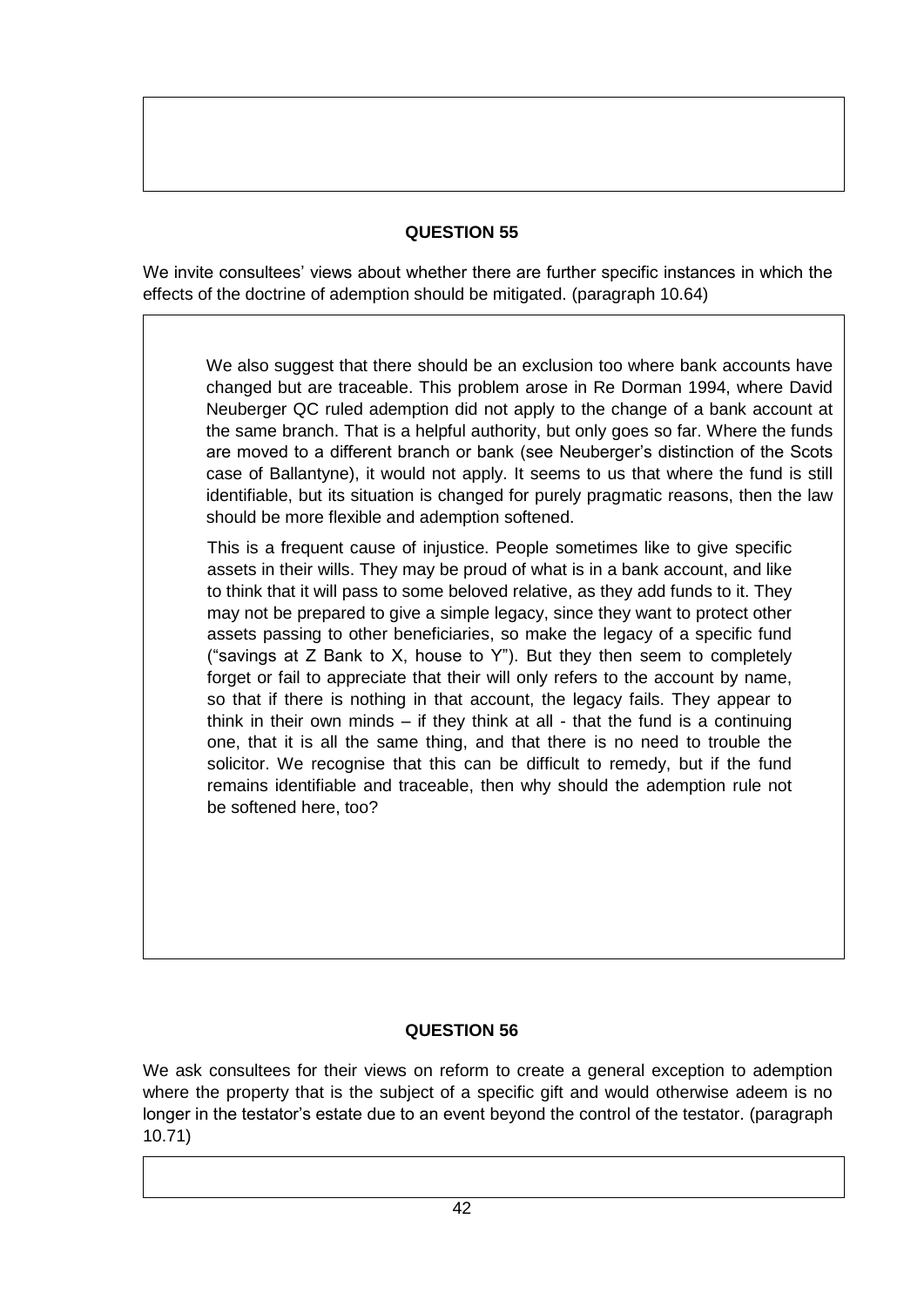We do not find this convincing. We do, however, think that our proposal that a gift of an asset should be deemed to include a gift of its insurance proceeds, would remedy some of the perceived difficulties of "ademption" here.

# **QUESTION 57**

We ask consultees for their views on reform to create a general exception to ademption, so that the beneficiary of the gift receives any interest that the testator holds in the property that was the subject of the gift at the time of his or her death. (paragraph 10.74)

We do consider that something along these lines should be further considered. It would tie in with our proposal that insurance proceeds should devolve on the legatee of the destroyed/stolen item. Insurance proceeds are the product of a contractual right legally distinct from the item itself, but which in general would be thought to be intended by the testator to pass to the legatee.

If a testator includes the gift of a property in his Will, but between will and death disposes of the property reserving a long leasehold over part, that leasehold is still within the gift. It may be very different from the original gift, but is part of it. A mortgage back is not conceptually distinct. It arises out of the property too.

# **QUESTION 58**

We provisionally propose that no reform is required to the law governing the revocation of wills by will or codicil, writing or destruction.

Do consultees agree? (paragraph 11.37)

| Yes: | Other:                                                                                 |  |
|------|----------------------------------------------------------------------------------------|--|
|      |                                                                                        |  |
|      |                                                                                        |  |
|      | We agree also that if a dispensing power is to be introduced a testator's intention to |  |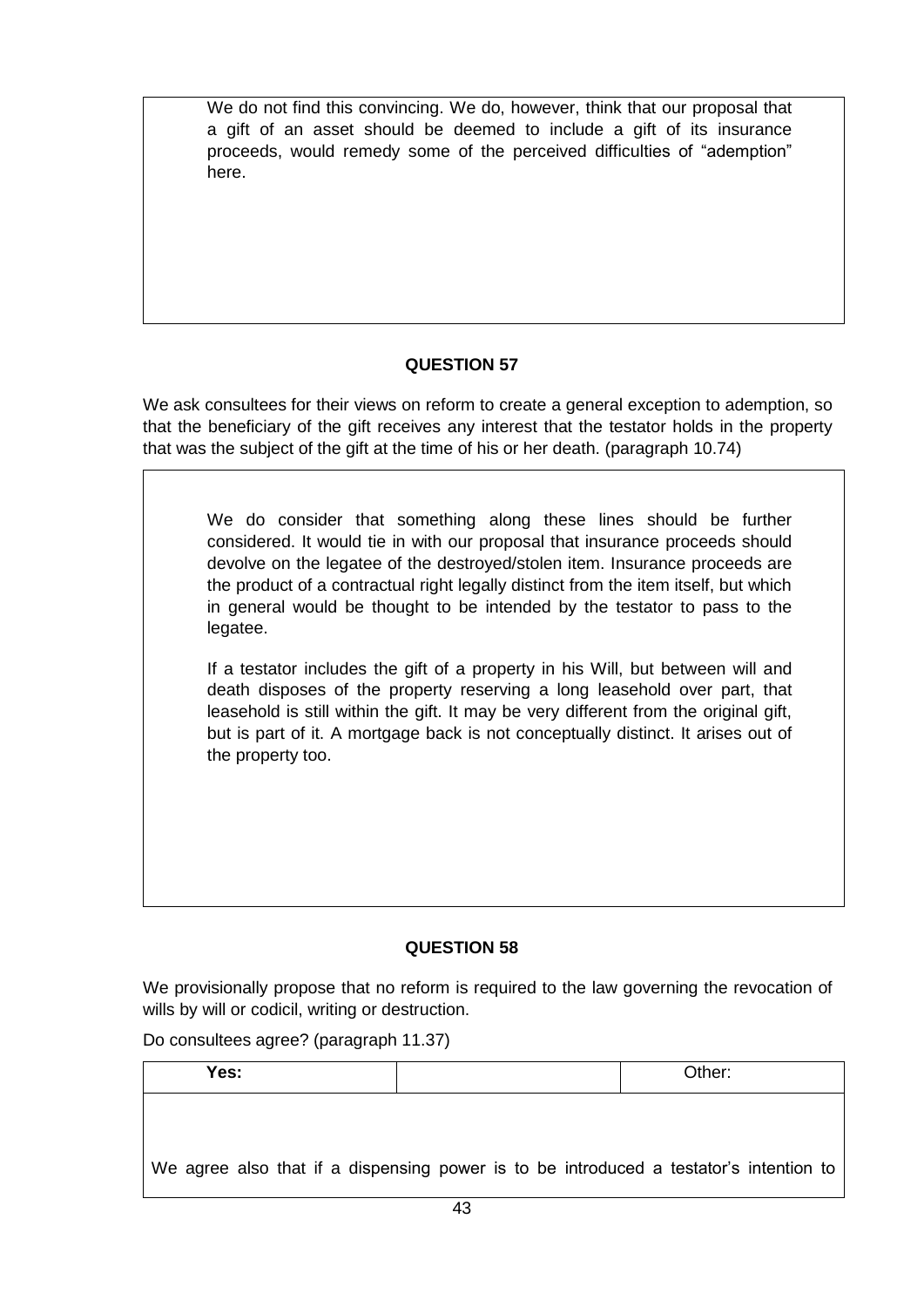revoke by these methods should fall within the scope of the power.

### **QUESTION 59**

We ask consultees to provide us with any evidence that they have on the level of public awareness of the general rule that marriage revokes a will.

Do consultees think that the rule that marriage automatically revokes a previous will should be abolished or retained? (paragraph 11.55)

Two examples of cases from my practice where cohabiting couples made wills which were unwittingly revoked by their subsequent marriage, spring to mind.

In the first long-term co-habitees who, at the time they made their wills had no intention to marry, made wills in favour of each other. The man's will which was drawn by a solicitor stated that it was made in contemplation of his divorce from his wife, which had no relevant effect as she was never a beneficiary. The solicitors gave no advice that, should the couple subsequently marry, their wills would be revoked and the co-habitee would receive only a widow's entitlement on intestacy. The co-habitees subsequently married. The widow had to bring a 1975 Act claim against the son who was the other person entitled on intestacy. It was her position that neither she nor the deceased knew that the marriage would have revoked the will. The son relied on a letter of advice to the deceased from some 25 years earlier telling him that marriage would revoke a will as evidence that he would have known the law; the evidence would have had slightly more force had the testator not been illiterate.

In the second long term co-habitees engaged the services of a will-writer who turned up to their house in the midst of their preparations for their wedding which was to take place the following week. From the will of the husband it was apparent that the will writer was aware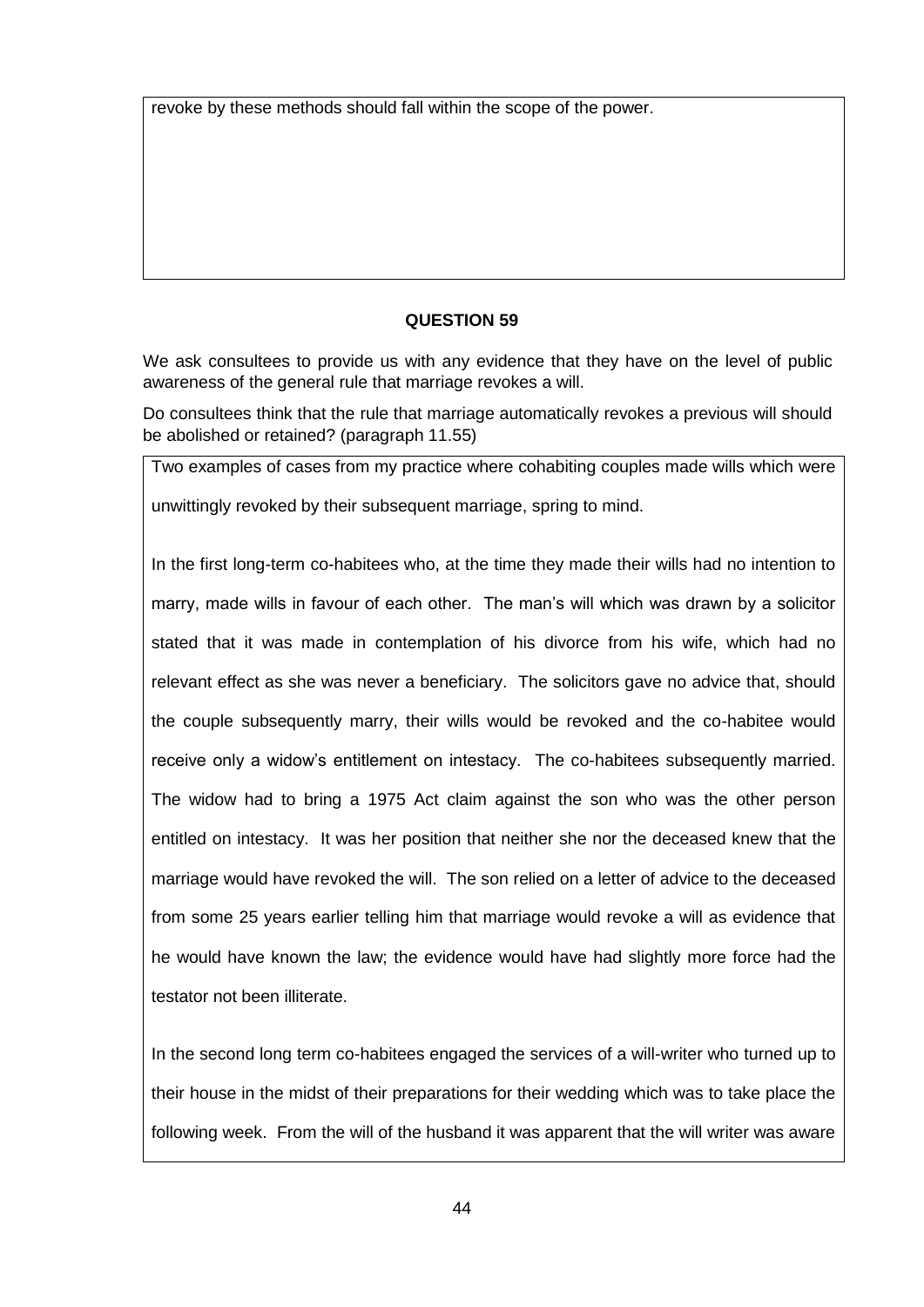of the impending wedding as he gave the wife-to-be her husband-to-be's surname in the draft and referred to her as his wife. The couple executed the wills 3 days before they married. The husband died some 10 years later. The wife successfully claimed a grant of the husband's will in solemn form, on the footing that there was sufficient "practical expression of contemplation of marriage to a particular person" within the will that the section 18(3) exception applied. But it was a close-run thing.

These cases clearly show ignorance of the rule among the general public and at least some will writers. It is inevitably more difficult to think of cases where there is evidence of knowledge of the rule.

On balance, and subject to my answer to Q 60, we think that the rule that marriage automatically revokes a previous will should be retained. Sophisticated and wealthy testators and their families are more likely to be accurately advised about the effect of marriage. Less sophisticated and less wealthy testators are less likely to be so advised. I consider that if, through ignorance of the rule, the second spouse is left with at least the statutory provision on intestacy, that is a less bad outcome than being left with nothing and having to fight the children of a previous marriage benefitting under an unrevoked will.

But we consider that an improvement would be that the marriage revoked wills, save for gifts to the party whom the testator married. If thought necessary, that saved gift could then be brought into hotchpot on intestacy to prevent double-provision.

# **QUESTION 60**

Should testators be empowered to prescribe whether a will or particular dispositions in it should be revoked by a future (uncontemplated) marriage? (paragraph 11.58)

| Yes: | No:                                                                              | Other: |
|------|----------------------------------------------------------------------------------|--------|
|      | We agree that testators should be given the choice to opt out of the basic rule. |        |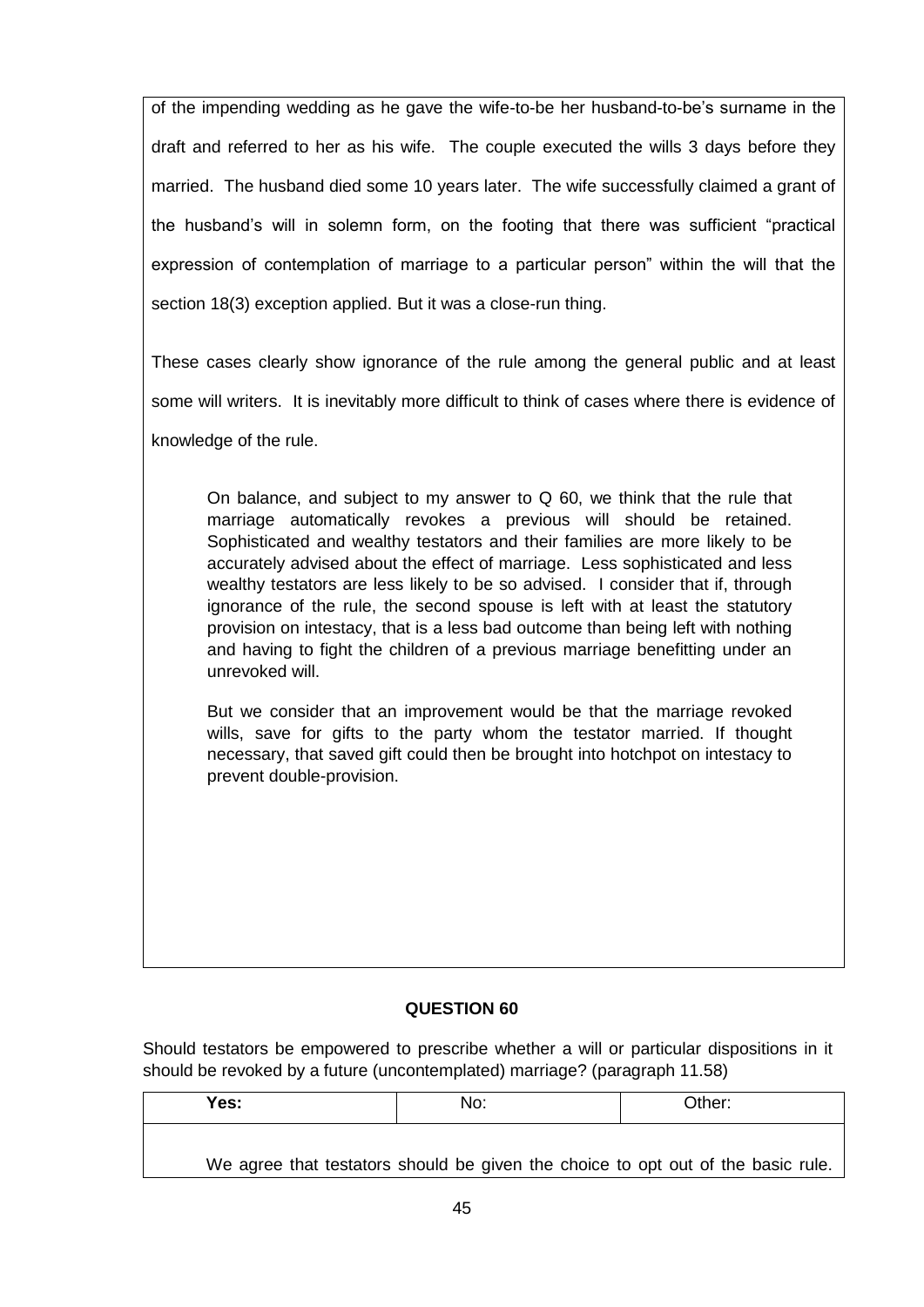Further, as mentioned above, sections 18(3) & 18(4) might be amended so that, as well as the contemplation of marriage provisions, there is a further exception to the effect that where the testator marries any beneficiary under his will any disposition to that beneficiary is preserved (but brought into account on intestacy).

# **QUESTION 61**

We provisionally propose that marriage entered into where the testator lacks testamentary capacity, and is unlikely to recover that capacity, will not revoke a will.

Do consultees agree? (paragraph 11.62)

| Yes: | Other: |
|------|--------|
|      |        |
|      |        |
|      |        |
|      |        |
|      |        |

# **QUESTION 62**

We propose that section 8 of the Inheritance (Provision for Family and Dependants) Act 1975 be amended to provide that property that is subject to a mutual wills arrangement be treated as part of the net estate.

Do consultees agree? (paragraph 12.42)

| Yes:                                                                                                | Other: |
|-----------------------------------------------------------------------------------------------------|--------|
|                                                                                                     |        |
|                                                                                                     |        |
|                                                                                                     |        |
| We agree that there is no coherent basis for abolishing mutual wills, undesirable and               |        |
| misunderstood though their effects may (sometimes) be - though not perhaps as often as is           |        |
| thought. The proposal to amend section 8 of the Inheritance Act to provide that property subject to |        |
| such an arrangement may be treated as part a deceased's net estate for the purposes of the 1975     |        |
| Act would alleviate some of the problems created by mutual wills. We think, however, that the       |        |
| answer may lie in giving the court a discretion whether to treat the property as such, rather than  |        |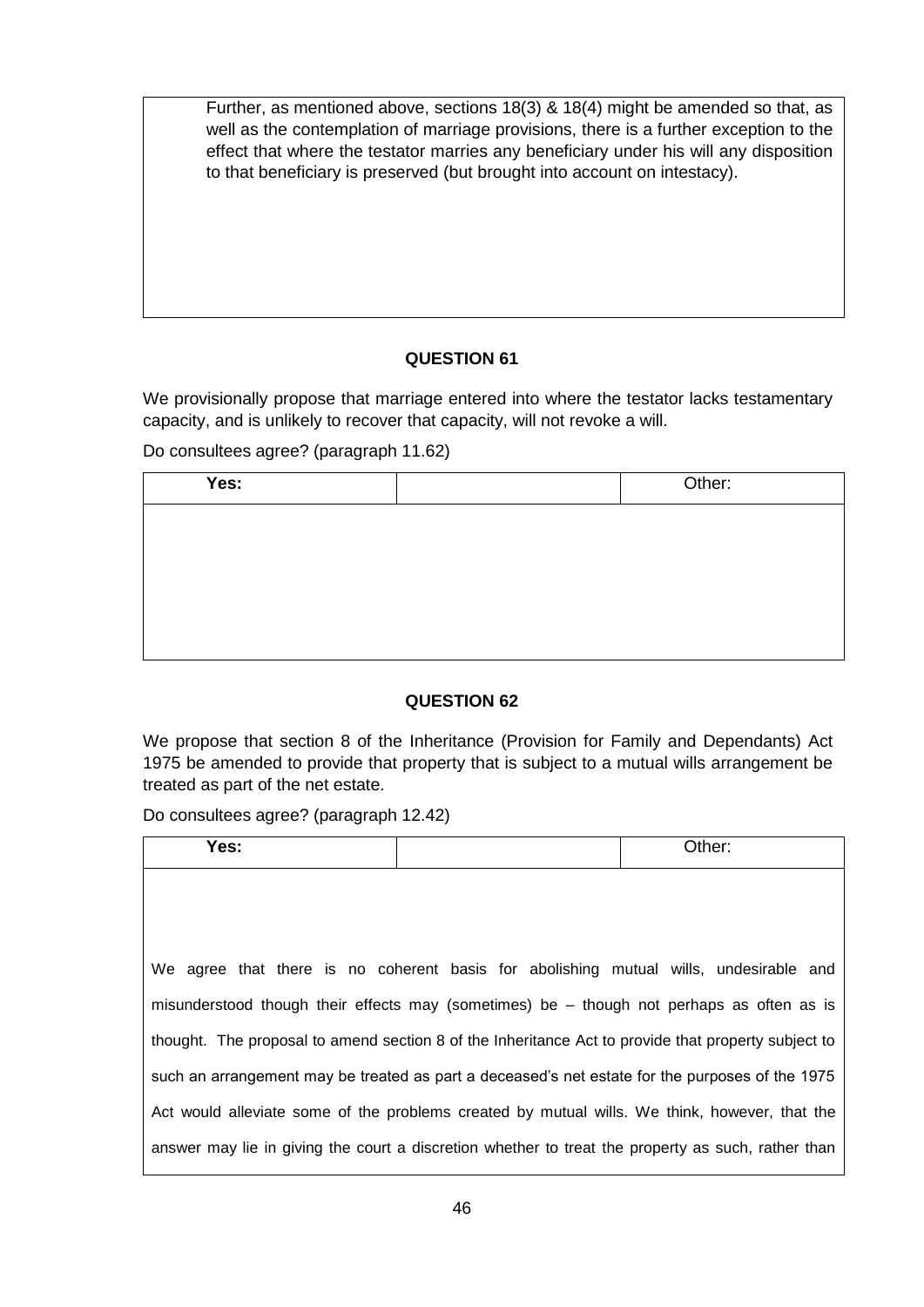there being an automatic inclusion. There are differences between the treatment of assets of the two parties to the mutual wills. One spouse dies first, using a mutual will. He/she would never in a million years expect that his/her assets would pass to the surviving spouse's later co-habitee under the 1975 Act. Had they seen that coming, they would have included a life-interest instead. It would be a string thing to include that person's assets within the survivor's estate for 1975 Act purposes, though not at all a strong thing to include the survivor's assets free form the mutual will obligations.

# **QUESTION 63**

Do consultees believe that the DMC doctrine should be abolished or retained? (paragraph 13.50)

Following the clarification provided by *King v Dubrey,* we consider that the DMC doctrine should be retained to cover the limited range of situations where a DMC would assist the fulfilment of the donor's intentions.

#### **QUESTION 64**

Are consultees aware of particular issues concerning the transfer of digital assets (be it on death or otherwise)?

If so, please provide details of:

- (1) the effect that the issue had upon the people concerned;
- (2) the scope of the problem; and
- (3) why the problem is inadequately addressed under the current law. (paragraph 14.18)